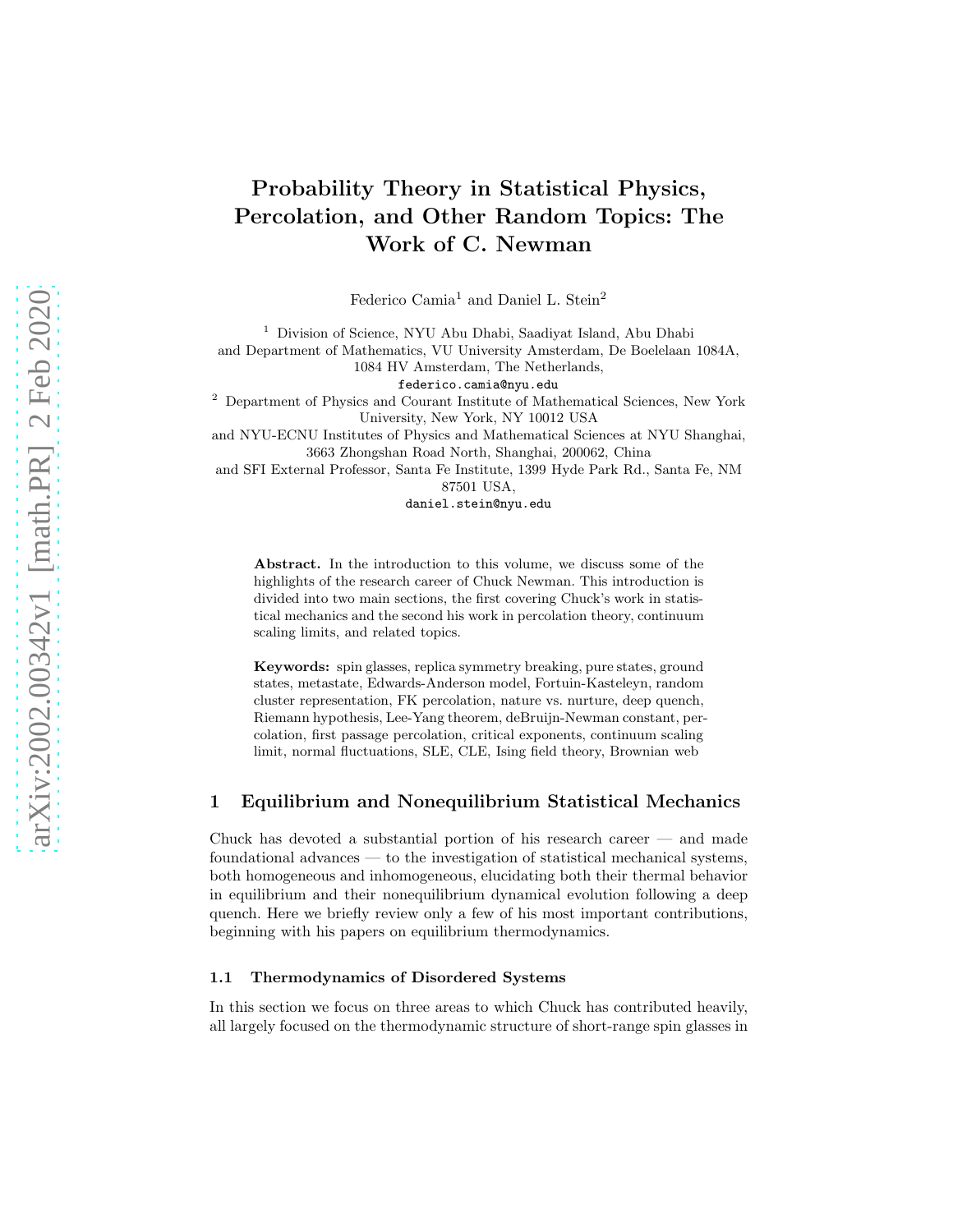finite dimensions. These are: general principles of pure state organization (using the metastate approach); multiplicity/non-multiplicity of pure and ground states in realistic and non-realistic models; and presence or absence of a thermodynamic phase transition in sufficiently high dimensions.

*General principles of pure state organization*. In the mid-1990's there were (and as of this writing, still are) two leading (and very different) scenarios for the thermodynamic structure of short-range spin glasses: the many-state mean-field replica symmetry breaking (RSB) scenario put forward by Giorgio Parisi and co-workers [\[236](#page-35-0)[,237,](#page-35-1)[177](#page-33-0)[,178](#page-33-1)[,180\]](#page-33-2) and the two-state droplet-scaling picture introduced by Macmillan, Bray and Moore, and Fisher and Huse [\[175,](#page-33-3)[41,](#page-27-0)[42](#page-27-1)[,94](#page-29-0)[,97\]](#page-29-1). Given the analytical intractability of short-range spin glass models, studies relied (and continue to rely) largely on numerical simulations (for a sampling, see [\[33](#page-26-0)[,63](#page-28-0)[,245,](#page-36-0)[21](#page-26-1)[,171](#page-32-0)[,173,](#page-33-4)[48,](#page-27-2)[172,](#page-32-1)[189](#page-33-5)[,233,](#page-35-2)[234](#page-35-3)[,181](#page-33-6)[,35,](#page-27-3)[235,](#page-35-4)[151](#page-31-0)[,80](#page-29-2)[,36,](#page-27-4)[168](#page-32-2)[,170](#page-32-3)[,182,](#page-33-7)[140,](#page-31-1)[169,](#page-32-4)[125](#page-30-0)[,141,](#page-31-2)[71](#page-28-1)[,139](#page-31-3)[,284,](#page-37-0)[183,](#page-33-8)3 The actual pure state structure that would — or could — result from the application of RSB to short-range spin glasses had not been studied in depth; people were mostly looking for numerical evidence (often using spin overlap functions) of the signature features of RSB, in which 1) the thermodynamics is characterized by a mixed thermodynamic state decomposable into a countable infinity of pure states of varying weights within the mixed state; 2) the spin overlap distribution of these pure states is characterized by non-self-averaging (over the coupling realizations) in the thermodynamic limit; and 3) the pure states are ordered hierarchically, in that their relative distances satisfy the ultrametric property (reviews can be found in [\[33,](#page-26-0)[243](#page-35-5)[,180](#page-33-2)[,223,](#page-35-6)[267](#page-36-1)[,244\]](#page-35-7)). This set of properties taken together at face value was called the "standard SK picture" in [\[214,](#page-34-0)[216,](#page-34-1)[215,](#page-34-2)[223\]](#page-35-6).

One of the distinguishing features of Chuck's work with one of us (DLS) on this problem was the use of rigorous mathematical techniques in an area where they had been seldom used before (and perhaps rarer still, where they were used to resolve — or at least sharpen understanding of — open physical questions). In the earliest foray on this problem [\[210\]](#page-34-3), it was shown that the presence of distinct multiple pure states led to "chaotic size dependence": an infinite sequence of finite-volume Gibbs states, generated using boundary conditions chosen independently of the couplings (e.g., the standard periodic, free, or fixed boundary conditions), would not converge in the limit to a single thermodynamic state. However, one could still generate a thermodynamic state by appropriate averaging procedures, and if there were many pure states, this would be a mixture as required by RSB. A surprising conclusion then followed: no matter how the state was constructed (as long as it satisfied basic requirements, such as measurability), the main features of RSB were incompatible with each other. That is, short-range spin glasses could not support the standard RSB picture in any finite dimension.

This then led to the question, is there *any* scenario that is mean-field-like, and that *can* be supported in a mathematically consistent fashion in short-range spin glasses? In order to answer this question, the tool of the *metastate* was introduced in [\[213](#page-34-4)[,214](#page-34-0)[,215](#page-34-2)[,223\]](#page-35-6). (It was soon proved in [\[216\]](#page-34-1) that this construc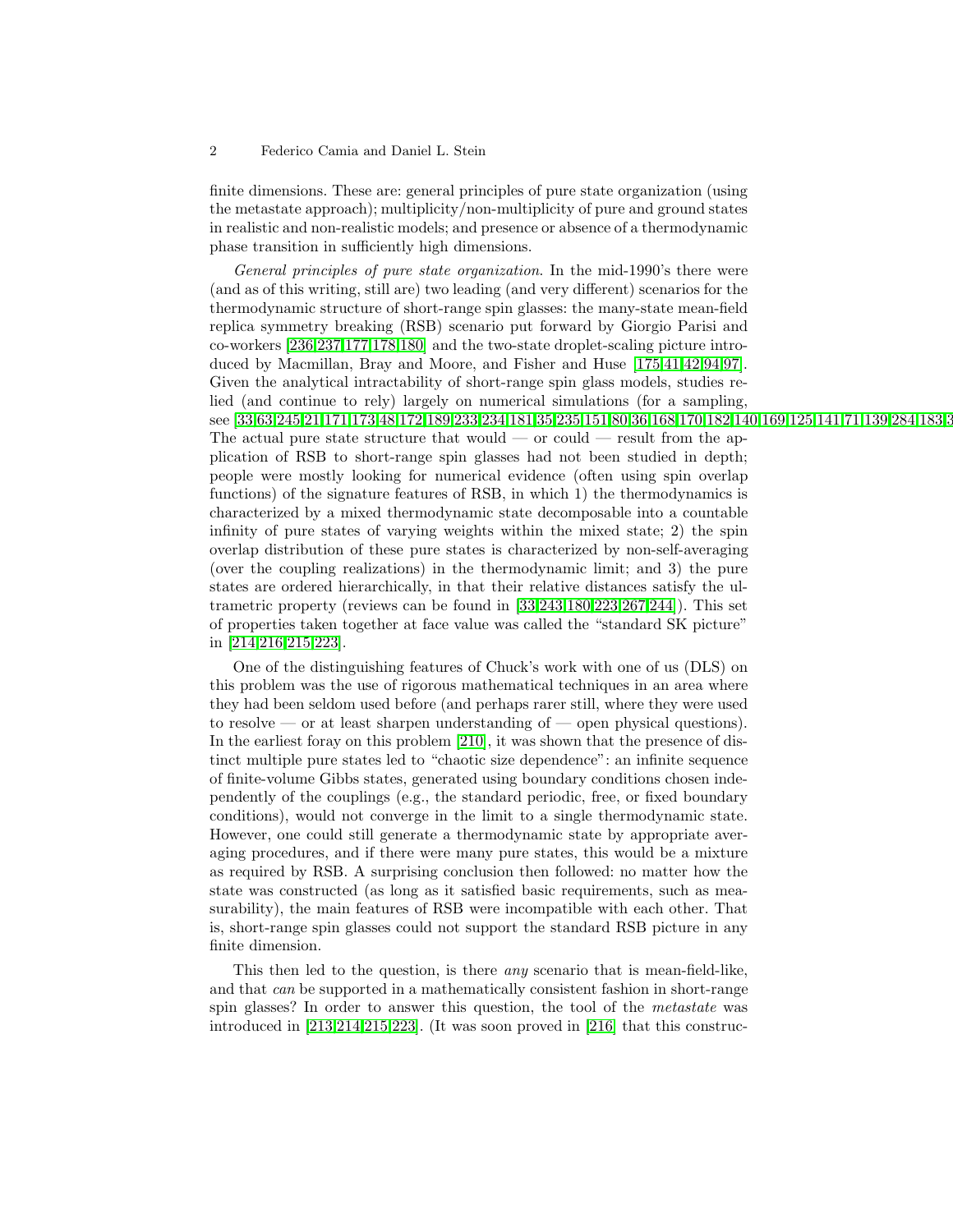tion was essentially equivalent to an earlier construct introduced by Aizenman and Wehr [\[10\]](#page-25-0).) Just as in spin models a thermodynamic state is a probability measure on spin configurations, the metastate is a probability measure on the thermodynamic states themselves. Although it can be used for any thermodynamic system, it is most useful (perhaps even essential) when dealing with systems with many competing thermodynamic states, providing an elegant means of connecting the behavior observed in finite volumes with the (infinite-volume) thermodynamics. (In homogeneous systems, the connection between the two is straightforward, but is anything but straightforward if many pure states exist.) Because of this, its significance and usefulness extend well beyond spin glasses alone (see, for example, [\[152](#page-32-5)[,153\]](#page-32-6)).

Using the metastate, a "maximal" mean-field picture was constructed [\[213](#page-34-4)[,214,](#page-34-0)[223\]](#page-35-6) that avoided the inconsistencies of the standard RSB model (leading to the moniker "nonstandard RSB model"). In a series of publications, Newman and Stein (NS) proved that if there are multiple spin glass pure/ground states in finite dimensions, then there must be an *uncountable* infinity of them [\[224\]](#page-35-8). In order to arrange them in an RSB-like fashion, there must then be (more formally, the metastate must be supported on) an uncountable set of distinct mixed thermodynamic states, *each one of which* is supported on a countable infinity of pure states with varying weights. Roughly speaking, in a given large finite volume, one would observe a single one of these mixed states, which appear with probabilites assigned by the metastate. Ultrametricity would hold among the pure states within a *single* mixed thermodynamic state, but not in general between any three pure states chosen arbitrarily from the metastate itself. Moreover, the meaning of non-self-averaging would change, from averaging over different coupling realizations to (roughly speaking) averaging over different volumes for *fixed* coupling realization. This picture, based on what remains logically possible based on self-consistency as determined by rigorous arguments, was recently shown by Read [\[244\]](#page-35-7) to follow from a field-theoretic approach of direct application of RSB techniques to short-range spin glasses.

In very recent work [\[12\]](#page-25-1) with Louis-Pierre Arguin, a new set of thermodynamic identities — connecting pure state weights, correlation functions, and overlaps — was derived, again using rigorous arguments. It was shown using these relations that pure state weights within a single mixed thermodynamic state consisting of infinitely many pure states (if such a thing exists) are distributed according to a Poisson-Dirichlet process — exactly as derived much earlier [\[179,](#page-33-9)[76](#page-28-2)[,249\]](#page-36-2) for the RSB solution to the infinite-range Sherrington-Kirkpatrick [\[258\]](#page-36-3) spin glass.

So, looking at the larger picture, this body of work used rigorous arguments to greatly narrow down the set of possibilities for the organization of pure states in spin glasses (if in fact there are multiple pure states). It is important to recognize, as this work emphasizes, that *a priori*, there are many possible manystate pictures; having many pure states is not synonymous with RSB. In fact, the RSB scenario is quite special, having an enormous amount of structure. One of the conclusions of the work briefly summarized above is that *if* there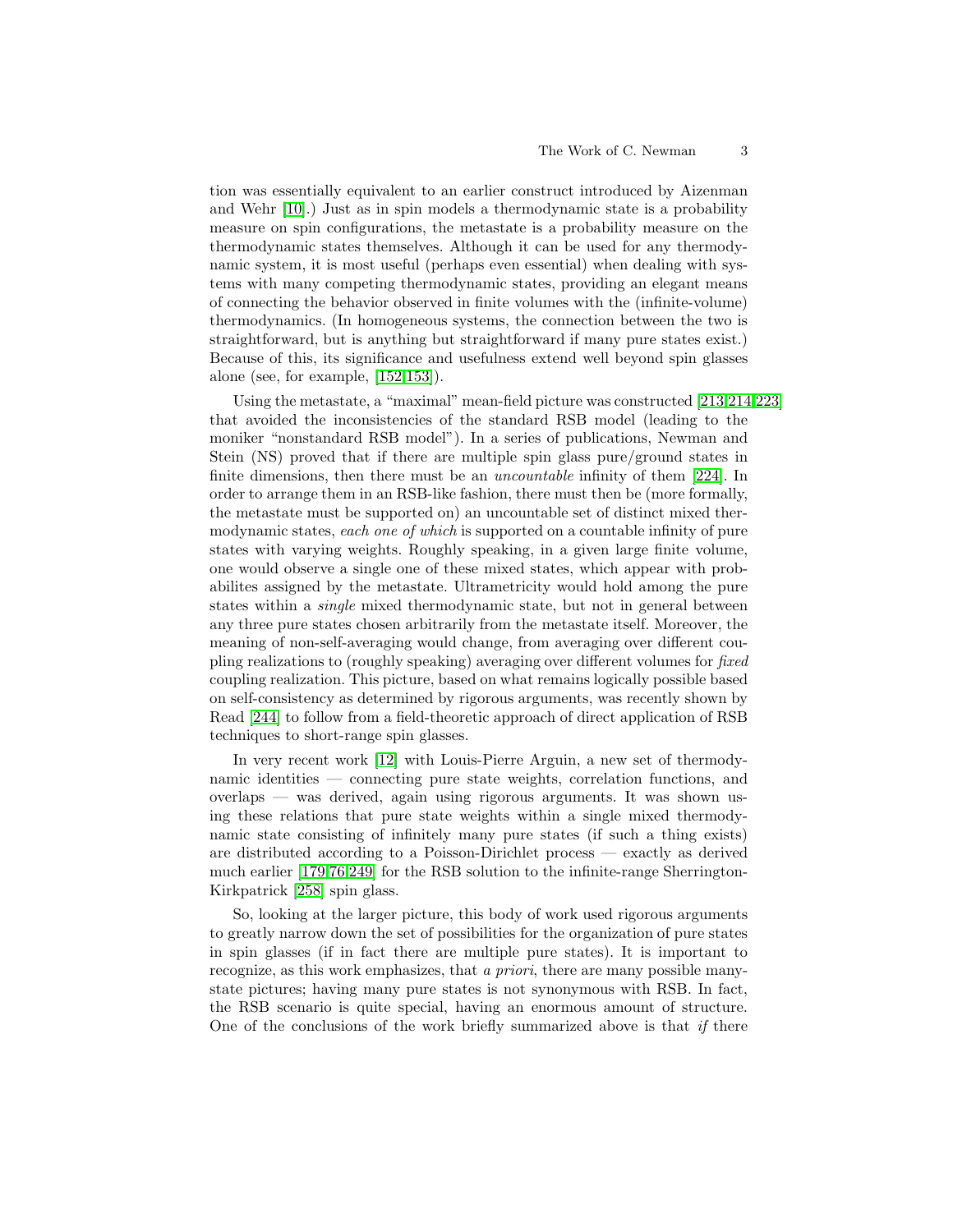are many pure states in short-range spin glasses, then (regardless of dimension) there must be an uncountable number, and *if* they appear in nontrivial mixed thermodynamic states (each comprising a countable infinity with given weights), then the *only* possibility is the RSB one (as understood within the "nonstandard" picture). This is a strong conclusion, and is based on rigorous arguments.

Of course, none of this addresses the actual question of whether the RSB picture (at this point, it's no longer necessary to refer to the "nonstandard RSB picture") actually occurs in short-range spin glasses in any finite dimension. In [\[215,](#page-34-2)[223](#page-35-6)[,267\]](#page-36-1), it was argued that this is unlikely. The arguments are based on a few rigorous results: the invariance of the metastate with respect to changes of boundary conditions [\[215\]](#page-34-2), and important differences in the behavior of edge disorder chaos in infinite-range and short-range models, as pointed out by Chatterjee [\[65\]](#page-28-3). (We note that the argument claiming that metastate invariance is incompatible with RSB has been criticized in [\[244\]](#page-35-7).) Perhaps more compelling is a nonrigorous argument based on pathologies arising from coupling strengths in infinite-range spin glasses scaling to zero with the number of spins, coupled with the randomness of coupling signs [\[222,](#page-35-9)[267\]](#page-36-1). However, the issue remains unresolved as of now.

While the body of work described above has led to the ruling out of an enormous number of possible scenarios, it has also led to the introduction of new ones. A very natural and (so far) viable picture, introduced and investigated in [\[213,](#page-34-4)[214,](#page-34-0)[215](#page-34-2)[,223\]](#page-35-6) and called the "chaotic pairs" picture, arises naturally from the metastate approach. Chaotic pairs is a scenario that, like RSB, has uncountably many pure states in the (periodic boundary condition, for specificity) metastate, but they are organized much more simply than in RSB, with a simple, self-averaging overlap structure that is identical (in any finite volume) to that of droplet-scaling. In chaotic pairs, thermodynamic states are a *trivial* mixture of pure states, each consisting of a single pure state and its global flip, each with weight  $1/2$  in the mixed thermodynamic state. However, there are uncountably many of these thermodynamic states, each one comprising a pure state pair different from all the others.

For completeness, we should mention a fourth picture, introduced independently by Palassini and Young [\[235\]](#page-35-4) and Krzakala and Martin [\[151\]](#page-31-0) and sometimes referred to as the "TNT" picture. Here excitations above the ground state have boundaries with zero density in the edge set (like droplet-scaling, and unlike RSB and chaotic pairs) but whose energies do not scale as some increasing function of the volume (like RSB, and unlike droplet-scaling and chaotic pairs). While this last picture does not specify how many pure/ground states there are, it was argued in [\[221\]](#page-35-10) that it is most naturally consistent with two-state pictures. If so, that leaves us with two potential many-state pictures for the short-range spin glass phase (RSB, chaotic pairs) and two two-state pictures (droplet-scaling, TNT). Which of these holds for short-range spin glasses, and in which dimensions, remains a fundamental open problem in the mathematics and physics of the statistical mechanics of disordered systems.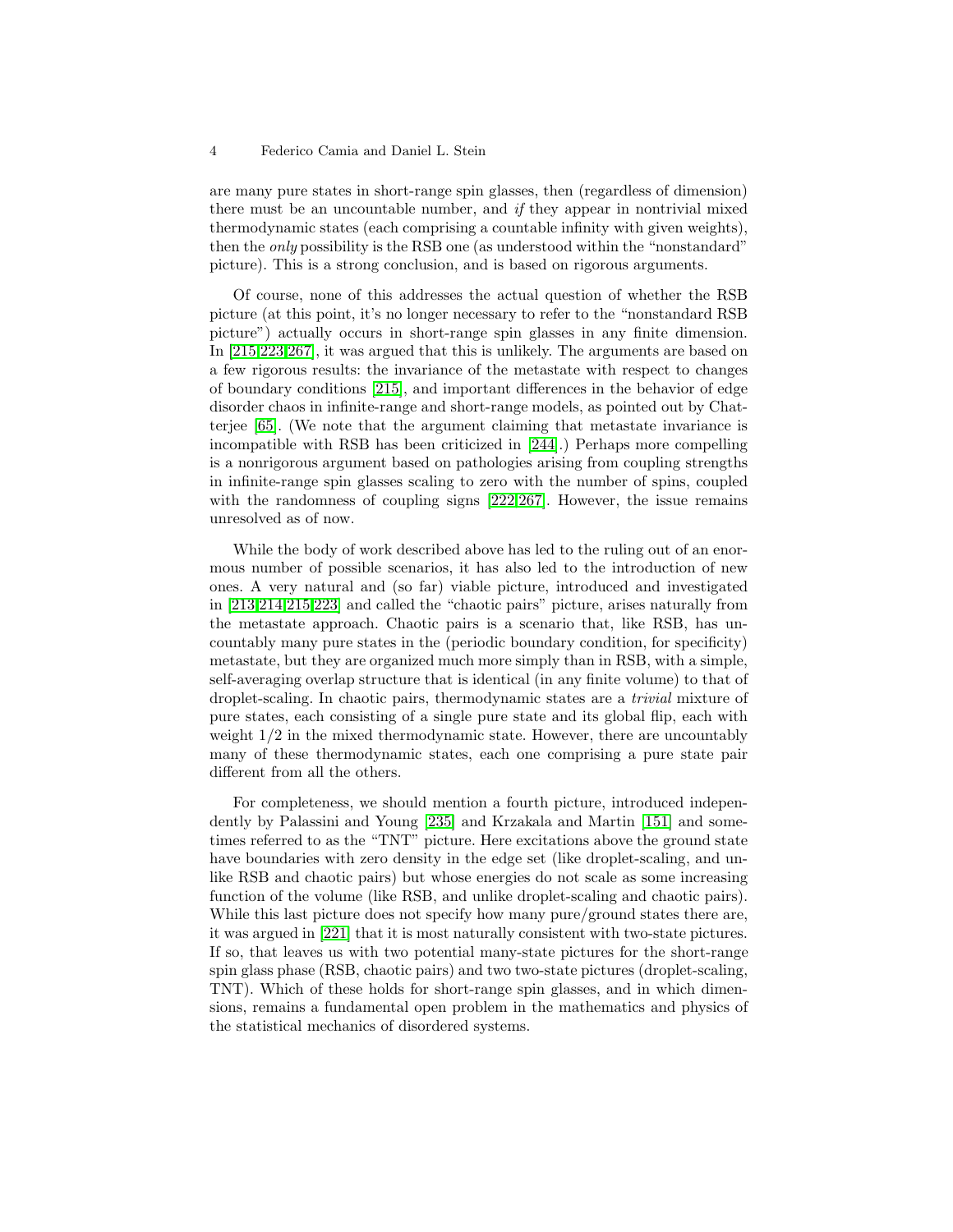*Multiplicity of pure and ground states in short-range spin glasses.* The work described in the previous section clarified and restricted the ways in which pure states could be *organized* in short-range spin glasses; it did not address the actual *number* of pure or ground states of the spin glass phase. It should be noted that — from a logical standpoint at least — this question cannot be considered without answering several deeper ones: namely, is there a thermodynamical phase transition at nonzero temperature in *any* finite dimension, and if so, does the lowtemperature phase break spin-flip symmetry (so that pure states come in spinreversed pairs, as described in the previous section)? The first of these questions will be addressed in the following section; for now we will assume, in accordance with a good deal of numerical evidence [\[33,](#page-26-0)[118](#page-30-1)[,232](#page-35-11)[,22,](#page-26-3)[124,](#page-30-2)[134\]](#page-31-4) that above some lower critical dimension there is a phase transition at a dimension-dependent positive temperature to a spin glass phase with broken spin-flip symmetry (for those readers interested in more offbeat possibilities, see [\[224\]](#page-35-8)). For specificity we restrict the discussion in this section to spin glasses described by the nearest-neighbor Edwards-Anderson model [\[88\]](#page-29-3) on the Euclidean lattice  $\mathbb{Z}^d$  and with i.i.d. couplings taken from the normal (Gaussian) distribution with mean zero and variance one.

The main question, if pure states come in pairs, is whether there is only a single pair, as in droplet-scaling and (probably) TNT, or else uncountably many, as in RSB and chaotic pairs. (We will always refer in this section to infinite-volume pure or ground states. Definitions and constructions can be found in [\[223\]](#page-35-6).) Aren't there other possibilities? Probably not: a countable number, either finite or infinite, was rigorously ruled out for RSB as noted earlier, and there exists strong evidence that it cannot occur for chaotic pairs either. The number of pure/ground states, of course, could in principle be dimension-dependent, or even temperature-dependent for fixed dimension. But we're a long way at this point from addressing these questions. (We confine our discussion to the socalled *incongruent* ground/pure states [\[96,](#page-29-4)[95\]](#page-29-5), which differ from each other by positive-density interfaces, and are generated by coupling-independent boundary conditions [\[221](#page-35-10)[,223\]](#page-35-6).)

Until recently the only dimensions in which the answer was fully known were one dimension (a single pure state at all positive temperatures and a single pair of ground states at zero temperature) and (strictly) infinite dimensions (where it is assumed that the state space structure is given by RSB). For the moment, let's assume the simplest (though not the most interesting) case that in each dimension there is a single transition temperature, above which there is a single pure state and below which there is a spin glass phase where the pure state cardinality is independent of temperature and equal to the ground state cardinality. This appears to be what most workers in the field believe. Many who fall into the RSB camp are inclined toward the possibility that at the lower critical dimension (possibly  $d = 3$ , probably no larger than  $d = 4$ ) and above, the low-temperature phase is fully described by RSB. Others have argued that there is also an upper critical dimension at  $d = 6$  [\[18\]](#page-26-4), below which there is a single pair of pure/ground states and above which infinitely many. Still others [\[96\]](#page-29-4)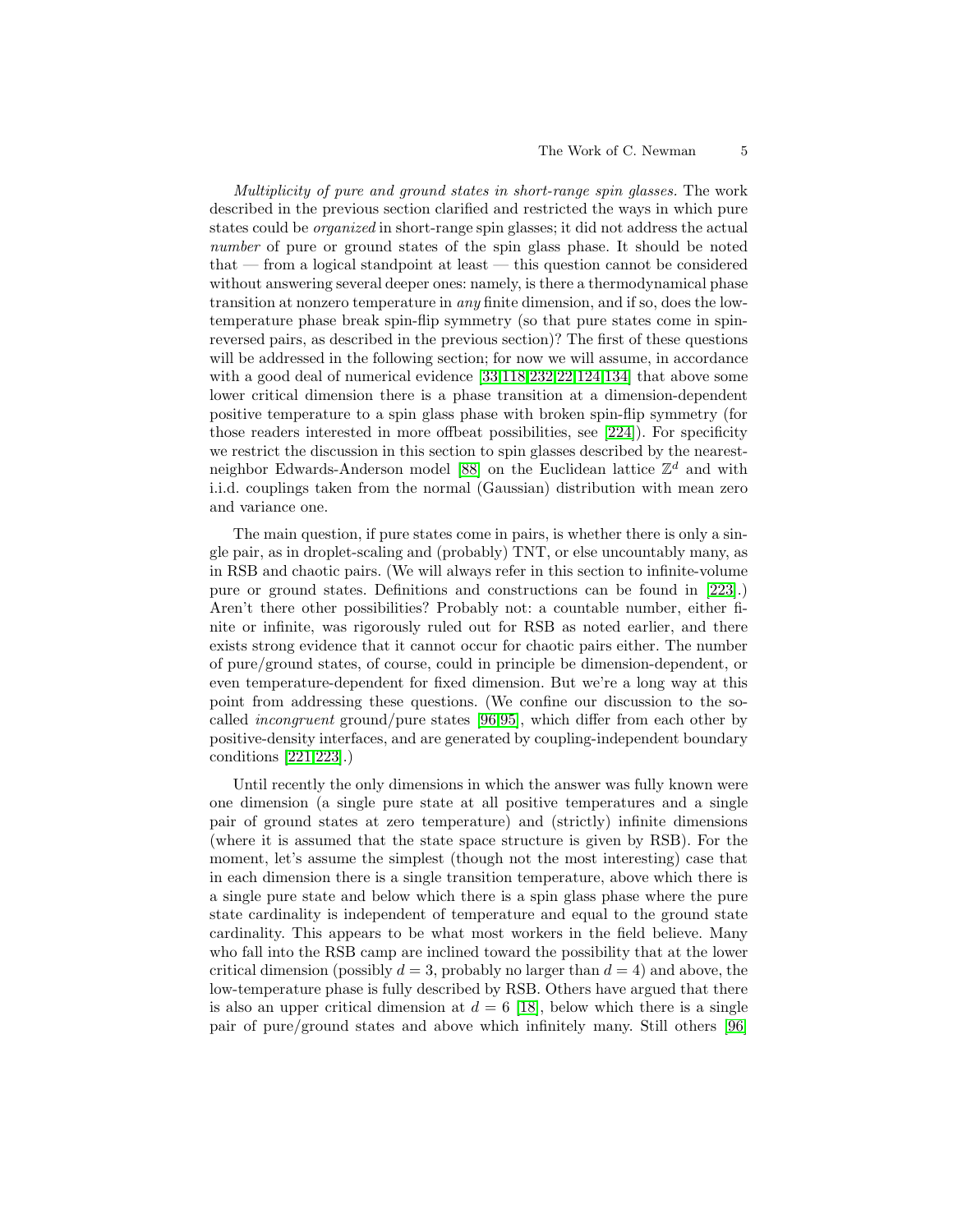conjecture that there is only a single pair of pure/ground states in all finite dimensions (above the lower critical dimension), and the infinite-dimensional limit is singular in the sense of the structure of the spin glass phase.

All of this remains conjecture. Numerical experiments mostly (but not universally) agree that in 2D there is only a single pair of ground states (it is believed that  $T_c = 0$  in 2D), but in 3D and 4D different groups have arrived at different conclusions based on their numerical studies. The only rigorous results for any dimension between one and infinity appear in [\[219](#page-34-5)[,220,](#page-34-6)[11\]](#page-25-2), all of which deal with two dimensions. In [\[219](#page-34-5)[,220\]](#page-34-6), NS proved that in 2D any two distinct ground states can differ by only a *single*, positive density interface, providing evidence that there is only a single pair of ground states. Further evidence for this conclusion is provided in [\[11\]](#page-25-2), where Arguin, Michael Damron, and NS proved essentially that the *half*-plane with a free boundary condition along its edge has only a single pair of ground states.

In a recent set of papers, Arguin, NS, and Janek Wehr attacked this problem from a different, dimension-independent, direction, by proving lower bounds on free energy fluctuations between pure states at positive temperature [\[13\]](#page-25-3) and energy fluctuations between ground states at zero temperature [\[14\]](#page-26-5). An upper bound has existed for many years, where it was shown that in finite volumes free energy fluctuations scale no faster than the square root of the surface area of the volume under consideration [\[6](#page-25-4)[,209,](#page-34-7)[265\]](#page-36-4). Lower bounds have already been obtained for several cases, where it was shown that free energy fluctuations scale linearly with the square root of the volume under consideration. A (hopefully small) difficulty is that the quantity used to obtain the lower bound is slightly different from that used for obtaining the upper bound, so a corresponding upper bound (which is expected to behave similarly to the known upper bound just described) needs to be found for the quantity examined in [\[13](#page-25-3)[,14\]](#page-26-5). If it can, then for any cases where these results can be shown to apply, there must be no more than a single pair of pure/ground states. This work is in progress at the time of this writing.

While progress has been slow in determining numbers of pure/ground states in realistic spin glass models, there are other interesting, but unrealistic, models which can provide some interesting illumination. A very useful such model is the so-called *highly disordered* model [\[211](#page-34-8)[,23](#page-26-6)[,212\]](#page-34-9), in which the Hamiltonian is Edwards-Anderson and couplings are independent random variables, but chosen from a volume-dependent distribution. The idea is that the distribution of coupling magnitudes depends on volume in such a way that, in sufficiently large volumes, each coupling magnitude is more than twice as large as the next smaller one, and no more than half as large as the next larger one. One interesting feature of this model is that the true ground state in any volume can be found by the greedy algorithm (in fact, this was how the model was originally arrived at). Moreover, the algorithm used to find the ground state can be mapped onto invasion percolation. Consequently, the number of ground states can be found in any dimension: there is only a single pair below  $d = 6$  and uncountably many above. (The original papers [\[211](#page-34-8)[,212\]](#page-34-9) used heuristic arguments to propose  $d = 8$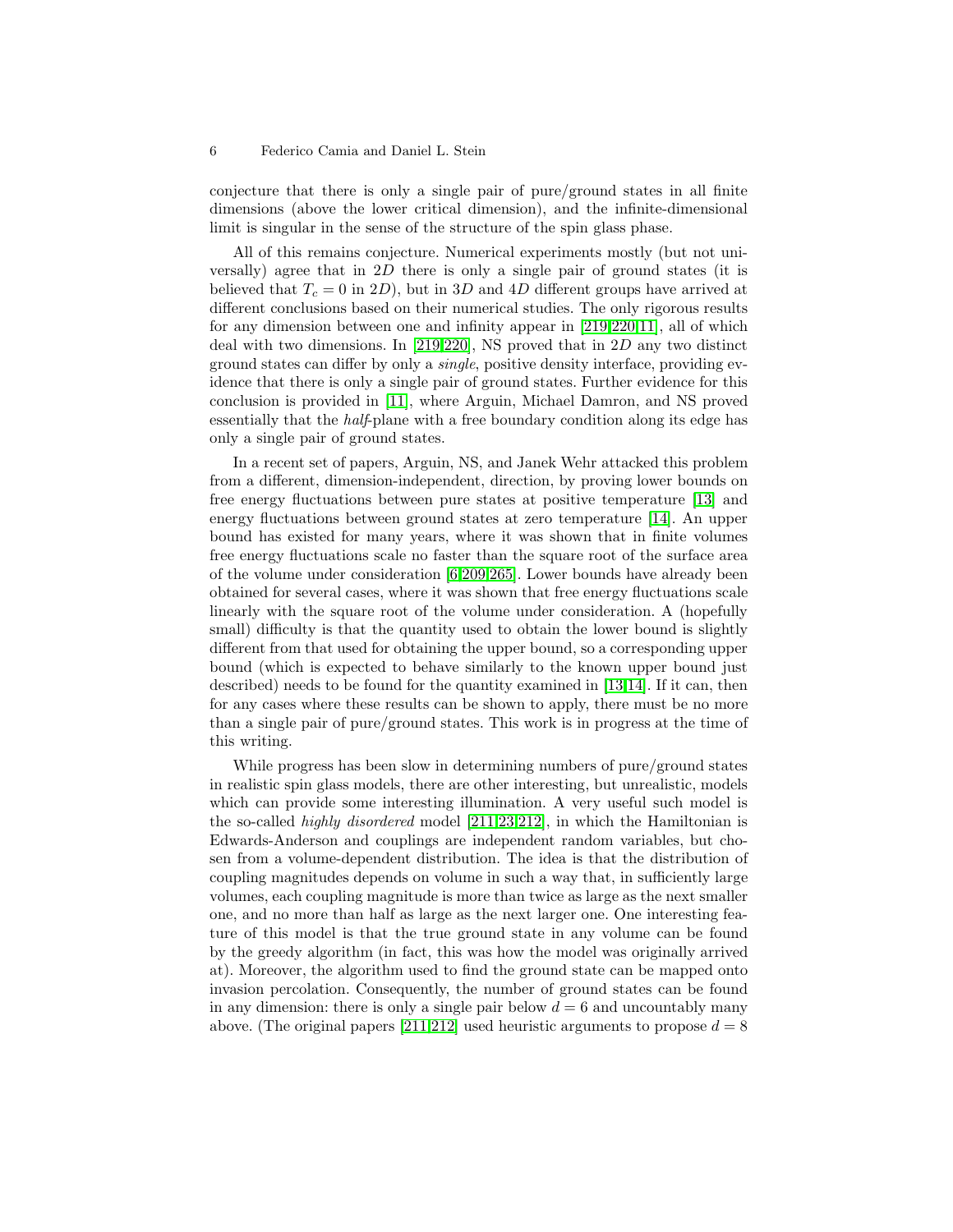as the crossover dimension, but a more careful analysis in [\[133\]](#page-31-5) indicated the crossover dimension to be  $d = 6$ .)

Interestingly, the ground state multiplicity in this model is the same for both the spin glass and the random ferromagnet. The somewhat subtle distinction between the two comes from features of chaotic size dependence for the spin glass, and its absence in the ferromagnet. In any case, the highly disordered model remains a useful testing ground for new ideas.

*Equilibrium phase transitions.* Not much of the discussion so far is relevant to spin glasses if there is no equilibrium phase transition to a spin glass phase above some lower critical dimension  $d_c$ : at positive temperature there would simply be a unique Gibbs state. (Of course, even in that case the question of multiplicity of ground states at  $T = 0$  would still exist.) Even with a phase transition, it could still be the case that there exists a unique Gibbs state above and below the transition temperature  $T_c(d)$ ; the state would simply be qualitatively different in these two temperature regimes. Or there could be multiple transitions within a fixed dimension [\[224\]](#page-35-8). And even in the absence of a phase transition there could be some sort of dynamical transition with interesting features.

However, a great deal of mostly numerical work [\[33](#page-26-0)[,118,](#page-30-1)[232,](#page-35-11)[22,](#page-26-3)[124](#page-30-2)[,134\]](#page-31-4) points toward a more conventional scenario in which in dimension  $d > d_c$ , there is a unique transition temperature  $T_c(d)$ , below which spin-flip symmetry is broken (equivalently, the Edwards-Anderson order parameter [\[88\]](#page-29-3)  $q_{EA} \neq 0$ ). Moreover, almost all (currently relevant) theoretical work addressing the low-temperature spin glass phase, whether using evidence from the infinite-range spin glass (i.e., the RSB scenario), or resulting from scaling arguments (droplet-scaling), or suggested from the structure of the metastate (chaotic pairs) or following numerical simulations (TNT) begin by assuming an equilibrium spin glass transition breaking spin-flip symmetry. So it's natural to ask whether such a transition can be proved to exist (in *any* finite dimension), and if so, what can one say about its structure?

Substantial progress toward this end was made by Jon Machta and NS in [\[165](#page-32-7)[,166,](#page-32-8)[167\]](#page-32-9), where percolation-theoretic methods were used to uncover what is likely to be an underlying geometric structure for spin glass phase transitions. These random graph methods, in particular the Fortuin-Kastelyn (FK) random cluster (RC) representation [\[138,](#page-31-6)[106\]](#page-30-3), provide a set of useful tools for studying phase transitions (more specifically, the presence of multiple Gibbs states arising from broken spin flip symmetry) in discrete spin models. These representations map Ising and Potts models onto a type of percolation problem, thereby allowing spin correlation functions to be expressed through the geometrical properties of associated random graphs. FK and related models are probably best known in the physics literature for providing the basis for powerful Monte Carlo methods, in particular the Swendsen-Wang algorithm for studying phase transitions [\[270\]](#page-37-2). At the same time they have proved important in obtaining rigorous results on phase transitions in discrete-spin ferromagnetic (including inhomogeneous and randomly diluted) models. Because of complications due to frustration, however,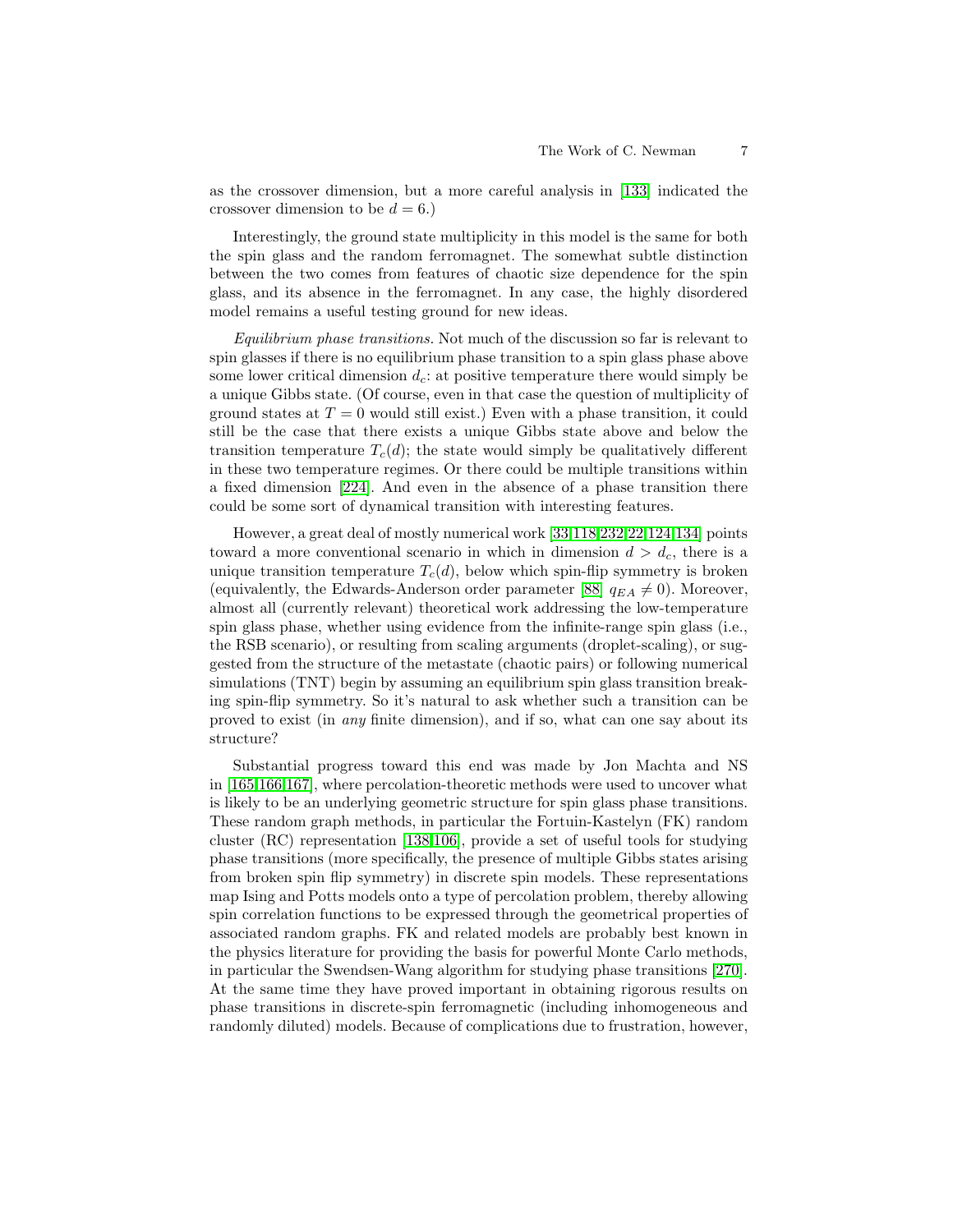graphical representations have so far played a less important role in the study of spin glasses.

Some readers will already be familiar with the Fortuin-Kasteleyn random cluster representation. For those who are not and would like to read on, a brief one-page summary can be found in [\[167\]](#page-32-9). (For those who have both the interest and the time, the original references [\[138,](#page-31-6)[106\]](#page-30-3) are the best place to go. Also see the article by Newman [\[201\]](#page-34-10) and/or the lengthy and detailed review by Grimmett [\[114\]](#page-30-4), as well as papers by Camia, Jianping Jiang, and Chuck containing recent applications of FK methods [\[55,](#page-27-5)[54\]](#page-27-6).) In what follows, we assume a familiarity with the basic ideas of the FK random cluster representation for discrete spin models. For our purposes, it's sufficient to note that in the case of a ferromagnet, general theorems [\[47\]](#page-27-7) ensure that when percolation of an FK cluster occurs, the percolating cluster is unique. We shall informally refer to such percolation as "FK percolation". It can then be shown that FK percolation in the ferromagnet corresponds to the presence of multiple Gibbs states (in the Ising ferromagnet, magnetization up and magnetization down) with broken spin-flip symmetry, and moreover that the onset of percolation occurs at the ferromagnetic critical temperature.

However, the situation is greatly complicated when couplings of both signs are allowed, as in the spin glass. In this case, FK percolation does *not* appear to be a sufficient condition for multiple Gibbs states (although it's undoubtedly necessary), and the numerical onset of FK percolation does not coincide with (what is believed to be) the transition to a spin glass state with broken spin-flip symmetry [\[270\]](#page-37-2). The essential problem is the following. If there is broken spin-flip symmetry, then in a finite-volume Gibbs state one should be able to change the orientation of the spin at the origin by changing the orientations of fixed spins at the boundary; or equivalently, the use of (at least some) fixed-spin boundary conditions should lead to a nonzero thermally averaged magnetization at the origin. As an example, choose the boundary condition where all boundary spins are fixed to be  $+1$ . At positive temperature, there are many possible realizations of the FK percolating cluster. But at least *a priori*, some of these will connect the origin to the boundary in a way that will lead to a positive magnetization at the origin, and others to a negative magnetization, and these could cancel leading to a net zero thermal average of the magnetization. Of course, we don't know for sure that this happens, but so far no one has been able to rule it out. Supporting evidence comes from the numerical studies described above, in which single FK percolation occurs well above what is believed to be the spin glass transition temperature, and proofs that FK percolation occurs [\[110\]](#page-30-5) in 2D models where no broken spin-flip symmetry is expected. An interesting speculation, which remains to be studied numerically, is that FK percolation might indeed indicate a phase transition, but not one where spin-flip symmetry is broken. Rather, it could be the case that there is a change in behavior of two-point correlation functions with distance, but the EA order parameter remains zero [\[224\]](#page-35-8).

So at first glance it would appear that FK percolation is the wrong tool to use in analyzing spin glass phase transitions. However, it turns out that FK per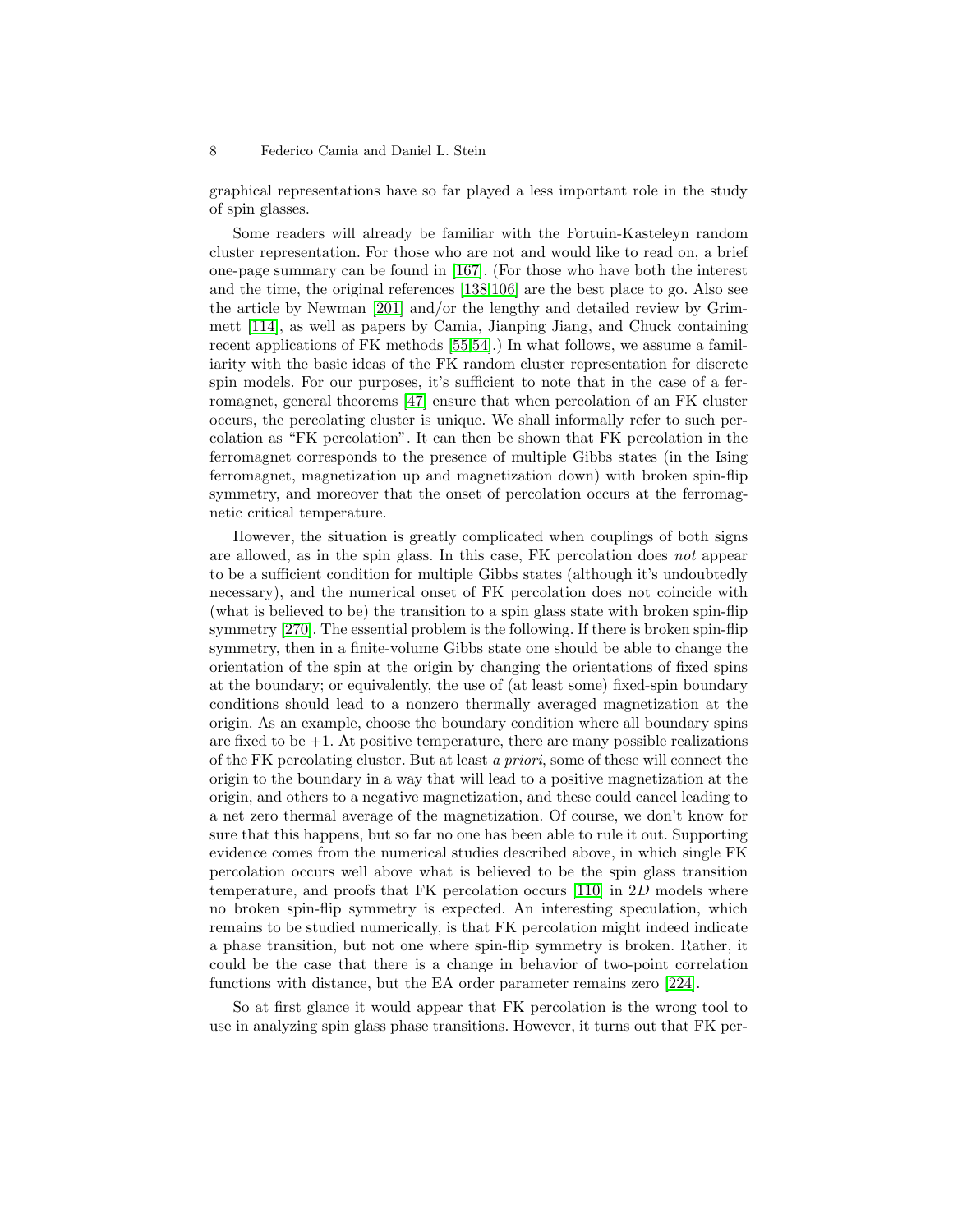colation is indeed relevant, but that there is a considerably more complicated signature for the spin glass transition in both short-range and infinite-range models, as elucidated in [\[165,](#page-32-7)[166](#page-32-8)[,167\]](#page-32-9). These papers pointed out that understanding the percolation signature for the spin glass phase requires two ingredients beyond what is needed for ferromagnets. The first is the need to consider percolation within a two-replica representation, and the second is that spin glass ordering corresponds to a more subtle percolation phenomenon than simply the appearance of a percolating cluster — it involves a *pair* of percolating clusters, first proposed in [\[224\]](#page-35-8).

The ferromagnetic phase transition corresponds to percolation of a unique infinite cluster in the FK representation, which will hereafter be referred to as "single" FK percolation. As noted above, single FK percolation is insufficient — so far as is currently known — to indicate the presence of multiple Gibbs states in spin glasses. However, if one switches to a two-replica formalism, one can study what might be called "double FK percolation", meaning the following: take two independent FK realizations and consider "doubly occupied" bonds i.e., bonds occupied in both representations. If these percolate (as usual, with probability one), then one has double FK percolation. (In fact, there are tworeplica representations other than FK than can be used equally well, as described in [\[165\]](#page-32-7). For the sake of brevity we focus here only on double FK percolation.)

Double FK percolation is much more difficult to study than single FK percolation, and a number of general theorems valid for the latter fail for the former. In particular, uniqueness of a percolating double cluster is no longer guaranteed. And not only is it not guaranteed, it doesn't happen. What was found instead was that the spin glass transition corresponds to the breaking of indistinguishability between *two* percolating networks of doubly FK-occupied bonds — in particular, by their having a nonzero difference in densities.

It's worth describing this in just a little more detail, starting with short-range spin glasses (in what follows, we note that results were obtained numerically for the EA spin glass in three dimensions and rigorously for the infinite-range SK model). For the EA model in  $3D$  (and presumably in higher dimensions as well), there is a series of transitions as the temperature is lowered from infinity. At a temperature  $T_{c2}$  well above the putative spin glass transition temperature, there appear two doubly-infinite FK clusters of equal density, and presumably macroscopically indistinguishable. In terms of using boundary conditions to observe macroscopically distinguishable Gibbs states, this situation is no better than that of single FK percolation. Below a lower temperature  $T_{c1}$ , which is (within numerical error) equal to the spin glass transition temperature  $T_c$  observed using other means, the clusters separate in density — one grows and the other diminishes, leading to the presence of a macroscopic observable whose sign can be reversed using a flip of boundary conditions (and therefore corresponds to broken spin-flip symmetry).

The SK model behaves differently: above  $T_c$ , there is no double percolation at all, while below  $T_c$  two doubly infinite clusters of unequal density appear.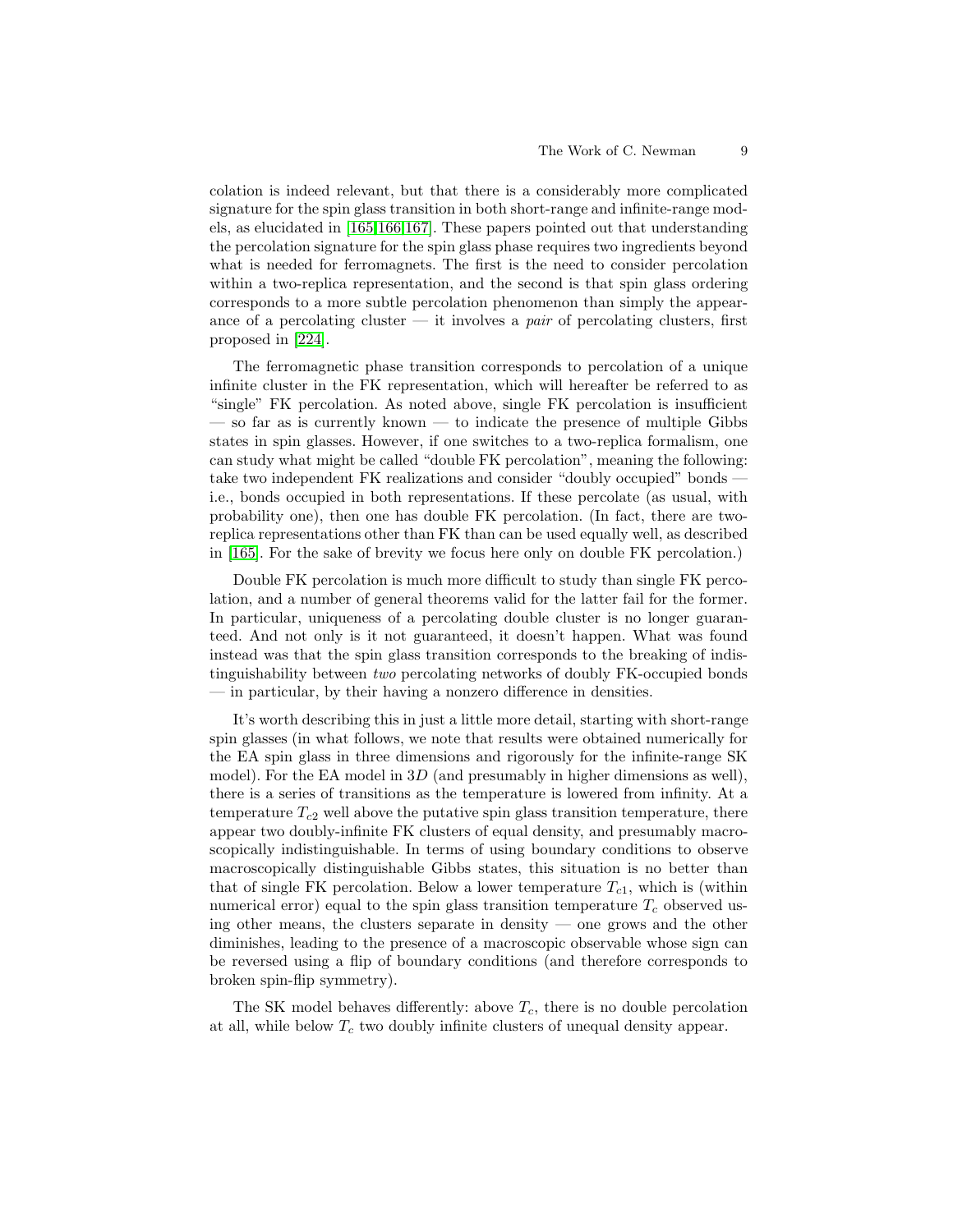For more details we refer the reader to [\[165](#page-32-7)[,166,](#page-32-8)[167\]](#page-32-9). This work will hopefully prove useful in understanding better the differences between the nature of the phase transition in ferromagnets and in spin glasses. More importantly, the hope is that for short-range models, this work will be a significant step toward finally developing a rigorous proof for spin glass ordering and will eventually lead to a clean analysis of the differences between short- and infinite-range spin glass ordering. Finally, it can help to explain why there is no spin glass transition leading to broken spin-flip symmetry on simple planar lattices: two dimensions does not generally provide enough "room" for two disjoint infinite clusters to percolate. However, a system that is infinite in extent in two dimensions but finite in the third might be able to support two percolating clusters, with unequal densities at low temperature. These intriguing possibilities remain unexplored at the time of this writing.

### 1.2 Nonequilibrium Dynamics of Discrete Spin Systems

A second broad area of Chuck's research interests centers on the dynamical evolution of Ising and Potts-like systems, both ordered and disordered, in conditions far from thermodynamic equilibrium. His work in this general area addresses a wide variety of problems focusing on different aspects of nonequilibrium dynamics, but this section will touch on only two: the mostly unexplored relation between nonequilibrium dynamics and equilbrium thermodynamics, and the problem of predictability (or more colloquially, "nature vs. nurture") in spin systems following a deep quench. For brevity's sake, we unfortunately omit other areas of Chuck's notable contributions to topics as diverse as persistence [\[217\]](#page-34-11), aging [\[100,](#page-29-6)[103](#page-30-6)[,101\]](#page-29-7), broken ergodicity [\[266\]](#page-36-5), biological evolution [\[148,](#page-31-7)[204\]](#page-34-12), and food webs [\[203,](#page-34-13)[70\]](#page-28-4); we refer those interested to the references cited.

*Nonequilibrium dynamics and equilbrium thermodynamics.* It is often noted in the literature that pure state multiplicity, as a purely equilibrium property of thermodynamic systems, plays no role in its dynamics, because (under conventional dynamics, such as one-spin-flip, to which we adhere throughout) a system in a pure state remains in that state forever. A natural conclusion to draw is that a system's pure state multiplicity and its dynamical behavior are largely distinct, and information about one says little about the other. However, a series of rigorous arguments in [\[218\]](#page-34-14) showed a surprisingly deep connection between the two under what initially would seem the most unpromising conditions: a system undergoing a deep quench and thereafter evolving under conditions far from equilibrium.

The arguments are long and technical and won't be repeated here. The essence of the main result is the following. Consider a system at a temperature where, in equilibrium, there are (or are presumed to be) two or more pure states. Examples include the Ising ferromagnet and the EA spin glass above the critical dimension, among many others. Consider now a deep quench from high (well above  $T_c$ ) to low (well below  $T_c$ ) temperature. It was proved in [\[218\]](#page-34-14) that as time  $t \to \infty$ , although the system is usually in some pure state locally (i.e., within a fixed volume), then either a) it *never* settles permanently (within that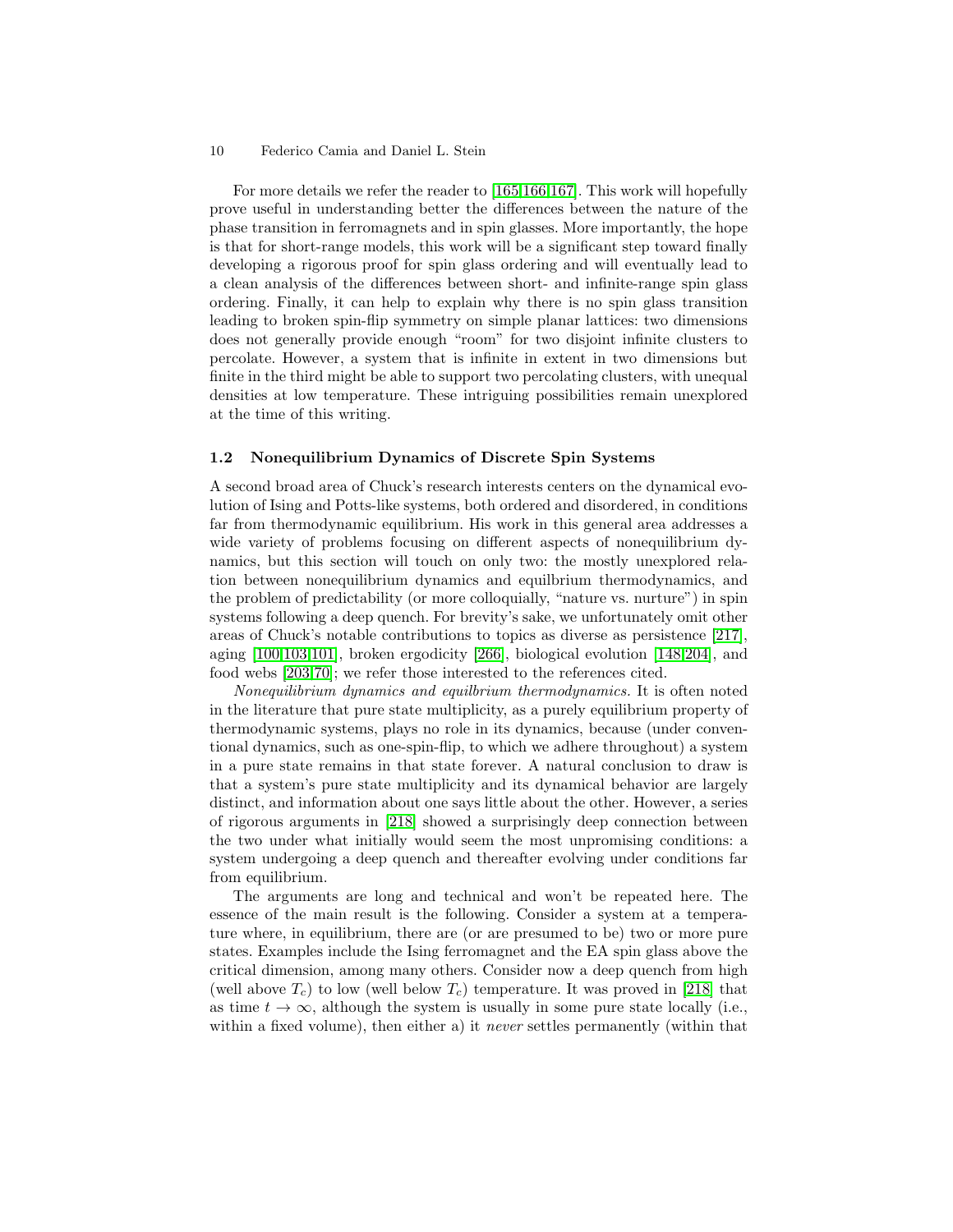volume) into a single pure state, or b) it does but then the pure state depends on *both* the initial spin configuration *and* the realization of the stochastic dynamics.

It was further proved that the former case holds for deeply quenched 2D ferromagnets. But the latter case is particularly interesting, because it was shown in [\[218\]](#page-34-14) that it can occur only if there exists an uncountable number of pure states with almost every pair having zero overlap. It was further shown that in both cases, almost *no* initial spin configuration is in the basin of attraction of a single pure state. That is, after a deep quench the resulting configuration space is almost all boundary; equivalently, the union of the basins of attraction of all pure states forms a set of measure zero in configuration space.

So in principle the nonequilibrium dynamics following a deep quench provides information about the multiplicity of pure states and vice-versa. However, this relation is likely to be more useful for future mathematical analysis than for numerical tests, which are confined to relatively small systems. Nevertheless, there may be experimental consequences as yet unexplored. Unlike the ferromagnet, it is not clear that spin glasses are easily prepared to lie within a single pure state, even under conditions as close to equilibrium as current technology allows. In particular, because of the possibility of chaotic temperature dependence [\[42](#page-27-1)[,97\]](#page-29-1), the conclusions of [\[218\]](#page-34-14) could well apply to laboratory spin glasses prepared under conditions where small temperature changes are made slowly. Experimentally observed slow relaxation and long equilibration times in spin glasses could then be a consequence of small (relative to the system) domain size and slow (possibly due to pinning) motion of domain walls (a conclusion earlier reached by Fisher and Huse [\[98\]](#page-29-8) using different considerations).

*Nature vs. nurture: Predictability in discrete spin dynamics.* Although the core issues raised in [\[218\]](#page-34-14) remain open, the paper led to an unanticipated research direction that opened an entirely new area of inquiry: given a typical initial configuration, which then evolves under a specified dynamics, how much can one predict about the state of the system at later times? Chuck's papers with collaborators have colloquially referred to this as a "nature vs. nurture" problem, with "nature" representing the influence of the initial configuration (and disorder realization, if relevant) and "nurture" representing the influence of the random dynamics.

First one must determine under what conditions a system settles down [\[218,](#page-34-14)[190\]](#page-33-10), in the sense of *local equilibration*: do domain walls cease to sweep across a fixed region after a (size-dependent) finite time? Local equilibration occurs in many quenched systems, for example, any disordered Ising model with continuous couplings [\[190\]](#page-33-10), but has also been shown *not* to occur for others, such as the 2D homogeneous Ising ferromagnet [\[190\]](#page-33-10). When local *non*equilibration (LNE) occurs, one can still ask whether the *dynamically averaged* configuration has a limiting distribution. If so, this implies a complete lack of predictability, while the absence of a distributional limit implies that some amount of predictability remains [\[218](#page-34-14)[,190\]](#page-33-10). In [\[218\]](#page-34-14), systems displaying LNE but having a limiting dynamically averaged distribution were said to exhibit "weak LNE", while those with no distributional limit were said to exhibit "chaotic time dependence".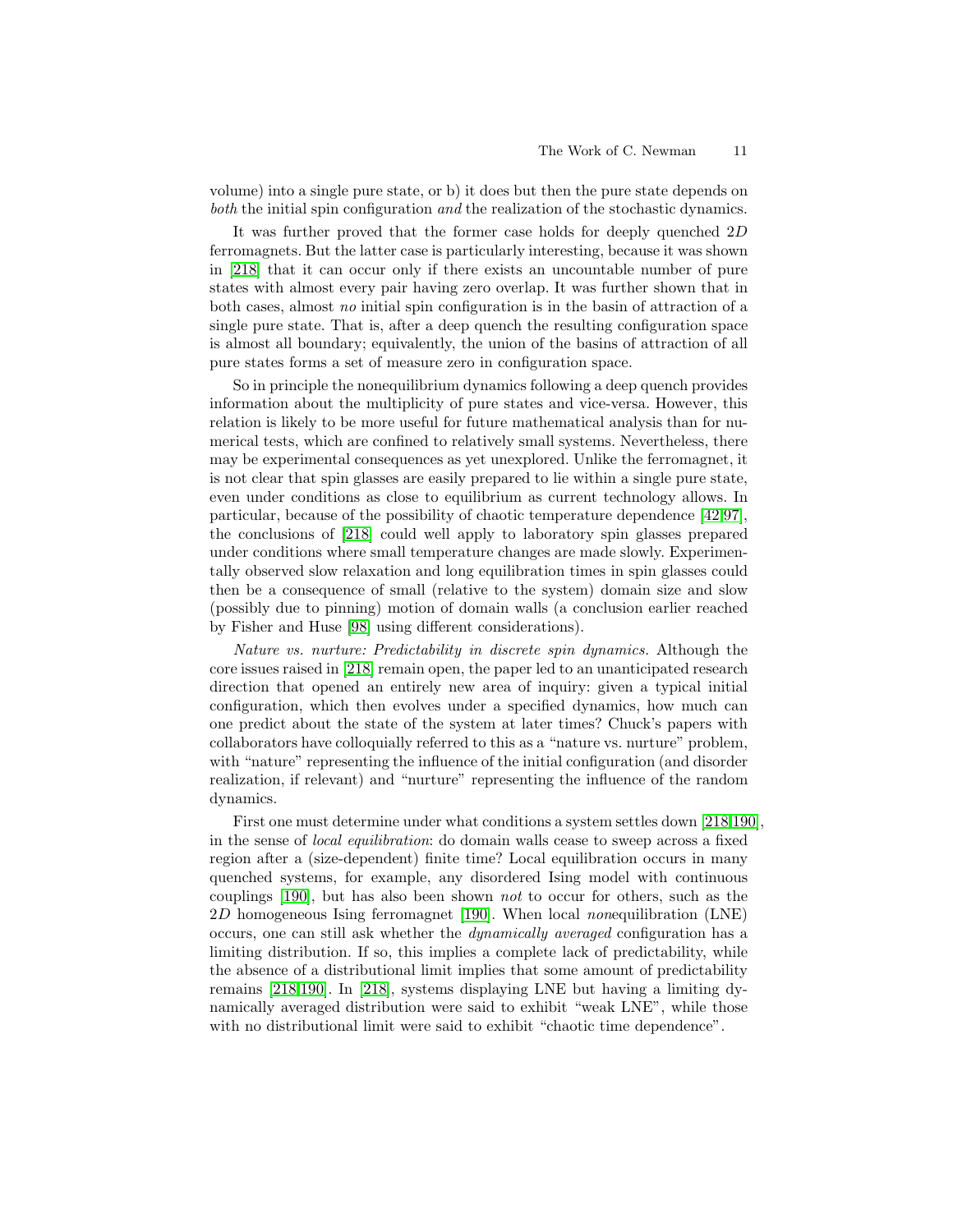So the distinction between these two types of local nonequilibration is important for the question of predictability. While the presence of LNE has been rigorously established for several systems [\[218,](#page-34-14)[190\]](#page-33-10), determining which type of LNE occurs is considerably more difficult (when the initial state is chosen randomly, as discussed above). However, Renato Fontes, Marco Isopi, and Chuck were able to prove the presence of chaotic time dependence in the onedimensional voter model with random rates at zero temperature (equivalently, the 1D zero-temperature stochastic Ising model) if the disorder distribution is heavy-tailed [\[100\]](#page-29-6). (This is a 1D version of Jean-Phillipe Bouchaud's trap model [\[40\]](#page-27-8)). Otherwise, they showed that chaotic time dependence is absent. The latter conclusion was also shown to hold for the voter model with random rates in dimension greater than two. In further work [\[101\]](#page-29-7), Fontes *et al.* extended the results of [\[100\]](#page-29-6) by analyzing in detail the space-time scaling limit of the 1D voter model with random rates as a singular diffusion in a random environment. The limit object, now know as FIN (Fontes-Isopi-Newman) diffusion, has some striking scaling properties. Much subsequent work, in particular by Gerard Ben Arous, Jiri Cerny, and collaborators [\[15\]](#page-26-7) has studied scaling limits beyond one dimension, which are rather different kinds of objects than the FIN diffusions.

Returning to the problem of nature vs. nurture, the questions raised by these considerations have led to a rich area of research that has brought in a variety of collaborators and students, and that touches on a number of related dynamical problems of interest, including phase-ordering kinetics, persistence, damage spreading, and aging. The history of these efforts, along with recent advances, is described in detail in a separate contribution to this volume by one of us (DLS), to which we refer the interested reader.

### 1.3 Lee-Yang zeros and the Riemann Hypothesis.

In 1950 T.D. Lee and C.N. Yang published a pair of papers [\[279](#page-37-3)[,159\]](#page-32-10) that pioneered a new way of understanding phase transitions. They considered the ferromagnetic Ising model in an external magnetic field, and showed that the zeros of its partition function, as a function of the external magnetic field, all lie on the imaginary axis. Since that time it's been shown that a number of other statistical mechanical systems obey Lee-Yang type theorems of their own, and Chuck played a substantial part in these efforts. Given that Lee-Yang type theorems provide not only an understanding of the properties of the phase transition in a given system (e.g., existence of a mass gap [\[239,](#page-35-12)[116\]](#page-30-7)), but can also lead to useful correlation inequalities [\[83](#page-29-9)[,194\]](#page-33-11), such results are important in our overall understanding of phase transitions in condensed matter. For a general review and discussion of applications of Lee-Yang type theorems, see [\[108\]](#page-30-8).

Among Chuck's contributions to this area was to extend the Lee-Yang theorem to ferromagnetic models with a very general class of single-spin distributions [\[193\]](#page-33-12), to the classical XY model [\[84\]](#page-29-10) (further generalized in [\[163\]](#page-32-11); see also [\[269\]](#page-37-4)), and [\[109](#page-30-9)[,225](#page-35-13)[,226\]](#page-35-14) to Villain models [\[273\]](#page-37-5), which are closely related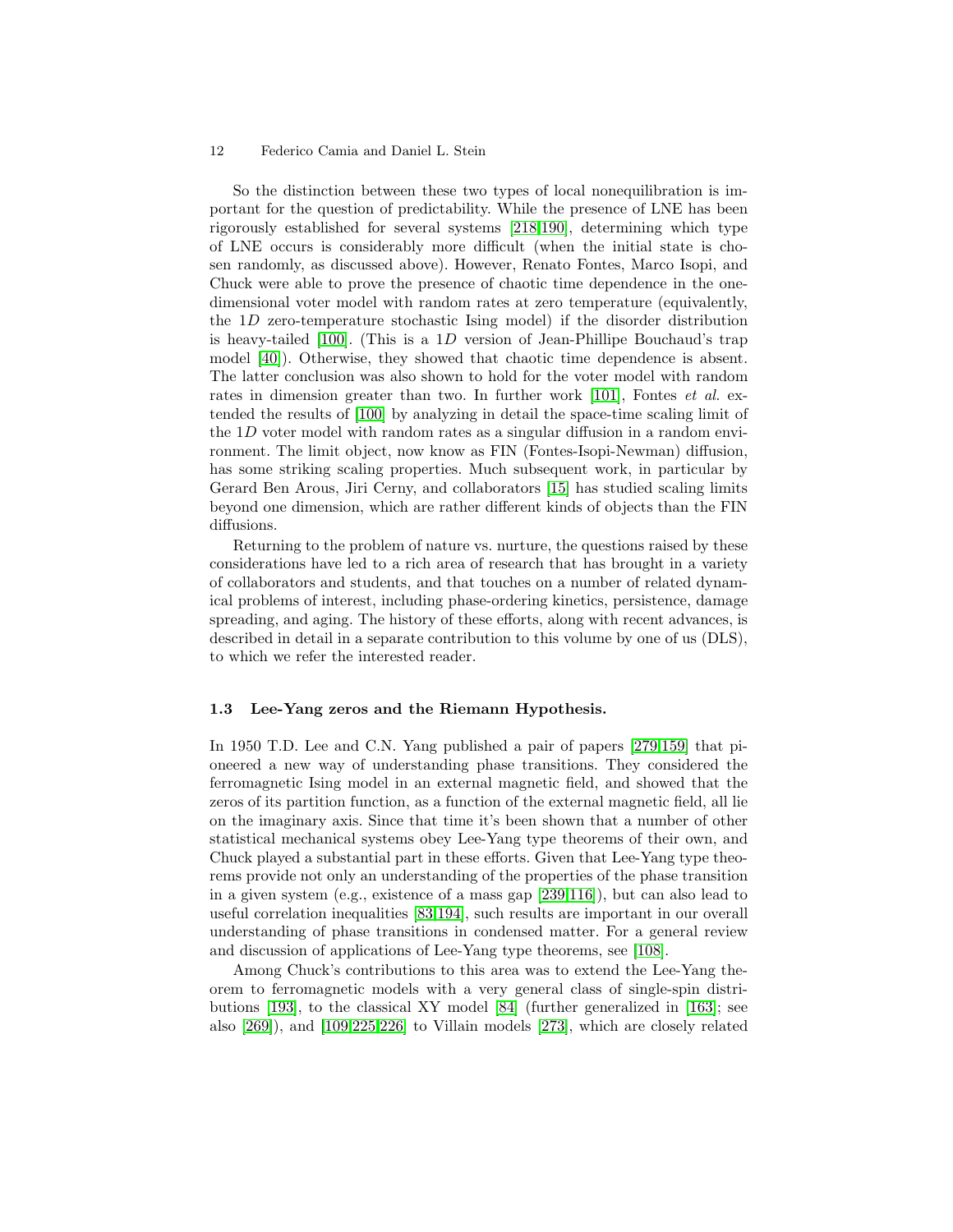to XY models. In [\[226\]](#page-35-14) it was further shown that complex Gaussian multiplicative chaos in general does *not* have the Lee-Yang property. These results have some interesting implications. In particular, the "spin wave conjecture" [\[85,](#page-29-11)[176\]](#page-33-13) asserts that, below a critical temperature, the angular variable  $\theta$  of the XY (and Villain) model at large scales behaves like a Gaussian free field (modulo  $2\pi$ ), suggesting in turn that the spin variables in these models could behave like a version of complex Gaussian multiplicative chaos. The spin wave conjecture might lead one to expect that complex Gaussian multiplicative chaos would display a Lee-Yang property; but the paper of Newman and Wu rules that out, at least for a range of inverse temperature  $\beta$ .

In a different direction, Chuck has long been interested in the possible connection between the Lee-Yang theorem and the famous Riemann Hypothesis. Recall that the Riemann Hypothesis states that the nontrivial zeroes of the Riemann zeta function  $\zeta(s) = \sum_{n=1}^{\infty} \frac{1}{n^s}$  all have real part 1/2. While on the surface it sounds less than dramatic, many consider it to be the most important unsolved problem in mathematics. Its proof (or disproof) has important implications for the distribution of prime numbers, the behavior of various functions in number theory and combinatorics, eigenvalue distributions of random matrices, quantum chaos, and problems in many other areas. The similarity between the distribution of Lee-Yang zeros and those of the Riemann zeta function have long led to speculation that one path to a proof of the Riemann Hypothesis lies through the Lee-Yang theorem (for a review, see [\[149\]](#page-31-8)). To date, however, attempts to carry out this program have been unsuccessful (otherwise, you surely would have heard).

However, Chuck made an important contribution to this problem in a slightly different and very interesting direction. In 1950 Nicolaas De Bruijn showed that a certain function  $H(\lambda, z)$  (its precise form is unimportant for the purposes of this discussion) has only real zeros for  $\lambda \geq 1/2$  [\[45\]](#page-27-9). In addition, if  $\lambda$  is such that  $H(\lambda, z)$  has only real zeros, then for all  $\lambda' > \lambda$ ,  $H(\lambda', z)$  also has all real zeros. The Riemann Hypothesis is equivalent to  $H(0, z)$  having only real zeros. Now if H has only real zeros for *all* real  $\lambda$ , then the Riemann Hypothesis would follow. This was a strategy attempted by Polya, among others. However, Chuck proved in [\[195\]](#page-33-14) that there exist real  $\lambda$  for which H has a nonreal zero. This led to what is now known as the De Bruijn-Newman constant, usually denoted by  $\Lambda$ . It is defined to be the value such that if  $\lambda > \Lambda$ , H has only real zeros, while if  $\lambda < \Lambda$ , H has a nonreal zero.

The Riemann Hypothesis is true if and only if the De Bruijn-Newman constant  $\Lambda \leq 0$ . But in [\[195\]](#page-33-14), Chuck conjectured that  $\Lambda \geq 0$ . If true, this immediately implies that the Riemann Hypothesis is true if and only if  $\Lambda = 0$ . Computeraided rigorous calculations of a lower bound for the De Bruijn-Newman constant have been made over the years. Until 2018, the best lower bound was  $-1.1 \times 10^{-11}$  [\[251\]](#page-36-6), but recently Brad Rodgers and Terry Tao [\[247\]](#page-36-7) posted a proof verifying Chuck's conjecture that  $\Lambda \geq 0$ .

There also exist upper bounds for  $\Lambda$ . The earliest was de Bruijn's  $\Lambda \leq 1/2$  [\[45\]](#page-27-9) in his original paper; an improvement to a strict inequality  $\Lambda < 1/2$  was made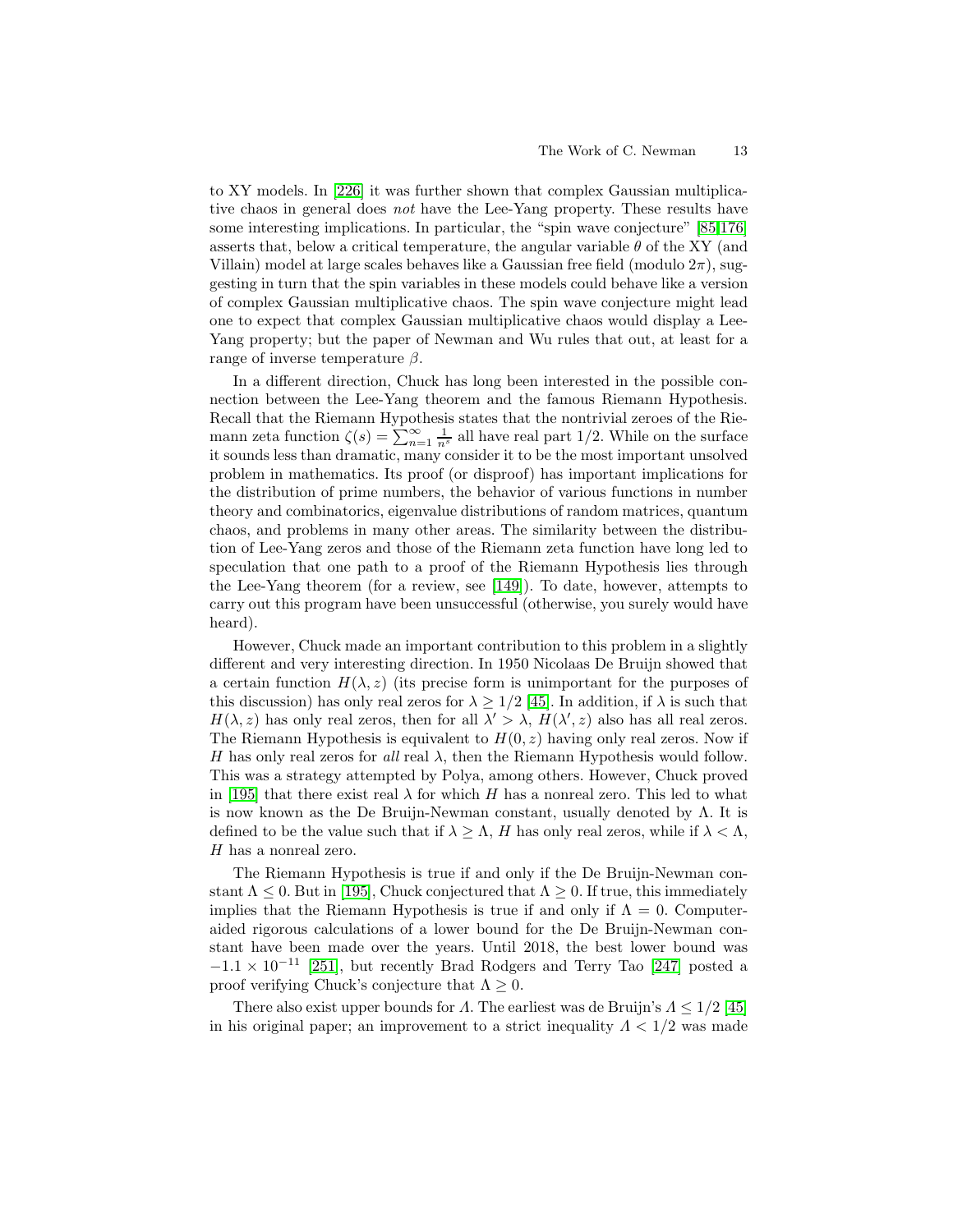in 2009 by Ki, Kim, and Lee [\[147\]](#page-31-9). An improved upper bound of 0.22 was very recently obtained by Tao and collaborators, as posted in [\[241\]](#page-35-15). In addition, a survey article by Chuck and Wei Wu on de Bruijn-Newman type constants has just been published [\[227\]](#page-35-16).

While work is ongoing, we'll give the last word to Chuck. In [\[195\]](#page-33-14), Chuck noted that his conjecture that  $\Lambda \geq 0$  put a quantitative scaffolding behind the dictum that the "Riemann hypothesis, if true, is only barely so."

This introduction has barely described the extent and importance of Chuck's many contributions to mathematical physics and related areas. Our hope is that the reader will go on to take a look at some of Chuck's many papers, especially in areas that for lack of space, and the finite lifetimes of the authors, this introduction was not able to discuss.

In the following sections we turn to a different aspect of Chuck's work, involving seminal contributions to percolation theory, scaling limits, SLE, and related topics.

# 2 Percolation Theory and Continuum Scaling Limits

In this section, we briefly review some of the other fundamental advances, more probabilistic in nature, made by Chuck in his long and productive career. We will only briefly mention the Brownian Web and then discuss Chuck's contributions to percolation theory and to the study of continuum scaling limits. Like the results surveyed in the previous section, this side of Chuck's work was mainly motivated by questions arising in statistical physics, and sometimes quantum field theory, or a combination of the two. The breadth of Chuck's interests and his agile versatility as a mathematician and mathematical physicist are evident in the collection of problems discussed here and in the previous section.

# 2.1 The Brownian Web

*Construction and relation to disordered systems*. One of Chuck's strengths is his ability to move between fields and exploit fruitful connections. This is evident in his influential work on the Brownian web, which has its roots in the analysis of nonequilibrium dynamics in one-dimensional disordered systems, discussed in the previous section. Roughly speaking, the Brownian web is the scaling limit of the space-time graphical representation of an infinite collection of coalescing random walks. It originated from Arratia's Ph.D. thesis [\[16\]](#page-26-8), where it is shown that a collection of coalescing random walks on  $\mathbb Z$  starting from every vertex of  $\mathbb Z$  converges to a collection of Brownian motions on  $\mathbb R$  starting from every point of the real line at time zero. Arratia's attempt [\[17\]](#page-26-9) to construct a process corresponding to a collection of coalescing Brownian motions starting at every point of the real line at every time  $t \geq 0$  was never completed. However, building on Arratia's work, the process was constructed years later by Balint T´oth and Wendelin Werner [\[272\]](#page-37-6), who discovered a surprising connection between Arratia's one-dimensional coalescing Brownian motions and a two-dimensional random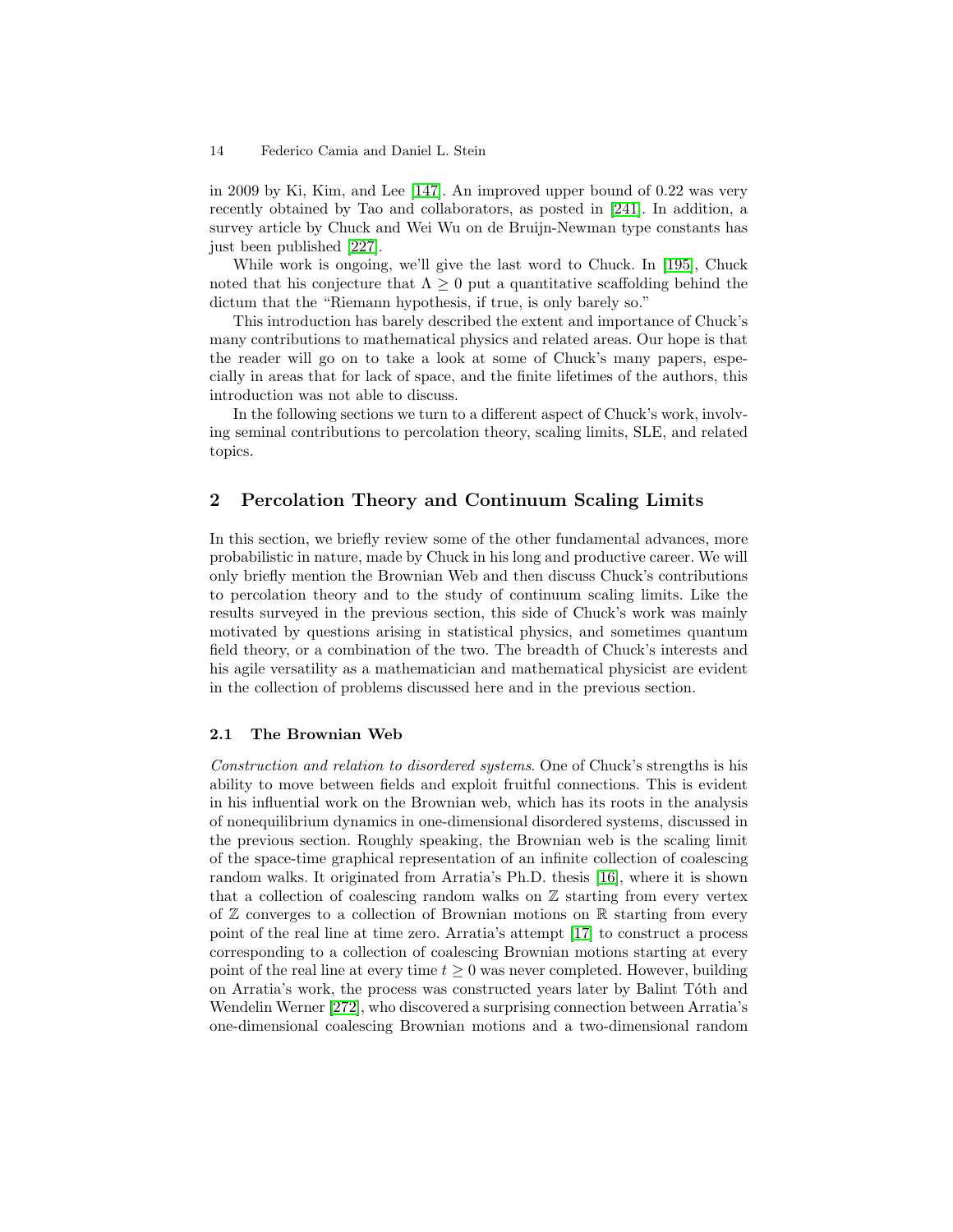process repelled by its own local time profile, which they called *true self-repelling motion*. A few more years later, Luiz Renato Fontes, Marco Isopi, Chuck and DLS realized that the same system of coalescing Brownian motions also arises from the scaling limits of one-dimensional spin systems [\[103\]](#page-30-6). The first three authors, together with Ravishankar, introduced [\[104,](#page-30-10)[102\]](#page-29-12) a topology such that the system of coalescing Brownian motions starting from every space-time point can be realized as a random variable in a separable metric space, and they named this random variable the *Brownian web*. This remarkable object emerges in contexts as diverse as hydrology and the zero-temperature dynamics of the Ising model. The work of Chuck and coauthors on the Brownian web has inspired others to explore its properties and propose extensions, spurring a wealth of interesting papers. We will not discuss the topic further in this introduction; instead we refer the interested reader to [\[268,](#page-37-7)[252\]](#page-36-8) for a survey of results and extensions.

# 2.2 Percolation

Percolation as a mathematical theory was introduced by Broadbent and Hammersley [\[43](#page-27-10)[,44\]](#page-27-11) to model the spread of a "fluid" through a random "medium." Broadbent and Hammersley interpreted the terms fluid and medium broadly, having in mind situations such as a solute diffusing though a solvent, electrons moving through an atomic lattice, molecules penetrating a porous solid, or disease infecting a community. They were interested in situations where the randomness is associated with the medium rather than with the fluid. To mimic the randomness of the medium, one can think of the latter as a system of channels some of which are randomly declared closed to the passage of the fluid. This can be modeled by a d-dimensional cubic lattice, seen as an infinite graph, where the edges between nearest-neighbor vertices are independently declared *open* (to the passage or the fluid) with probability p or *closed* with probability  $1 - p$ . Models of this type are called *bond percolation* models, and can be defined on any graph. Many other variants have been studied, attracting the interest of both mathematicians and physicists. One version in particular, site percolation on the triangular lattice, will be discussed in more detail in Section [2.3.](#page-20-0) In *site percolation*, the vertices of a graph rather than the edges are declared open or closed.

Mathematicians are interested in percolation because of its deceptive simplicity which hides difficult and elegant results. From the point of view of physicists, percolation is one of the simplest statistical mechanical models undergoing a continuous phase transition as the value of the parameter  $p$  is varied, with all the standard features typical of critical phenomena (scaling laws, conformal invariance, universality). On the applied side, percolation has been used to model the spread of a disease, a fire or a rumor, the displacement of oil by water, the behavior of random electrical circuits, and more recently the connectivity properties of communication networks.

*Existence and uniqueness of infinite clusters*. One of the most interesting aspects of percolation, and a major reason for its popularity, is its phase transition, which is of a purely "geometric" nature. Defining open clusters to be the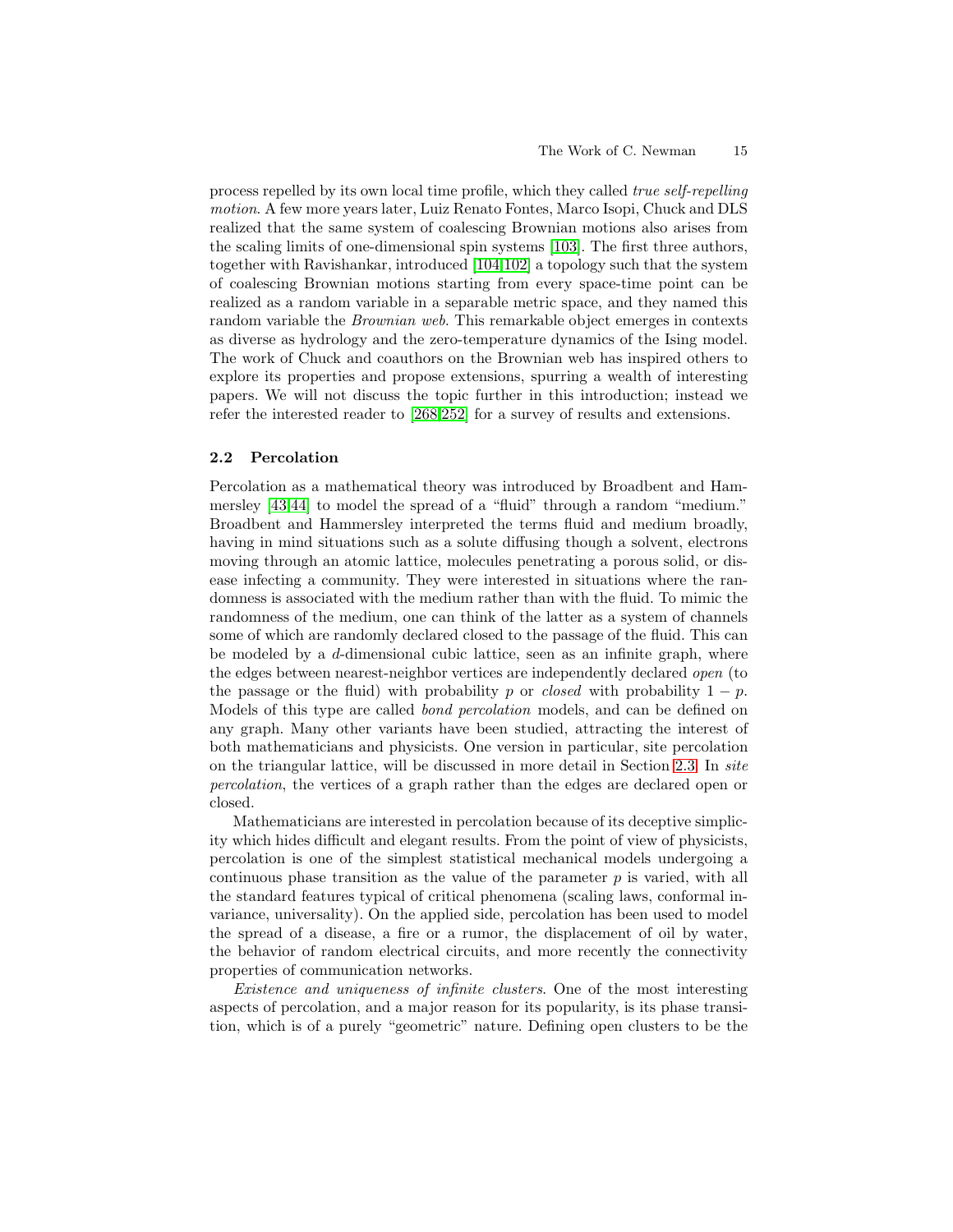sets of vertices connected to each other by a path of open edges, one can ask whether there exists an infinite open cluster at a given value  $p$  of the density of open edges. This amounts to asking whether there is an open path from the origin of the lattice (any deterministic vertex) to infinity with strictly positive probability. Indeed, if the answer to this question is positive, then translation invariance and an application of Kolmogorov's zero-one law imply the existence of an infinite open cluster with probability one somewhere in the system. If the answer is negative, then with probability one, no infinite open cluster exists. This justifies the introduction of the *percolation function*  $\theta(p)$  defined as the probability that the origin is connected to infinity by a path of open edges. In terms of  $\theta$ ,  $\theta(p) > 0$  is equivalent to the existence of an infinite open cluster (with probability one), which naturally leads to a definition of the *critical probability*  $p_c = \sup\{p : \theta(p) = 0\}.$ 

An argument analogous to that used by Peierls [\[238\]](#page-35-17) to establish the existence of a phase transition in the Ising model can be used to show that  $\theta(p) = 0$  when p is sufficiently small, and  $\theta(p) > 0$  when p is sufficiently close to one, which implies that  $0 < p_c < 1$ . This fundamental result, proved early on by Broadbent and Hammersley [\[44,](#page-27-11)[119](#page-30-11)[,120\]](#page-30-12), shows that the percolation model undergoes a phase transition and explains the subsequent interest in the subject (see, e.g.,  $[144, 264, 115, 37]$  $[144, 264, 115, 37]$  $[144, 264, 115, 37]$  $[144, 264, 115, 37]$  $[144, 264, 115, 37]$ .

When  $\theta(p) > 0$ , it is natural to ask about the multiplicity of infinite open clusters. A simple and elegant proof by Burton and Keane [\[46\]](#page-27-13) shows that, under quite general conditions, there is almost surely a unique infinite cluster. The same conclusion had however already been reached two years earlier in a joint paper of Chuck's with Michael Aizenman and Harry Kesten [\[7\]](#page-25-5). Their analysis applies to both site and bond models in arbitrary dimension, including long range bond percolation where one considers edges (bonds) between vertices that are not nearest-neighbors. A particularly interesting example of such long-range models, covered in [\[7\]](#page-25-5), is provided by one-dimensional  $1/|x-y|^2$  models, where the probability that the bond between vertices  $x$  and  $y$  is open decays like  $1/|x-y|^2$ . We'll come back to such models shortly.

An important precursor to [\[7\]](#page-25-5) is the paper by Chuck and Lawrence Shulman [\[207\]](#page-34-15) which investigates the number and nature of infinite clusters in a large class of percolation models in general dimension. Using primarily methods from ergodic theory and measure theory, the paper shows that, under general conditions, the number of infinite clusters is either 0, 1 or  $\infty$ . The class of percolation models to which this result applies is characterized by translation invariance, translation ergodicity, and a "finite energy" condition which implies that the conditional probability of a local configuration, conditioned on the configuration in the rest of the system, is always strictly between 0 and 1. Intuitively, having strictly positive conditional probabilities for local configurations regardless of the rest of the system means that there are no "prohibited" (local) configurations. The proof by Burton and Keane [\[46\]](#page-27-13) also uses this side of the finite energy condition in a crucial way, together with translation invariance and ergodicity. Their proof was extended in [\[110\]](#page-30-5) to more general percolation models, including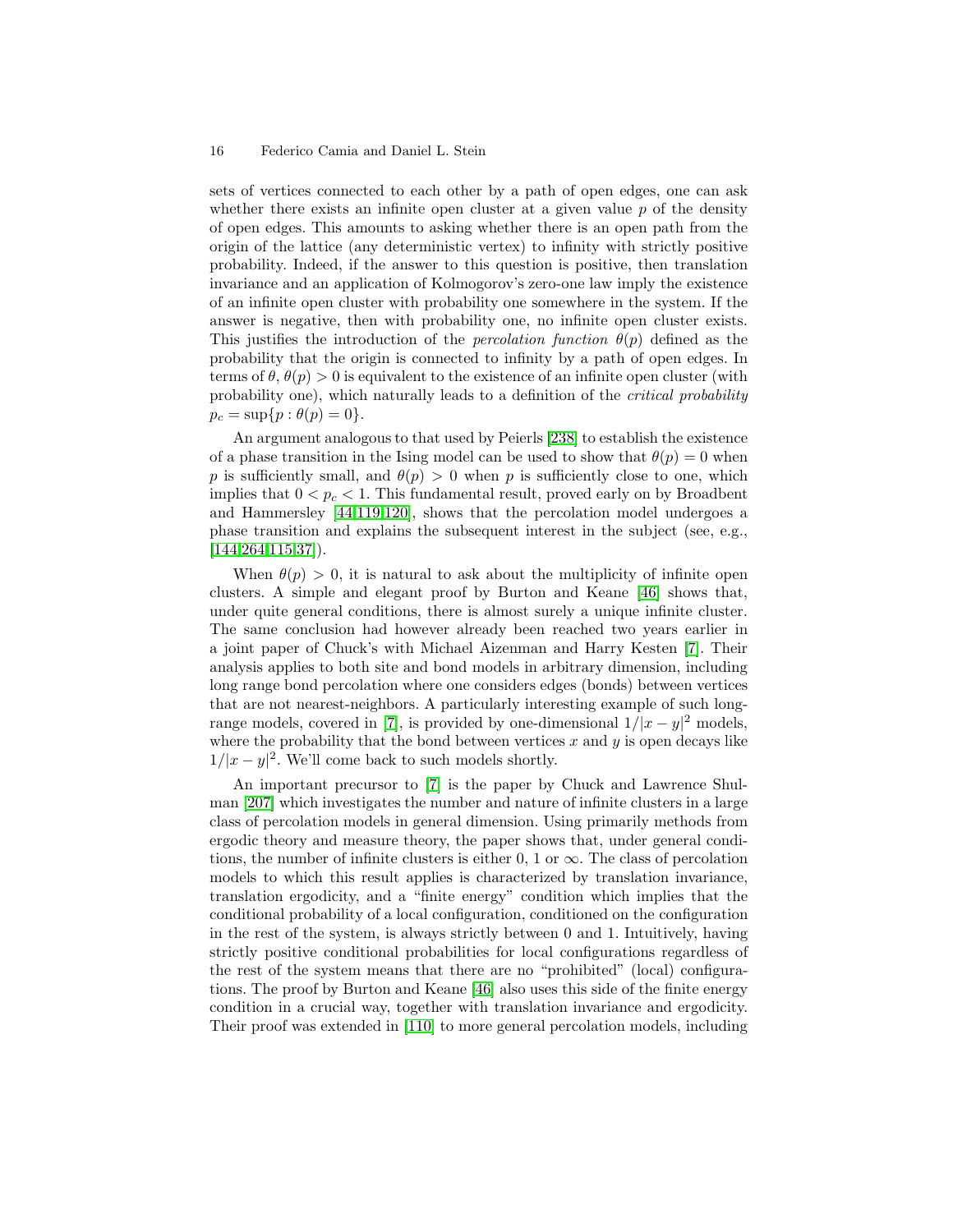in particular long-range models. The existing proofs of uniqueness of the infinite cluster may, in fact, be adapted to all "periodic" graphs such that the number of vertices within distance  $n$  of the origin grows sub-exponentially in  $n$ . The situation is qualitatively different on trees where, although one still has two phases, one can show that above the critical density p<sup>c</sup> there are *infinitely many* infinite open clusters instead of just one. Yet another situation arises when one considers the direct product of  $\mathbb Z$  and a regular tree, as done in [\[205\]](#page-34-16), where it is shown that percolation on such a graph has at least *three* distinct phases, with the number of infinite clusters being (almost surely)  $0, \infty$ , and 1, respectively, as the density of open bonds increases. Coauthored by Chuck and Geoffrey Grimmett, [\[205\]](#page-34-16) is the first paper to explore percolation on nonamenable graphs, and the subject has since then attracted much attention. (Roughly speaking, an infinite graph G is nonamenable if, for every finite subset  $W$  of  $G$ , the size of the boundary of  $W$  is of the same order as the size of  $W$ . A typical example of a nonamenable graph is a regular tree graph: as one "grows" the tree from the "root" adding more vertices to the graph, the number of "leaves" is always of the same order as the total number of vertices.) An introduction to percolation on nonamenable graphs and a list of problems (some of which have by now been solved) are contained in [\[30\]](#page-26-10), and a somewhat more recent survey can be found in [\[164\]](#page-32-12).

Another interesting result proved in [\[7\]](#page-25-5), essentially as a corollary of the uniqueness of the infinite open cluster, is the continuity of the percolation function  $\theta$ , except possibly at the critical density  $p_c$ . The continuity of the percolation function  $\theta$  at  $p_c$  is still one of the major open problems in percolation theory. For bond percolation on the square lattice, it was established in a groundbreaking and very influential paper by Harry Kesten [\[143\]](#page-31-11). Ten years later, Takashi Hara and Gordon Slade [\[123\]](#page-30-14) proved continuity in dimension  $d \geq 19$  (a bound later improved to  $d \geq 11$  [\[99\]](#page-29-13)) and in more than six dimensions for sufficiently "spread-out" models where long-range bonds are allowed. A little later, Barsky, Grimmett and Newman [\[25\]](#page-26-11) proved that the probability that there exists an infinite cluster in  $\mathbb{N} \times \mathbb{Z}^{d-1}$  is zero for  $p = p_c(\mathbb{Z}^d)$ , but the continuity of  $\theta$  at  $p_c$ remains a conjecture for percolation models in general dimensions.

The continuity results just described justify the characterization of the percolation phase transition as a *continuous* phase transition. Indeed, the percolation phase transition is often considered a prototypical example of a continuous phase transition. However, Chuck and Michael Aizenman [\[9\]](#page-25-6) showed that the situation is different if one considers one-dimensional  $1/|x-y|^2$  models, already mentioned earlier. In such models the percolation function  $\theta(p)$  is *discontinuous* at  $p = p_c$ . Chuck and Larry Schulman [\[208\]](#page-34-17) had already proved that onedimensional  $1/|x-y|^s$  percolation models have a phase transition for all  $s \leq 2$ , a result that is non-trivial for  $s > 1$ . This is analogous to the occurrence of a phase transition in long-range one-dimensional Ising models with interactions decaying like  $1/|x-y|^s$  [\[86\]](#page-29-14). The results of [\[9\]](#page-25-6) were extended to Ising and Potts models in [\[5\]](#page-25-7), which provides a proof of a type of discontinuity originally predicted by Thouless [\[271\]](#page-37-8).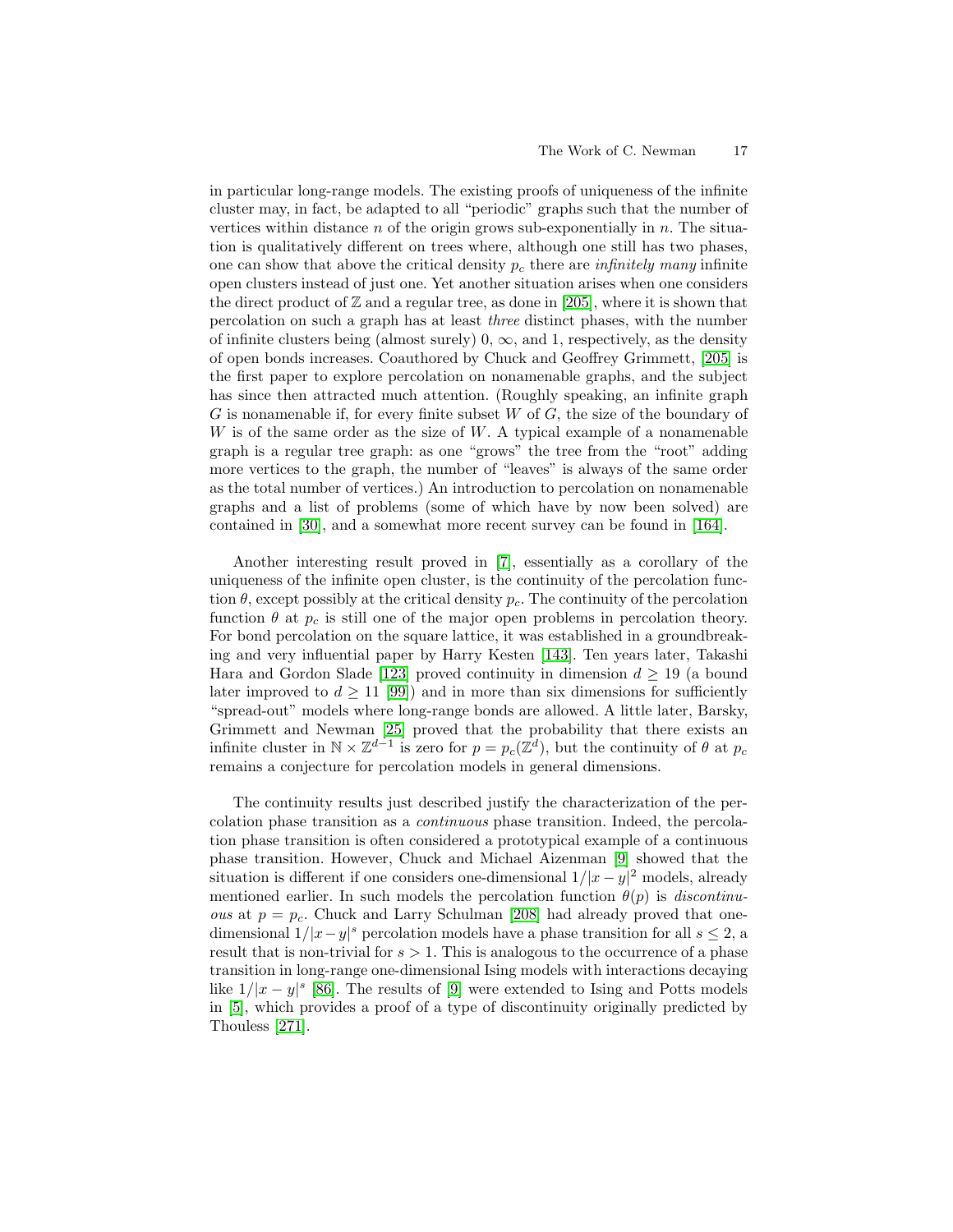*Critical exponents*. Typically, for statistical mechanical models undergoing a continuous phase transition, close to the critical point, the correlation length and other thermodynamic quantities exhibit power-law behavior in the parameters of the model. The exponents in those power laws are called *critical exponents* and their values appear to be largely independent of the microscopic details of the model. Instead, they appear to depend only on global features such as the dimension and symmetries of the model. This phenomenon is called *universality* and has a natural explanation within the framework of the *renormalization group*, which will be briefly discussed in Section [2.3.](#page-20-0)

A first quantitative theory of critical phenomena was proposed by Landau [\[154\]](#page-32-13), corresponding to the mean-field approximation that applies to systems on a Bethe lattice [\[31\]](#page-26-12) or in sufficiently high dimensions or with long-range interactions. However, Onsager's exact solution [\[230\]](#page-35-18) of the two-dimensional Ising model and Guggenheim's results [\[117\]](#page-30-15) on the coexistence curve of simple fluids showed that critical exponents can take values different from those of Landau's mean-field theory. Indeed, critical exponents should only take their mean-field values above the *upper critical dimension* duc, already introduced in Section IA. Even today, only a small number of non-mean-field critical exponents have been derived rigorously (including, as we'll discuss later, a couple recently established by Chuck and co-authors in the case of the planar Ising model). But in 1963, a seminal paper by Rushbrooke [\[250\]](#page-36-10) demonstrated how *inequalities* between critical exponents can be derived rigorously and exploited fruitfully to study the singularity of thermodynamic functions near the critical point. Since then, numerous such inequalities have been proved for various models of statistical mechanics.

Chuck's contributions to this line of inquiry appeared in several papers [\[8](#page-25-8)[,198](#page-34-18)[,200](#page-34-19)[,199\]](#page-34-20). Papers [\[8,](#page-25-8)[198,](#page-34-18)[200\]](#page-34-19) deal with the exponent  $\gamma$  for percolation, associated with the expected cluster size  $\chi$ , namely  $\chi(p) \sim (p_c - p)^{-\gamma}$  as  $p \nearrow p_c$ . In particular, among the results reported in [\[198](#page-34-18)[,200\]](#page-34-19) is the fact that in one-dimensional  $1/|x-y|^2$ models, where a discontinuous phase transition occurs,  $\gamma \geq 2$ ; conversely, for models such as standard site or bond percolation in dimension  $d > 2$ , where it is believed but not proved that the phase transition is continuous, it is shown that, in order to prove continuity of the percolation function at  $p<sub>c</sub>$ , it would suffice to show that  $\gamma < 2$ . (Incidentally, for percolation in  $d = 3$ ,  $\gamma$  is numerically estimated to be about  $1.7$  — see, e.g., [\[263\]](#page-36-11) and the references given there.) Another result discussed in [\[198](#page-34-18)[,200\]](#page-34-19) is the inequality  $\gamma \geq 2(1-1/\delta)$ , with  $\delta \geq 2$ , which improves on the bound  $\gamma \geq 1$ , proved in [\[8\]](#page-25-8). The critical exponents considered in [\[199\]](#page-34-20) are the exponent  $\beta$ , which determines the divergence of the percolation function  $\theta$  as  $p \searrow p_c$ , namely  $\theta(p) \sim (p - p_c)^{\beta}$ , and the exponent  $\delta$ , which determines the behavior of the cluster size distribution at  $p_c$ , namely the probability  $P_n(p_c)$  that the cluster of the origin contains exactly *n* vertices when  $p = p_c$ . Assuming that the percolation density vanishes at the critical point, the inequal-ity proved in [\[199\]](#page-34-20) is  $\beta \geq 2/\delta$ , improving on a previous result by Aizenman and Barsky [\[2\]](#page-25-9) and on  $\delta \geq 2$ , since  $\beta \leq 1$  [\[67\]](#page-28-5).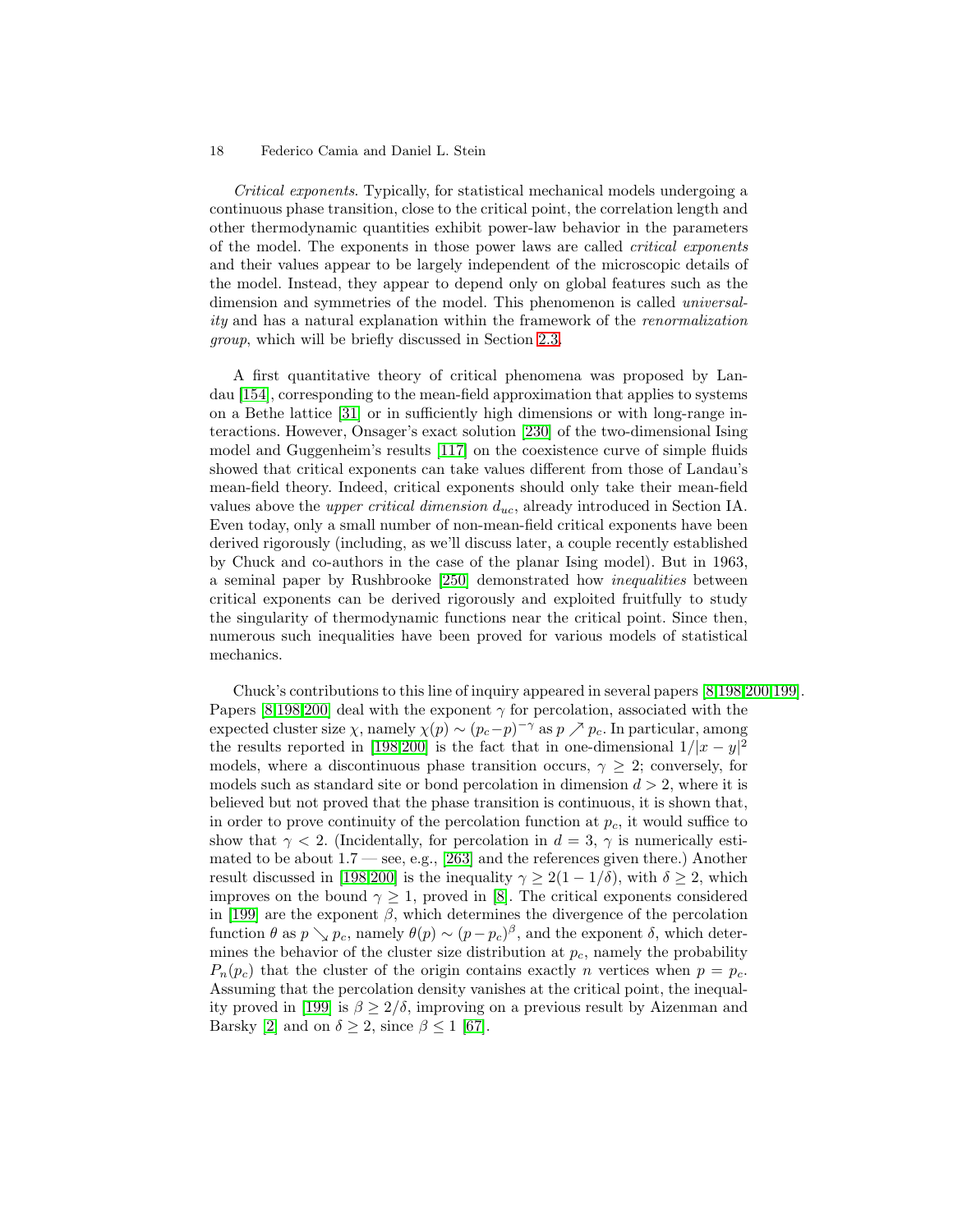Coming back to [\[8\]](#page-25-8), besides the proof of the inequality  $\delta \geq 1$ , already mentioned and soon improved upon, and other results discussed there, the most remarkable and influential contribution of the paper is arguably the introduction of the *triangle diagram* ∇ and of the corresponding *triangle condition*. The triangle diagram is defined as a sum of two-point functions  $\tau$ , namely  $\nabla = \sum_{x,y} \tau(0,x)\tau(x,y)\tau(y,0)$ , and the triangle condition corresponds to the *finiteness* of the triangle diagram at  $p_c$  (or uniform boundness for  $p < p_c$ ). A main result of [\[8\]](#page-25-8) is a proof that, in finite-range percolation models, the triangle condition implies  $\gamma = 1$ . The relevance of this result stems from the fact that 1 is the mean-field value of the exponent  $\gamma$ . Therefore, if the triangle condition is satisfied for some dimension  $d$ , this suggests that  $d$  is greater than the upper critical dimension  $d_{uc}$  and that the mean-field approximation gives the correct prediction for the critical exponents in dimension d. Indeed, Barsky and Aizenman [\[24\]](#page-26-13) extended the result of [\[8\]](#page-25-8) to the critical exponents  $\delta$  and  $\beta$  by showing that, in percolation models where the triangle condition is satisfied, the exponents  $\delta$  and  $\beta$  exist and take their mean-field values:  $\delta = 2$  and  $\beta = 1$ . In particular, the existence of the exponent  $\beta$  implies the continuity of the percolation function at  $p_c$ , i.e.,  $\theta(p_c) = 0$ . Another result concerning the triangle condition is the proof by Nguyen [\[228\]](#page-35-19) that, if the triangle condition is satisfied, then the *gap exponents*, characterizing the divergence of higher moments of the cluster size distribution, assume their mean-field value of 2. The triangle condition itself was proved in [\[122](#page-30-16)[,123\]](#page-30-14) for percolation in sufficiently high dimensions for nearest-neighbor models, and above six dimensions for a class of spread-out models. Similar conditions have been subsequently introduced in the literature [\[229](#page-35-20)[,26,](#page-26-14)[69,](#page-28-6)[38\]](#page-27-14).

*First passage percolation*. First passage percolation was introduced by Hammersley and Welsh [\[121\]](#page-30-17) as a percolation-type model with a time dimension that makes it suitable for studying the spread of a disease or a fluid in a porous medium. In the standard version, one assigns to each edge  $e$  of  $\mathbb{Z}^d$  a nonegative random variable  $t(e)$ , which is usually interpreted as the passage time of the edge e. The *passage time* of a path r consisting of edges  $e_1, \ldots, e_n$  is  $T(r) = \sum_{i=1}^{n} t(e_i)$  and the *passage* or *travel time* between two vertices  $u, v \in \mathbb{Z}^d$ is the infimum of  $T(r)$  over all paths r from u to v. The stochastic region  $\tilde{B}(t) = \{x \in \mathbb{Z}^d : T(0, x) \leq t\}$  is the set of vertices that can be reached from the origin by time  $t$ . The interested reader is referred to  $[20]$  for precise definitions and a comprehensive recent survey.

A main object of interest in first-passage percolation is the set  $\tilde{B}(t)$ , and in particular its asymptotic properties when t is large. The interface between  $\hat{B}(t)$ and its complement will, under natural hypotheses, grow linearly in  $t$  with a deterministic shape, while the magnitude of the fluctuations of this interface about its mean shape is believed to be typically of order  $t^{\chi}$ , with a universal exponent  $\chi$  (which should of course depend on the dimension d). The study of the fluctuations of growing interfaces is a subject that has attracted considerable attention in the physics literature (see [\[150\]](#page-31-12) for a review). In the case of first-passage percolation, the first rigorous results were established by Kesten [\[145](#page-31-13)[,146\]](#page-31-14), who proved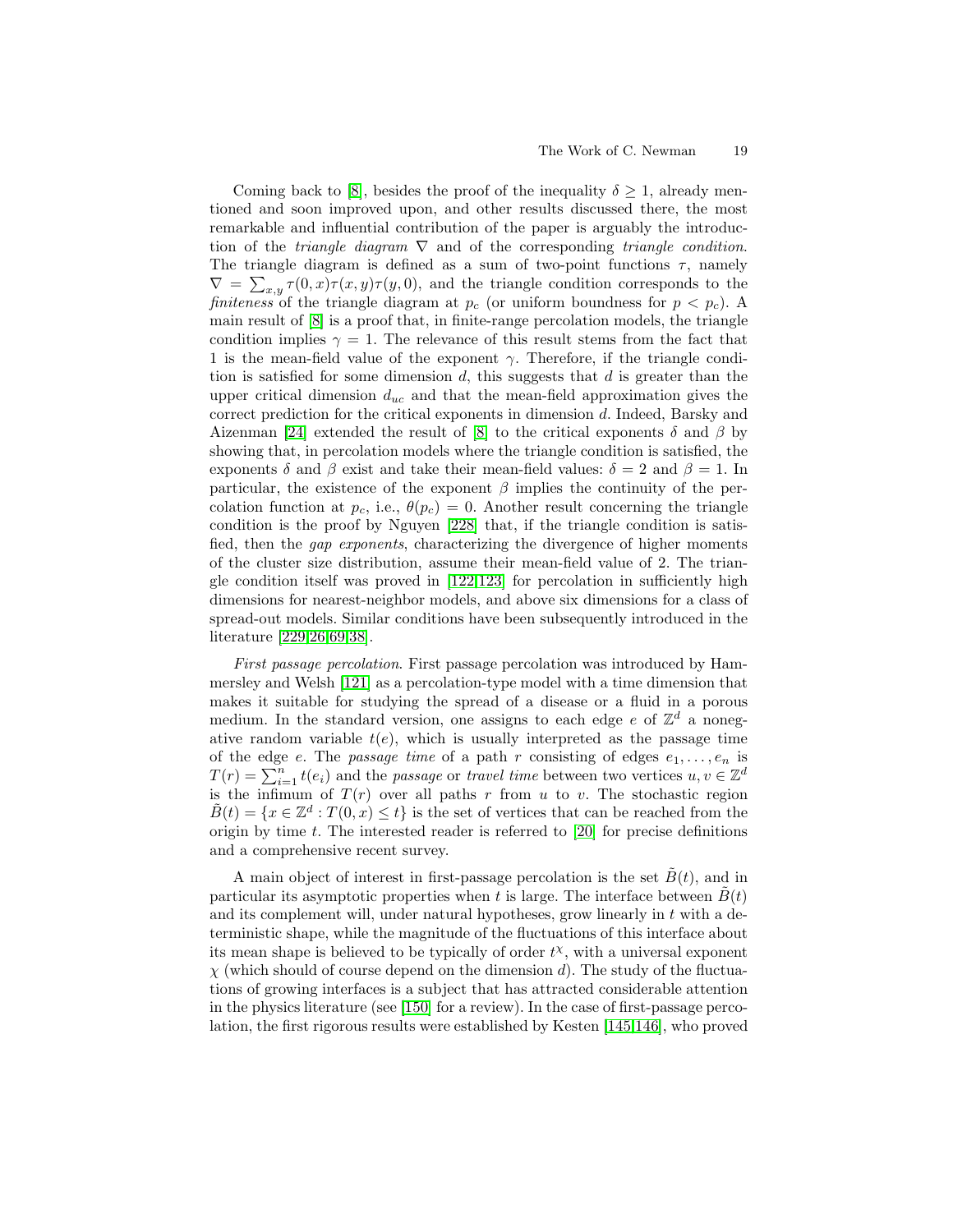the first rigorous bounds on the variance of the passage time  $T(0, x)$ . Since then, there has been an extensive literature on both lower and upper bounds for the variance of passage times. A detailed review of that literature can be found in [\[20\]](#page-26-15). In two dimensions, the best lower bound to date was obtained in [\[206\]](#page-34-21) by Chuck and Marcelo Piza, who showed that the variance of  $T(0, x)$  must grow at least as fast as  $\log |x|$  and provided the first proof of divergence of the fluctuations of the interface between  $B(t)$  and its complement. Prior to this paper, there had been no proof that the shape fluctuations diverge for any model in any dimension  $d > 1$ .

In related work [\[161\]](#page-32-14), Cristina Licea, Chuck and Marcelo Piza provided the best rigorous results on the *wandering exponent* ξ, which determines the traverse fluctuations of time-minimizing paths. Like  $\chi$ , the exponent  $\xi$  is expected to depend on the dimension d but to be otherwise universal (e.g., independent of the distribution of the random variables  $\tau(e)$ ). There are, a priori, many possible mathematical definitions of the exponent  $\xi$ , some based on point-to-plane and some based on point-to-point passage times, but it is believed that they yield the same exponent. Furthermore, it has been conjectured that  $\xi(d) \geq 1/2$  for all dimensions  $d \geq 2$ , with a strict inequality (superdiffusivity) at least for low d, and with  $\xi(2) = 2/3$ . In [\[161\]](#page-32-14), Licea, Newman and Piza, working primarily with definitions of  $\xi$  of the point-to-plane type, obtained the lower bounds  $\xi(d) \geq 1/2$ for all d and  $\xi(2) > 3/5$ . It should be noted that the exponents  $\chi$  and  $\xi$  had been conjectured in numerous physics papers to satisfy the scaling identity  $\chi = 2\xi - 1$ , irrespective of the dimension (see [\[150\]](#page-31-12)). This relation was recently proved [\[66\]](#page-28-7) by Sourav Chatterjee. Before Chatterjee's paper, the best result was due to Newman and Piza [\[206\]](#page-34-21) who proved that  $\chi' \geq 2\xi - 1$ , where  $\chi'$  is an exponent closely related (and perhaps equal) to  $\chi$ .

Another line of inquiry pursued by Chuck concerns the study of infinite geodesics, motivated by the connection (in  $d = 2$ ) between "bigeodesics" (i.e., doubly-infinite geodesics) in first-passage percolation and ground states of disordered ferromagnetic spin models [\[105](#page-30-18)[,202\]](#page-34-22). Originating from the physics literature on disordered Ising models is a conjecture that, at least in two dimensions, bigeodesics should not exist. This derives from the conjecture that, in low dimensions (including  $d = 2$ ), disordered Ising ferromagnets should have only two (constant) ground states. Indeed, the existence of nonconstant ground states for a disordered Ising model on  $\mathbb{Z}^2$  with couplings  $J_e$  would imply the existence of bigeodesics on a dual square lattice  $\mathbb{Z}^2^*$  with passage times  $\tau(e^*) = J_e$ , where the dual edge  $e^*$  is the perpendicular bisector of  $e$ .

A celebrated shape theorem [\[246](#page-36-12)[,72,](#page-28-8)[145\]](#page-31-13) states, roughly speaking, that  $\hat{B}(t)$ behaves like  $tB_0 + o(t)$  as  $t \to \infty$ , where  $B_0$  is a convex subset of  $\mathbb{R}^2$ . Under the assumption that the boundary of  $B_0$  has uniformly positive curvature, Cristina Licea and Chuck proved [\[162\]](#page-32-15) that all infinite geodesics have an asymptotic direction, and that there is a set  $D \subset [0, 2\pi)$  of full Lebesgue measure such that, for any  $\theta \in D$ , there are no bigeodesics with one end directed in direction  $\theta$ . This result provides a partial verification of the conjecture mentioned above; however,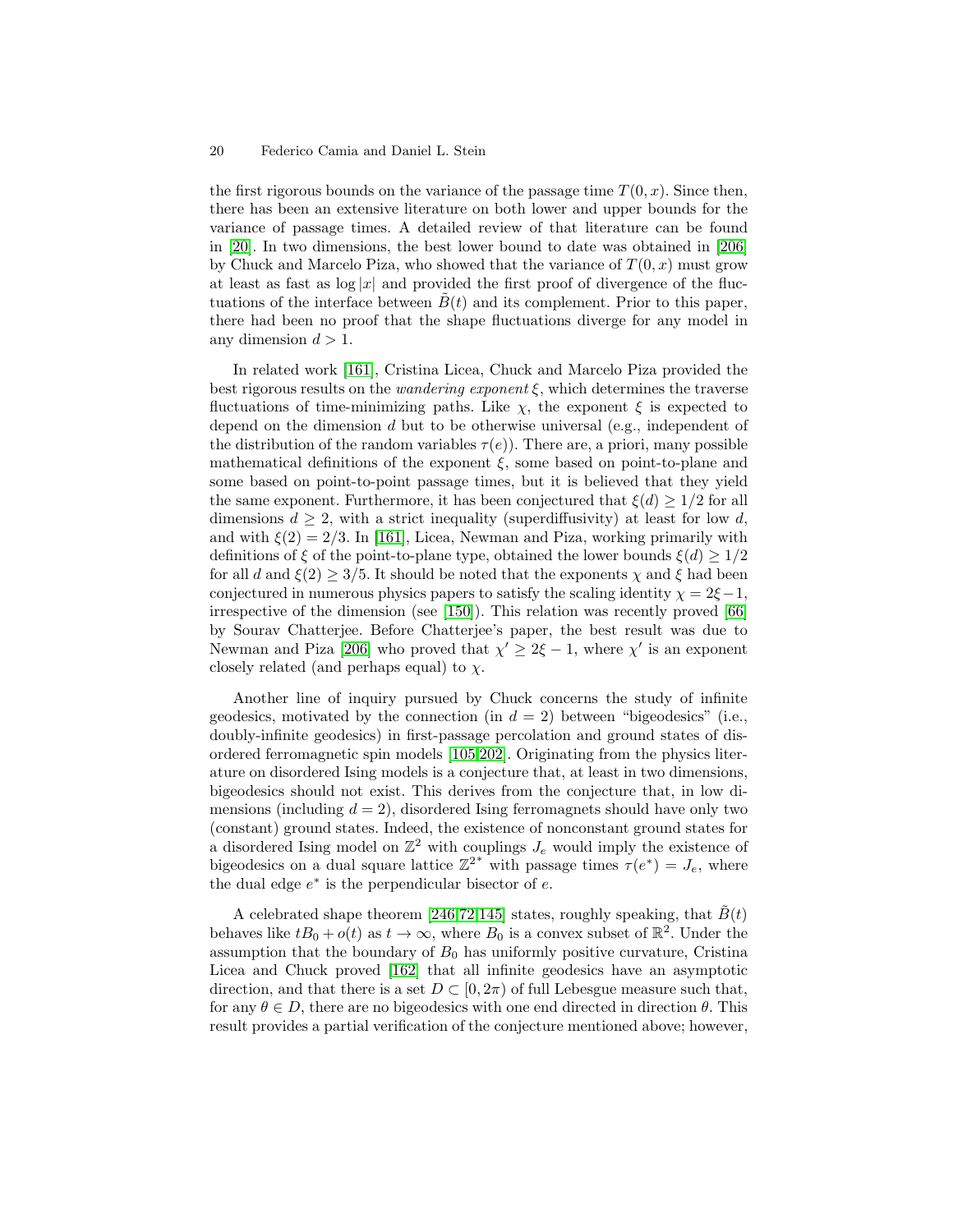a proof that the asymptotic shape  $B_0$  has uniformly positive curvature seems to be still out of reach.

In [\[129\]](#page-31-15), Doug Howard and Chuck introduced a Euclidean version of firstpassage percolation where the vertex set of the lattice  $\mathbb{Z}^d$  is replaced by the set of points of a homogeneous Poisson point process on  $\mathbb{R}^d$ . For this model, in [\[129\]](#page-31-15) they proved a shape theorem, with asymptotic shape given by a Euclidean ball (due to the isotropy of the model), and the nonexistence of certain (geometrically non-realistic) doubly infinite geodesics. In [\[130\]](#page-31-16), they continued their study of this new model, showing in particular that, for any dimension, with probability one, every semi-infinite geodesic has an asymptotic direction and every direction has at least one semi-infinite geodesic (starting from each Poisson point). In [\[131\]](#page-31-17), they proved the bounds  $\chi \leq 1/2$  and  $\xi \leq 3/4$  for Euclidean first-passage percolation in all dimensions, together with other interesting results concerning spanning trees of semi-infinite geodesics and related random surfaces.

Chuck's work on first passage percolation has been and continues to be very influential. His results on the subject continue to be cited, and the ideas and methods developed by Chuck and coauthors have been used and extended in numerous papers (for a small selection, see [\[93](#page-29-15)[,126,](#page-31-18)[112,](#page-30-19)[64,](#page-28-9)[74](#page-28-10)[,19,](#page-26-16)[73](#page-28-11)[,242\]](#page-35-21)).

# <span id="page-20-0"></span>2.3 Limit Theorems and Continuum Scaling Limits

Over the past two decades, besides working on disordered systems and nonequilibrium dynamics, Chuck has dedicated a lot of effort to the study of *continuum scaling limits*, particularly in the case of spanning trees, percolation and the Ising model. Chuck's interest in scaling limits, and in particular in the Euclidean fields emerging from such limits, has deep roots, going all the way back to his Ph.D. dissertation on Quantum Field Theory [\[191\]](#page-33-15) (see also [\[192\]](#page-33-16)).

A main goal of both probability theory and statistical physics is to understand and describe the behavior of random systems with a very large number of "degrees of freedom." In field theory, one deals with an infinite number of degrees of freedom, and there is indeed a deep connection between the theory of critical phenomena and field theory. This connection is particularly salient in the renormalization group approach to these theories in which, broadly speaking, one analyses the behavior of specific observable quantities at different scales (see, e.g., [\[278,](#page-37-9)[276,](#page-37-10)[277\]](#page-37-11)). As more scales are included, the behavior of these observable quantities is random, and the quantities themselves need to be "renormalized" to "tame" their fluctuations. *Renormalizable* systems are such that this renormalization procedure is possible and one can take a limit over all the scales of the system. In field theory, a momentum cutoff introduced to reduce the number of degrees of freedom is sent to infinity as higher and higher energies are taken into consideration. In statistical mechanics, a version of the renormalization approach can be implemented with a continuum scaling limit in which some elementary scale of the system (e.g., the lattice spacing in lattice-based models such as percolation and the Ising model) is sent to zero. Renormalizable systems may possess a certain amount of *scale invariance* leading, in the limit of large scales or large momenta, to models that are (statistically) *self-similar*.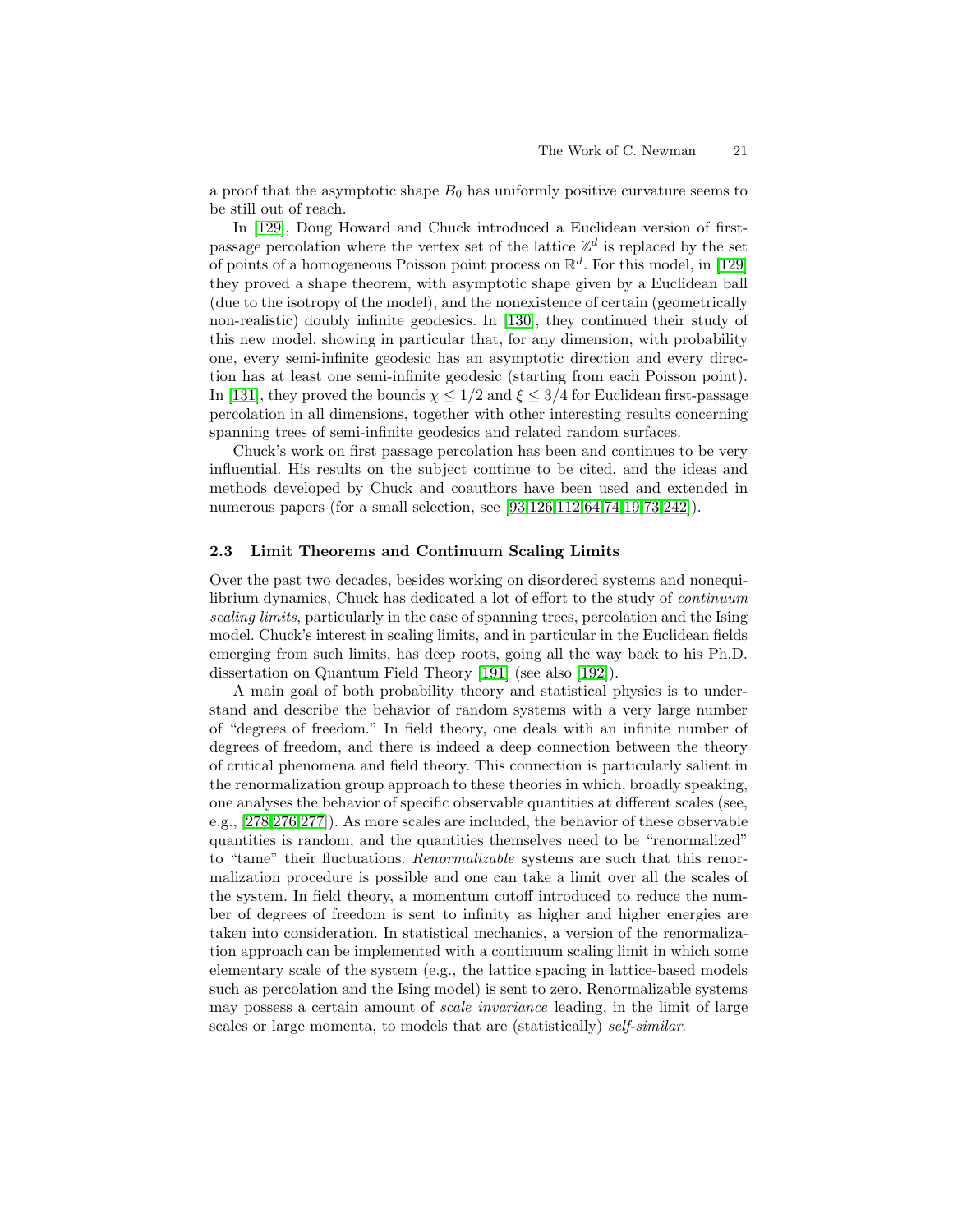Thanks to the work of Polyakov [\[240\]](#page-35-22) and others [\[29,](#page-26-17)[28\]](#page-26-18), it was understood by physicists since the early seventies that critical statistical mechanical models should typically possess continuum scaling limits with a global conformal invariance that goes beyond simple scale invariance. Following this observation, in two dimensions, conformal methods were applied extensively to Ising and Potts models, Brownian motion, the self-avoiding walk, percolation, diffusion limited aggregation, and more. The large body of knowledge and techniques (mainly non-rigorous) that resulted from these efforts goes under the name of Conformal Field Theory  $(CFT)$  — see [\[107\]](#page-30-20) for an extensive treatment.

*Normal fluctuations, the Gaussian fixed point, and beyond*. The renormalization group idea of gradually including the effect of more scales or degrees of freedom has a parallel in the theory of limit theorems in probability theory (see  $[34,135,136,137]$  $[34,135,136,137]$  $[34,135,136,137]$  $[34,135,136,137]$ .

In two influential papers [\[196,](#page-34-23)[197\]](#page-34-24), Chuck provided general conditions for the central limit theorem to apply to positively correlated random variables. Normal fluctuations are expected to occur in statistical mechanical systems away from a critical point, in which case, observables such as the renormalized magnetization in Ising ferromagnets are expected to converge to Gaussian random variables. In renormalization group terminology, the system converges to the *Gaussian fixed point*. Chuck's results have several important applications, including to magnetization and energy fluctuations in a large class of Ising ferromagnets, infinite cluster volume and surface density fluctuations in percolation models, and boson field fluctuations in (Euclidean) Yukawa quantum field theory models.

While Gaussian limits are very common, non-Gaussian limits can arise when dealing with random variables that are strongly positively correlated. This is believed to happen in various models studied in statistical mechanics, in particular in (ferromagnetic) Ising systems at the critical point. In the 1970s (extending earlier results of Simon and Griffiths [\[259\]](#page-36-13)), Chuck and co-authors studied the emergence of non-Gaussian limits in Curie-Weiss (mean-field) models [\[89](#page-29-16)[,90](#page-29-17)[,91\]](#page-29-18). Part of the motivations for choosing a relatively simple class of systems such as mean-field models came from the fact that, at the time, the existence of non-Gaussian limits was an open problem, and seemed out of reach, for almost all non-trivial Ising systems. The situation has changed since then, and Chuck has contributed significantly to this change. As we will discuss at the end of this section, more than thirty years after his work on Curie-Weiss models, Chuck and a different set of co-authors were able to provide substantial contributions to the study of other non-Gaussian limits, this time in the context of the critical planar Ising model. Meanwhile, new interesting results on other mean-field models, some of which are analogous to those of [\[89,](#page-29-16)[90\]](#page-29-17), have also emerged see the review article by Alberici, Contucci and Mingione in this volume, where the authors describe their recent work on mean-field monomer-dimer models.

*Critical and near-critical percolation*. The renormalization group approach has greatly improved our understanding of critical phenomena, but from a mathematical perspective it remains to this day largely non-rigorous. In the late 1990s, Chuck contributed to the development of a new framework [\[1,](#page-25-10)[3](#page-25-11)[,4\]](#page-25-12). That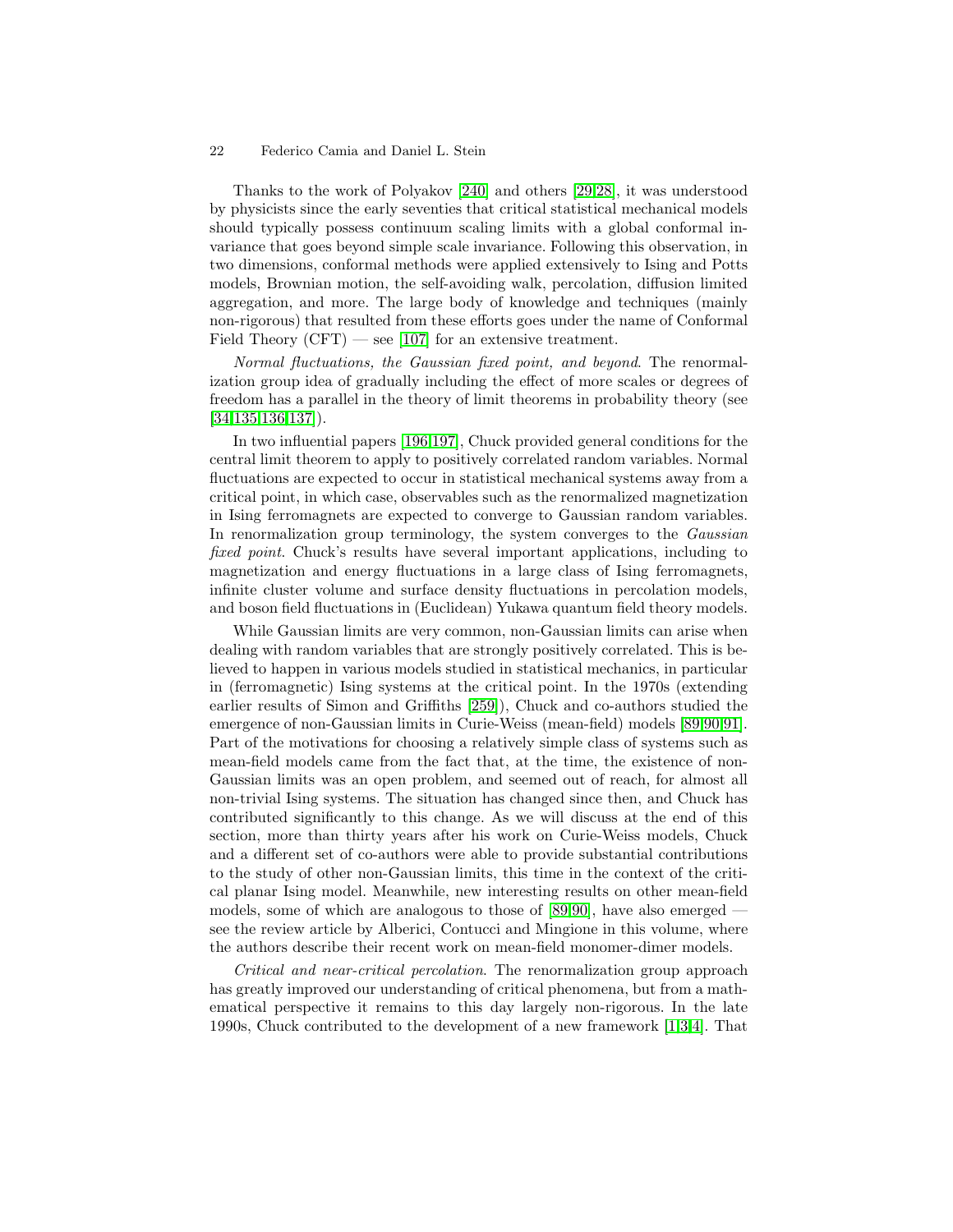framework and, in particular, the introduction of the Shramm-Loewner Evolution (SLE) by Oded Schramm [\[253\]](#page-36-14) provided a new, mathematically rigorous, approach to study the geometry of critical systems on the plane. This new approach consists in viewing cluster boundaries in models such as Ising, Potts and percolation models, or loops in the  $O(n)$  model, as random interfaces with a distribution that depends on the scale of the system under consideration (i.e., the lattice spacing), and in analyzing the continuum limit as the scale of the system is sent to zero. Schramm realized [\[253\]](#page-36-14) that, at criticality, these interfaces become, in the continuum limit, random planar curves whose distributions can be uniquely identified thanks to their conformal invariance and a certain "Markovian" property. There is a one-parameter family of SLEs indexed by a positive real number  $\kappa$ :  $SLE_{\kappa}$  is a random growth process based on a Loewner chain driven by a one-dimensional Brownian motion with speed  $\kappa$  [\[253](#page-36-14)[,248\]](#page-36-15). Lawler, Schramm and Werner [\[155](#page-32-16)[,156](#page-32-17)[,157,](#page-32-18)[158\]](#page-32-19), and Smirnov and Werner [\[262\]](#page-36-16), among others, used SLE to confirm several results that had appeared in the physics literature, and to prove new ones.

In particular, substantial progress was made, thanks to SLE, in understanding the fractal and conformally invariant nature of (the scaling limit of) large percolation clusters, starting with the work of Schramm [\[253\]](#page-36-14) and Smirnov [\[260\]](#page-36-17), which identified the scaling limit of critical percolation interfaces with  $SLE<sub>6</sub>$ . One of Chuck's early contributions to this area of research, in collaboration with one of us (FC), was the first complete and self-contained proof of the convergence of a percolation interface in critical site percolation on the triangular lattice to  $SLE_6$  [\[60\]](#page-28-12). The proof, which follows roughly Smirnov's strategy [\[260\]](#page-36-17) with some important differences, appeared first in an appendix of an unpublished preprint [\[58\]](#page-28-13). It was later deemed worth publishing as a separate paper [\[60\]](#page-28-12) because of the importance of the result and of its many applications, which include the rigorous derivation of various percolation critical exponents [\[262\]](#page-36-16), of Watt's crossing formula [\[81\]](#page-29-19), and of Schramm's percolation formula [\[254\]](#page-36-18).

The convergence result proved in [\[60\]](#page-28-12) is also a crucial ingredient in the derivation of the *full scaling limit* of critical percolation [\[57,](#page-28-14)[59\]](#page-28-15), obtained by FC and Chuck by taking the continuum limit of the collection of all percolation interfaces at once. The resulting object, called the *continuum nonsimple loop process* in [\[57](#page-28-14)[,59\]](#page-28-15), is invariant under scale and conformal transformations, and inherits a spatial Markov property from the discrete percolation process. As shown in [\[61\]](#page-28-16), the continuum nonsimple loop process constructed in [\[57,](#page-28-14)[59\]](#page-28-15) is a *Conformal Loop Ensemble* (CLE) [\[256](#page-36-19)[,257\]](#page-36-20). The construction of the continuum scaling limit of planar critical percolation [\[57,](#page-28-14)[59\]](#page-28-15) has had several interesting applications, including [\[27](#page-26-19)[,280,](#page-37-12)[283,](#page-37-13)[281](#page-37-14)[,282\]](#page-37-15).

Another notable application of [\[57](#page-28-14)[,59\]](#page-28-15) is in the construction of the *nearcritical* scaling limit of planar percolation in which the percolation density p approaches the critical value  $p_c$  ( $p_c = 1/2$  for site percolation on the triangular lattice) according to an appropriate power of the lattice spacing  $a, p = p_c + q_c$  $\lambda a^{\alpha}$ , as  $a \searrow 0$ . With an appropriate choice of  $\alpha$  ( $\alpha = 3/4$  for site percolation on the triangular lattice), one can show that the scaling limit leads to a one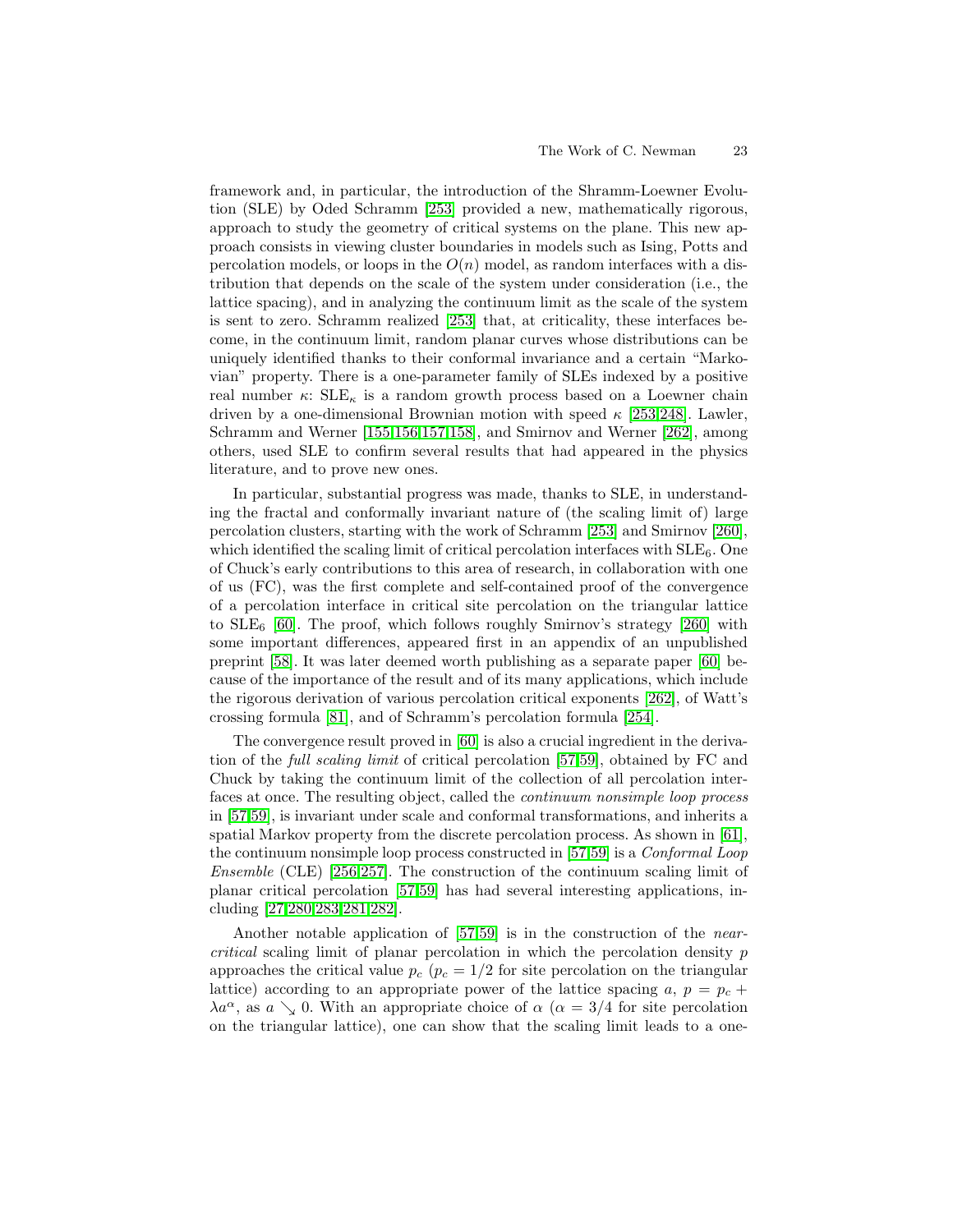parameter family, indexed by  $\lambda$ , of limits that are not scale invariant (except in the critical case,  $\lambda = 0$ ) but retain some of the properties of the critical scaling limit (see, e.g., [\[56\]](#page-28-17)). In [\[49,](#page-27-16)[50\]](#page-27-17), Camia, Fontes and Newman proposed an approach to construct the one-parameter family of near-critical scaling limits of planar percolation based on the critical full scaling limit and the "Poissonian marking" of some special ("macroscopically pivotal") points. This approach leads to a conceptual framework that can describe not only the scaling limit of nearcritical percolation but also of related two-dimensional models such as dynamical percolation, the minimal spanning tree and invasion percolation. Partly inspired by [\[49,](#page-27-16)[50\]](#page-27-17), Garban, Pete and Schramm later constructed those scaling limits in [\[111\]](#page-30-21). Although Garban, Pete and Schramm use a notion of full scaling limit different from that of [\[57,](#page-28-14)[59\]](#page-28-15), they do take advantage of some of the results proved in [\[59\]](#page-28-15), in particular to resolve issues of uniqueness, measurability, and conformal invariance of the limit.

Besides the applications mentioned above, a remarkable aspect of [\[57](#page-28-14)[,59\]](#page-28-15) is that they contain at once the first example of a nested CLE, including a description of some of its crucial properties, as well as the first rigorous construction of a CLE as a scaling limit, before the concept of CLE was formalized in full generality in [\[256\]](#page-36-19). Conformal Loop Ensembles have been extensively studied for their intrinsic interest (see, e.g., [\[257,](#page-36-20)[255](#page-36-21)[,275](#page-37-16)[,185,](#page-33-17)[186,](#page-33-18)[187](#page-33-19)[,142,](#page-31-22)[184](#page-33-20)[,188\]](#page-33-21)) and for their applications to CFT (see, e.g., [\[77](#page-28-18)[,78,](#page-28-19)[79\]](#page-29-20)), and we don't attempt to provide here a comprehensive list of references.

*Critical and near-critical Ising model*. The Ising model [\[132\]](#page-31-23), suggested by Lenz [\[160\]](#page-32-20) and cast in its current form by Peierls [\[238\]](#page-35-17), is one of the most studied models of statistical mechanics. Its two-dimensional version has played a special role since Peierls' proof of a phase transition [\[238\]](#page-35-17) and Onsager's calculation of the free energy [\[230\]](#page-35-18). This phase transition has become a prototype for developing new techniques. Its analysis has helped test a fundamental tenet of critical phenomena, that near-critical physical systems are characterized by a *correlation length*, which provides the natural length scale for the system and diverges when the critical point is approached.

Substantial progress in the rigorous analysis of the two-dimensional Ising model at criticality was made by Smirnov [\[261\]](#page-36-22) with the introduction and scaling limit analysis of *discrete holomorphic observables*. These have proved extremely useful in studying the Ising model in finite geometries with boundary conditions and in establishing conformal invariance of the scaling limit of various quantities, including the energy density [\[127](#page-31-24)[,128\]](#page-31-25) and spin correlation functions [\[68\]](#page-28-20). (An independent derivation of critical Ising correlation functions in the plane was obtained in [\[82\]](#page-29-21).)

In [\[62\]](#page-28-21), Chuck and one of us (FC) proposed a strategy to obtain the continuum scaling limit of the renormalized Ising magnetization field using the FK random cluster representation of the Ising model (see, e.g., [\[114\]](#page-30-4)) and a new tool called, in later papers, a *conformal measure ensemble*. The strategy, which involves coupling conformal measure and conformal loop ensembles and leads to a geometric representation of the Ising magnetization in the continuum remi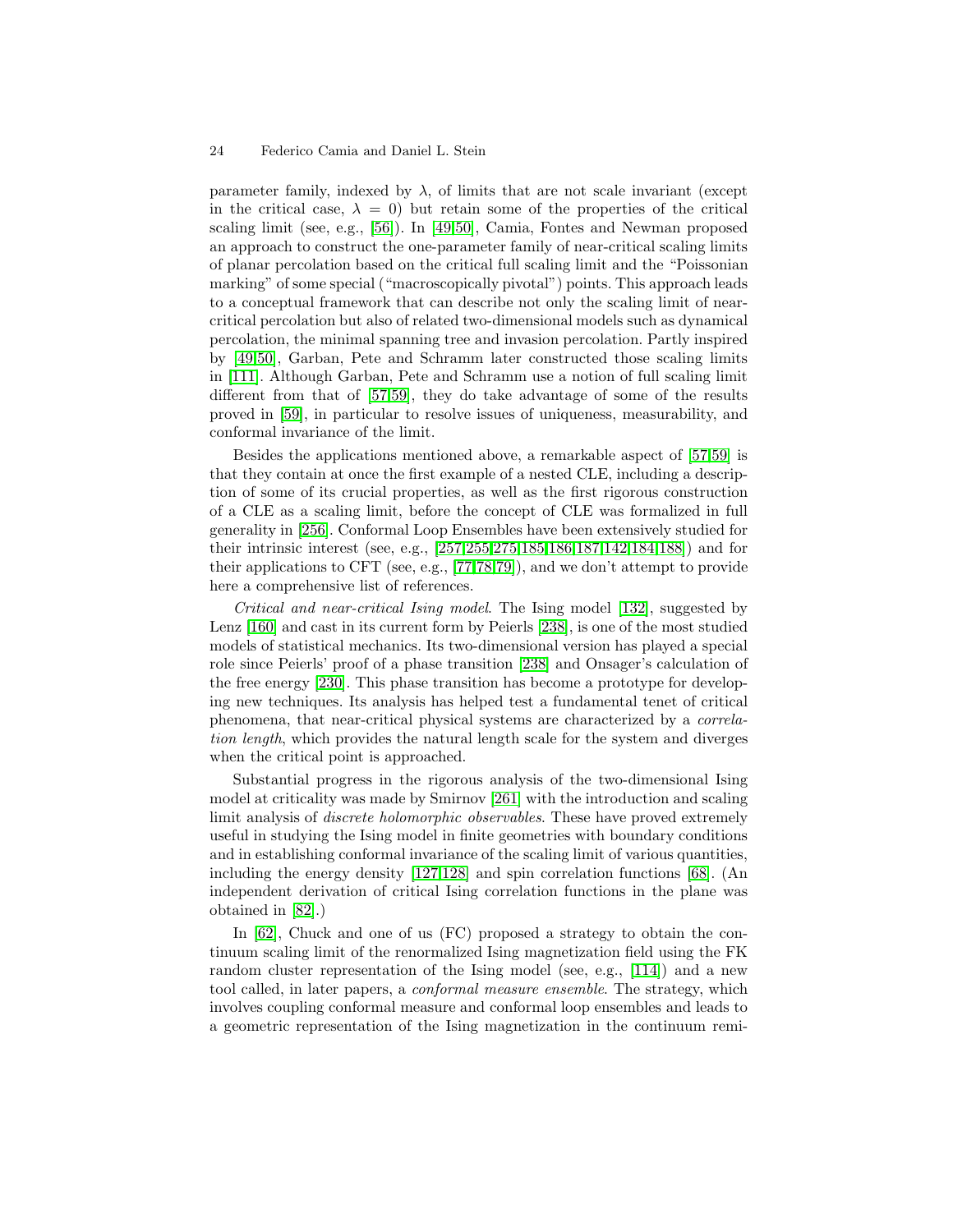niscent of the Edwards-Sokal coupling [\[87\]](#page-29-22) was not fully carried out in [\[62\]](#page-28-21). (In particular, no conformal measure ensemble is constructed in [\[62\]](#page-28-21).) Nevertheless, the paper was the starting point for the subsequent work of Camia, Garban, Newman and of Camia, Jiang, Newman, which we now discuss.

In [\[52\]](#page-27-18) FC, Christophe Garban and Chuck, partly following the strategy of [\[62\]](#page-28-21) but without the use of conformal measure ensembles, showed that, in two dimensions at the critical point, when properly renormalized, the Ising magnetization field has a continuum scaling limit  $\Phi^0$  which satisfies the expected properties of conformal covariance.  $\Phi^0$  is a (generalized, Euclidean) random field on  $\mathbb{R}^2$ — i.e., for suitable test functions f on  $\mathbb{R}^2$ , one can construct random variables  $\Phi^0(f)$ , formally written as  $\int_{\mathbb{R}^2} \Phi^0(x) f(x) dx$ . The tail behavior of the field  $\Phi^0$ , obtained in [\[53\]](#page-27-19), shows that  $\Phi^0$  is not a Gaussian field. (This follows also from the behavior of its correlations, which do not obey Wick's theorem  $-$  see [\[68\]](#page-28-20)). Another significant contribution of [\[53\]](#page-27-19) is the construction of the continuum scaling limit of the magnetization field for the near-critical Ising model with external magnetic field  $ha^{15/8}$  on the rescaled lattice  $a\mathbb{Z}^2$  as  $a \searrow 0$ . As stated in [\[52\]](#page-27-18), it was expected that the truncated correlations of the resulting field  $\Phi^h$ would decay exponentially whenever  $h \neq 0$ . A proof of that statement is provided in [\[54\]](#page-27-6) together with a rigorous proof that the critical exponent for how the correlation length diverges as  $h \searrow 0$  is 8/15, and related scaling properties of  $\Phi^h$ . The related magnetization critical exponent  $\delta$ , which determines how, at the critical temperature, the magnetization depends on the external magnetic field, was rigorously shown to be equal to 15 in a joint paper by FC, Garban and Chuck [\[51\]](#page-27-20).

It is worth pointing out that, while the concept of conformal measure ensemble is not used in [\[52](#page-27-18)[,53\]](#page-27-19), it does play a crucial role in [\[54\]](#page-27-6). Indeed, a surprising contribution of [\[54\]](#page-27-6) is the demonstration that conformal measure ensembles coupled with the corresponding conformal loop ensembles can be useful in analyzing near-critical scaling limits. The construction of conformal measure ensembles and their coupling to  $CLE_{\kappa}$  is carried out for  $\kappa = 6$  and  $16/3$  in the article by FC, René Conijn and Demeter Kiss in Volume 2 of this Festschrift, where the authors also obtain the geometric representation of the Ising magnetization in the continuum mentioned earlier. We note that, as pointed out in [\[62\]](#page-28-21), in addition to their utility for critical and near-critical two-dimensional models, measure ensembles may be more extendable than loop ensembles to scaling limits in dimensions  $d > 2$ .

It seems fitting to conclude this introduction with some comments on the relevance of [\[52,](#page-27-18)[53\]](#page-27-19) and [\[54\]](#page-27-6) for (constructive) quantum field theory, one of Chuck's early scientific interests. Euclidean random fields, such as  $\Phi^h$ , on the Euclidean "space-time"  $\mathbb{R}^d := \{x = (x_0, w_1, \dots, w_{d-1})\}$  are related to quantum fields on relativistic space-time,  $\{(t, w_1, \ldots, w_{d-1})\}$ , essentially by replacing  $x_0$  with a complex variable and analytically continuing from the purely real  $x_0$  to a pure imaginary  $(-it)$  — see [\[231](#page-35-23)[,113\]](#page-30-22). In this context, non-Gaussian Euclidean fields such as those discussed in [\[52](#page-27-18)[,53\]](#page-27-19) are of particular interest since Gaussian Euclidean fields correspond to non-interacting (and therefore trivial) quantum fields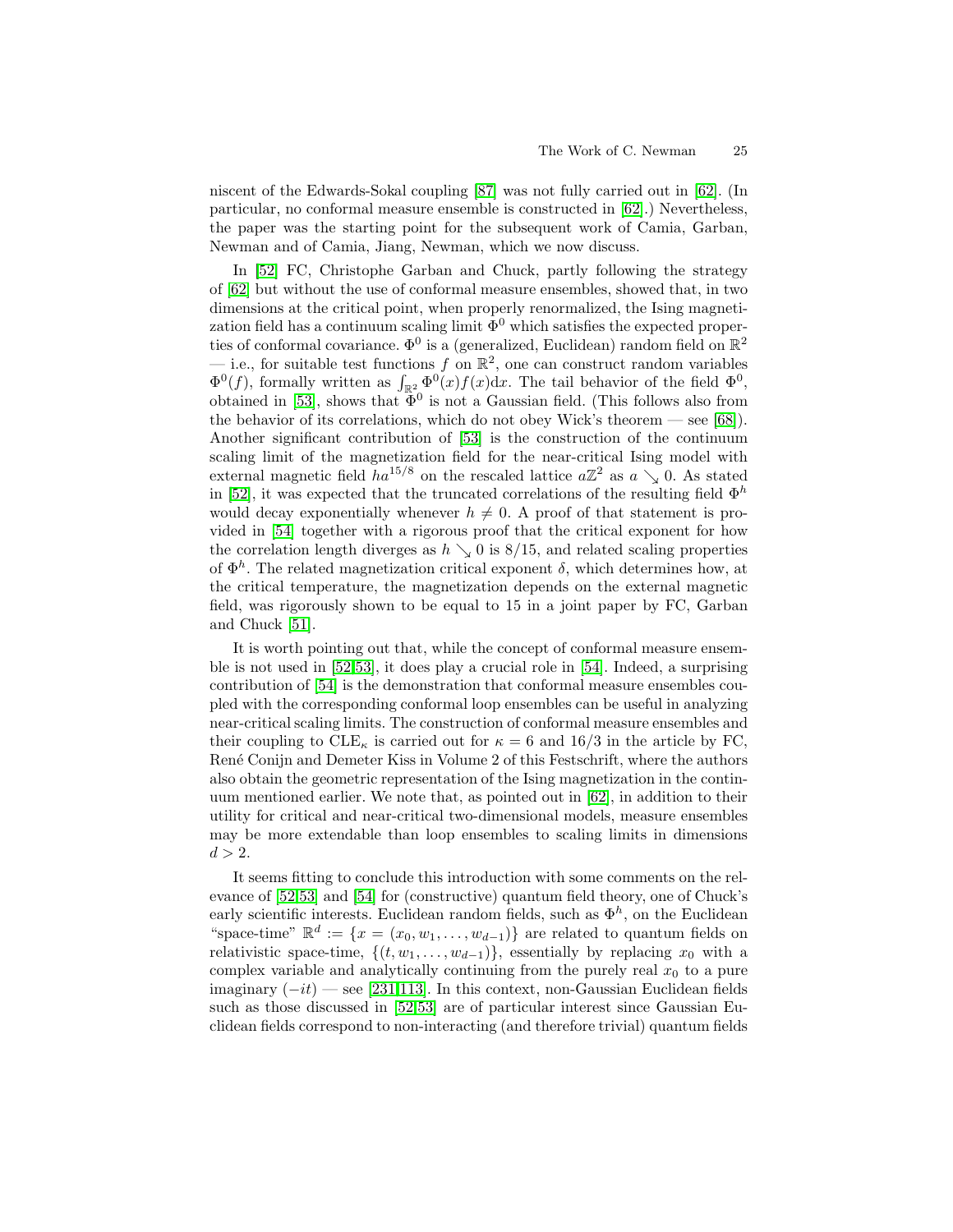— see, e.g., [\[92\]](#page-29-23). The construction of interacting field theories has been from the start one of the main goals of constructive field theory, albeit in the physically interesting case of four dimensions rather than in the two-dimensional setting of [\[52,](#page-27-18)[53\]](#page-27-19). Notwithstanding, one major reason for interest in  $\Phi^h$  is that the associated quantum field theory was predicted by Zamolodchikov [\[285\]](#page-37-17) to have remarkable properties including a "particle content" of eight particles whose masses are related to the exceptional Lie algebra  $E_8$  — see [\[75,](#page-28-22)[39](#page-27-21)[,174\]](#page-33-22). One of the main contributions of [\[54\]](#page-27-6) is to prove a strictly positive lower bound on all masses (i.e., a *mass gap*) predicted by Zamolodchikov's theory. This is a first natural step in the direction of a rigorous analysis of Zamolodchikov's theory, to which we hope Chuck will provide further insightful contributions.

The description of Chuck's contributions in this introduction is unavoidably biased and incomplete, and we apologize to all of his co-authors whose work has not been mentioned. The responsibility rests with Chuck for being so unreasonably productive.

# <span id="page-25-10"></span>References

- 1. Aizenman, M.: Scaling Limit for the Incipient Spanning Clusters, pp. 1–24. Springer New York, New York, NY (1998)
- <span id="page-25-9"></span>2. Aizenman, M., Barsky, D.J.: Sharpness of the phase transition in percolation models. Communications in Mathematical Physics 108(3), 489–526 (1987)
- <span id="page-25-11"></span>3. Aizenman, M., Burchard, A.: Hölder regularity and dimension bounds for random curves. Duke Math. J. 99(3), 419–453 (1999)
- <span id="page-25-12"></span>4. Aizenman, M., Burchard, A., Newman, C.M., Wilson, D.B.: Scaling limits for minimal and random spanning trees in two dimensions. Random Structures & Algorithms 15(3–4), 319–367 (1999)
- <span id="page-25-7"></span>5. Aizenman, M., Chayes, J.T., Chayes, L., Newman, C.M.: Discontinuity of the magnetization in one–dimensional  $1/|x-y|^2$  Ising and Potts models. J. Stat. Phys. 50, 1–40 (1988)
- <span id="page-25-5"></span><span id="page-25-4"></span>6. Aizenman, M., Fisher, D.S.: Unpublished
- 7. Aizenman, M., Kesten, H., Newman, C.M.: Uniqueness of the infinite cluster and continuity of connectivity functions for short and long range percolation. Communications in Mathematical Physics  $111(4)$ , 505–531 (1987)
- <span id="page-25-8"></span>8. Aizenman, M., Newman, C.M.: Tree graph inequalities and critical behavior in percolation models. Journal of Statistical Physics 36(1), 107–143 (1984)
- <span id="page-25-6"></span>9. Aizenman, M., Newman, C.M.: Discontinuity of the percolation density in one dimensional  $1/|x-y|^2$  percolation models. Communications in Mathematical Physics 107(4), 611–647 (1986)
- <span id="page-25-0"></span>10. Aizenman, M., Wehr, J.: Rounding effects of quenched randomness on first-order phase transitions. Commun. Math. Phys. 130, 489–528 (1990)
- <span id="page-25-2"></span>11. Arguin, L.P., Damron, M., Newman, C.M., Stein, D.L.: Uniqueness of ground states for short-range spin glasses in the half-plane. Commun. Math. Phys. 300, 641–657 (2010)
- <span id="page-25-1"></span>12. Arguin, L.P., Newman, C.M., Stein, D.L.: Thermodynamic identities and symmetry breaking in short-range spin glasses. Phys. Rev. Lett. 115, 187202 (2015)
- <span id="page-25-3"></span>13. Arguin, L.P., Newman, C.M., Stein, D.L., Wehr, J.: Fluctuation bounds for interface free energies in spin glasses. J. Stat. Phys. 156, 221–238 (2014)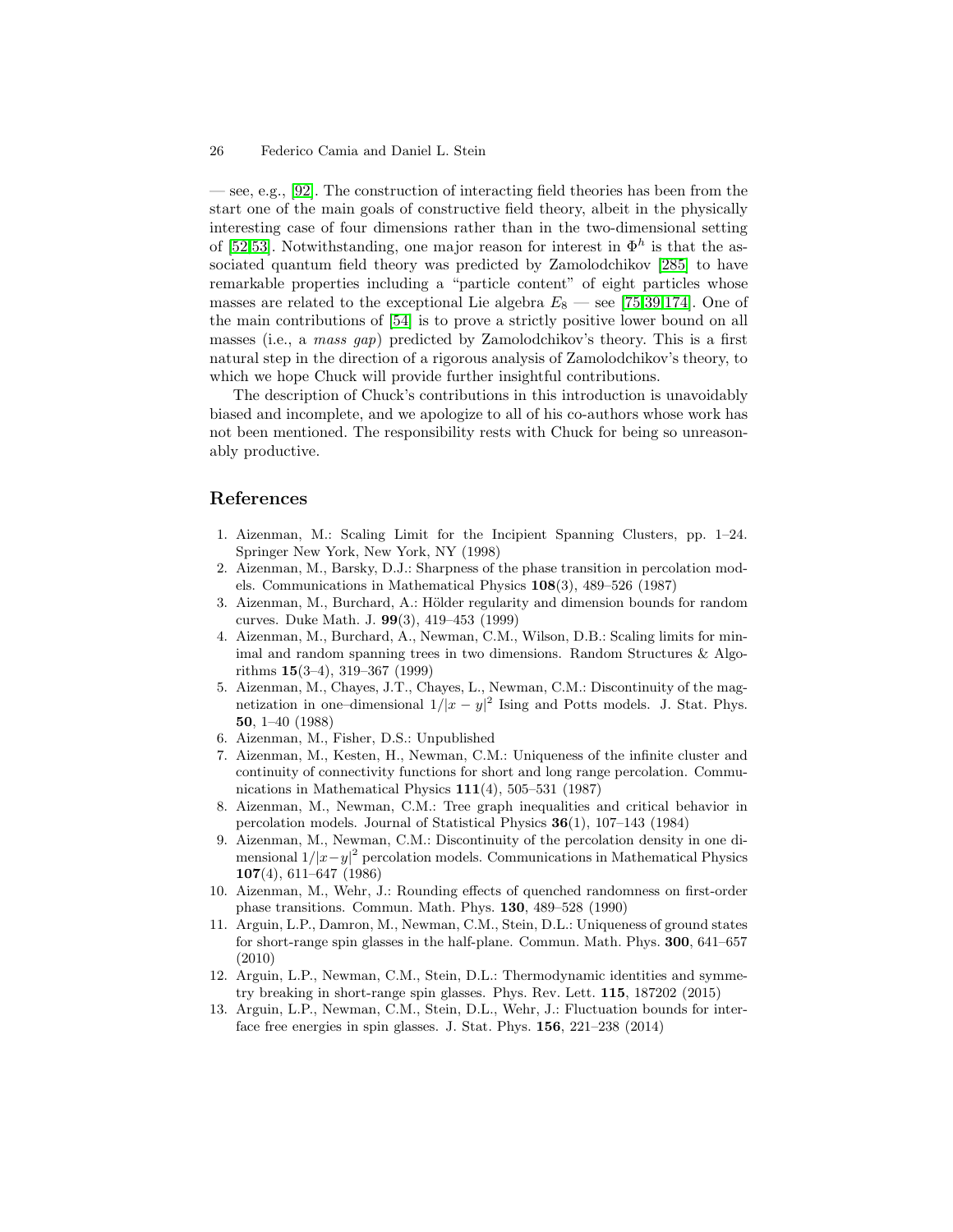- <span id="page-26-7"></span><span id="page-26-5"></span>14. Arguin, L.P., Newman, C.M., Stein, D.L., Wehr, J.: Fluctuation bounds in spin glasses at zero temperature. J. Stat. Phys. 165, 1069–1078 (2016)
- 15. Arous, G.B., Cern´y, J.: Dynamics of trap models. In: Mathematical Statistical Physics Lecture Notes, Vol LXXXIII, Les Houches Summer School, pp. 331–394. North-Holland, Amsterdam (2006)
- <span id="page-26-9"></span><span id="page-26-8"></span>16. Arratia, R.: Coalescing Brownian motions on the line. Ph.D. Thesis, Univ. Wisconsin, Madison (1979)
- <span id="page-26-4"></span>17. Arratia, R.: Coalescing brownian motions and the voter model on  $\overline{F}$  (1981). Unpiblished manuscript
- 18. Aspelmeier, T., Katzgraber, H.G., Larson, D., Moore, M.A., Wittmann, M., Yeo, J.: Finite-size critical scaling in Ising spin glasses in the mean-field regime. Phys. Rev. E 93, 032123 (2016)
- <span id="page-26-16"></span>19. Auffinger, A., Damron, M.: Differentiability at the edge of the percolation cone and related results in first-passage percolation. Probability Theory and Related Fields 156(1), 193–227 (2013)
- <span id="page-26-15"></span>20. Auffinger, A., Damron, M., Hanson, J.: 50 Years of First-Passage Percolation. American Mathematical Society, Providence, Rhode Island (2017)
- <span id="page-26-1"></span>21. Badoni, D., Ciria, J., Parisi, G., Ritort, F., Pech, J., Ruiz-Lorenzo, J.: Numerical evidence of a critical line in the 4d Ising spin glass. Europhys. Lett. 21, 495–499 (1993)
- <span id="page-26-3"></span>22. Ballesteros, H., Cruz, A., Fern´andez, L., Martin-Mayor, V., Pech, J., Ruiz-Lorenzo, J., Tarancón, A., Téllez, P., Ullod, C., Ungil, C.: Critical behavior of the threedimensional Ising spin glass. Phys. Rev. B 62, 14237– (2000)
- <span id="page-26-6"></span>23. Banavar, J.R., Cieplak, M., Maritan, A.: Optimal paths and domain walls in the strong disorder limit. Phys. Rev. Lett. 72, 2320–2323 (1994)
- <span id="page-26-13"></span>24. Barsky, D., Aizenman, M.: Percolation critical exponents under the triangle condition. Ann. Probab. 19, 1520–1536 (1991)
- <span id="page-26-11"></span>25. Barsky, D.J., Grimmett, G.R., Newman, C.M.: Percolation in half-spaces: equality of critical densities and continuity of the percolation probability. Probability Theory and Related Fields 90(1), 111–148 (1991)
- <span id="page-26-14"></span>26. Barsky, D.J., Wu, C.C.: Critical exponents for the contact process under the triangle condition. Journal of Statistical Physics 91(1), 95–124 (1998)
- <span id="page-26-19"></span>27. Beffara, V., Nolin, P.: On monochromatic arm exponents for 2d critical percolation. Ann. Probab. 39(4), 1286–1304 (2011)
- <span id="page-26-18"></span>28. Belavin, A.A., Polyakov, A.M., Zamolodchikov, A.B.: Infinite conformal symmetry in two-dimensional quantum field theory. Nuclear Physics B  $241(2)$ , 333 – 380 (1984)
- <span id="page-26-17"></span>29. Belavin, A.A., Polyakov, A.M., Zamolodchikov, A.B.: Infinite conformal symmetry of critical fluctuations in two dimensions. Journal of Statistical Physics 34(5), 763– 774 (1984)
- <span id="page-26-10"></span>30. Benjamini, I., Schramm, O.: Percolation beyond  $F^d$ , many questions and a few answers. Electronic Comm. Probab. 1, 71–82 (1996)
- <span id="page-26-12"></span>31. Bethe, H.: Statistical theory of superlattices. Proceedings of the Royal Society of London A: Mathematical, Physical and Engineering Sciences 150(871), 552–575 (1935)
- <span id="page-26-2"></span>32. Billoire, A., Maiorano, A., Marinari, E., Martin-Mayor, V., Yllanes, D.: Cumulative overlap distribution function in realistic spin glasses. Phys. Rev. B 90, 094201 (2014)
- <span id="page-26-0"></span>33. Binder, K., Young, A.P.: Spin glasses: experimental facts, theoretical concepts, and open questions. Rev. Mod. Phys. 58, 801–976 (1986)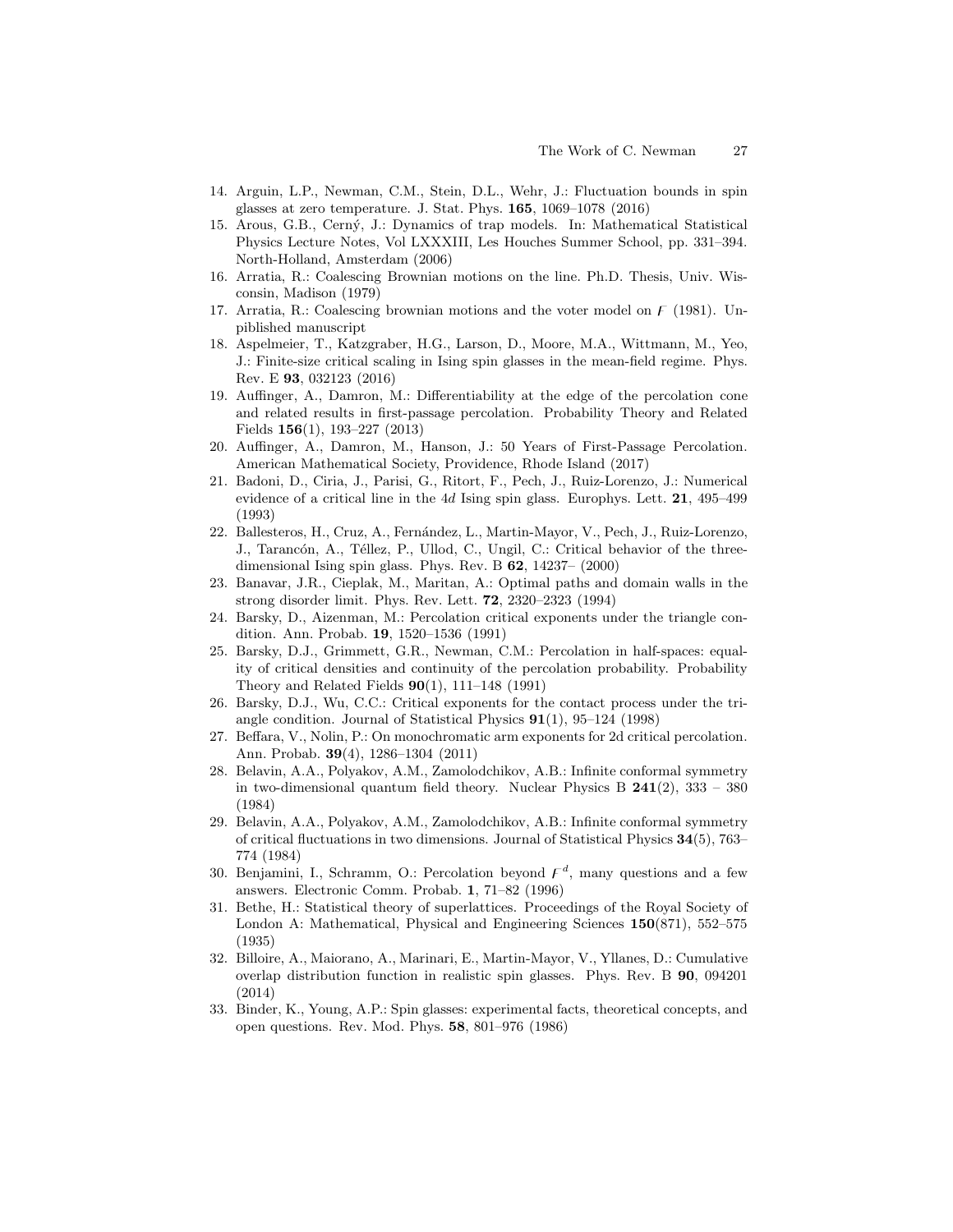- 28 Federico Camia and Daniel L. Stein
- <span id="page-27-15"></span>34. Bleher, P.M., Sinai, J.G.: Investigation of the critical point in models of the type of dyson's hierarchical models. Communications in Mathematical Physics 33(1), 23–42 (1973)
- <span id="page-27-3"></span>35. Bokil, H., Bray, A.J., Drossel, B., Moore, M.A.: Comment on 'General method to determine replica symmetry breaking transitions'. Phys. Rev. Lett. 82, 5174 (1999)
- <span id="page-27-12"></span><span id="page-27-4"></span>36. Bokil, H., Drossel, B., Moore, M.A.: The influence of critical behavior on the spin glass phase (2000). Available as [cond-mat/0002130.](http://arxiv.org/abs/cond-mat/0002130)
- 37. Bollobas, B., Riordan, O.: Percolation. Cambridge University Press, New York (2006)
- <span id="page-27-14"></span>38. Borgs, C., Chayes, J.T., van der Hofstad, R., Slade, G., Spencer, J.: Random subgraphs of finite graphs. ii. the lace expansion and the triangle condition. Ann. Probab. 33(5), 1886–1944 (2005)
- <span id="page-27-21"></span>39. Borthwick, D., Garibaldi, S.: Did a 1-dimensional magnet detect a 248-dimensional Lie algebra? Notices Amer. Math. Soc. 58, 1055–1066 (2011)
- <span id="page-27-8"></span>40. Bouchaud, J.P.: Weak ergodicity breaking and aging in disordered systems. J. Phys. I 2, 1705–1713 (1992)
- <span id="page-27-0"></span>41. Bray, A.J., Moore, M.A.: Critical behavior of the three-dimensional Ising spin glass. Phys. Rev. B 31, 631–633 (1985)
- <span id="page-27-1"></span>42. Bray, A.J., Moore, M.A.: Chaotic nature of the spin-glass phase. Phys. Rev. Lett. 58, 57–60 (1987)
- <span id="page-27-10"></span>43. Broadbent, S.: Contribution to discussion on symposium on monte carlo methods. J. Roy. Statist. Soc. B 16, 68 (1954)
- <span id="page-27-11"></span>44. Broadbent, S.R., Hammersley, J.M.: Percolation processes: I. crystals and mazes. Mathematical Proceedings of the Cambridge Philosophical Society 53(3), 629641 (1957)
- <span id="page-27-9"></span>45. Bruijn, N.G.D.: The roots of trigonometric integrals. Duke Math. J. 17, 197–226 (1950)
- <span id="page-27-13"></span>46. Burton, R.M., Keane, M.: Density and uniqueness in percolation. Communications in Mathematical Physics 121(3), 501–505 (1989)
- <span id="page-27-7"></span>47. Burton, R.M., Keane, M.: Topological and metric properties of infinite clusters in stationary two-dimensional site percolation. Isr. J. Math. 76, 299–316 (1991)
- <span id="page-27-2"></span>48. Cacciuto, A., Marinari, E., Parisi, G.: A numerical study of ultrametricity in finitedimensional spin glasses. J. Phys. A 30, L263–L269 (1997)
- <span id="page-27-16"></span>49. Camia, F., Fontes, L.R.G., Newman, C.M.: The scaling limit geometry of nearcritical 2D percolation. J. Stat. Phys. 125, 57–69 (2006)
- <span id="page-27-17"></span>50. Camia, F., Fontes, L.R.G., Newman, C.M.: Two-dimensional scaling limits via marked nonsimple loops. Bulletin of the Brazilian Mathematical Society  $37(4)$ , 537–559 (2006)
- <span id="page-27-20"></span>51. Camia, F., Garban, C., Newman, C.M.: The ising magnetization exponent on  $\mathbb{Z}^2$ is 1/15. Probab. Theory Rel. Fields 160, 175–187 (2014)
- <span id="page-27-18"></span>52. Camia, F., Garban, C., Newman, C.M.: Planar Ising magnetization field I. Uniqueness of the critical scaling limits. Ann. Probab. 43, 528–571 (2015)
- <span id="page-27-19"></span>53. Camia, F., Garban, C., Newman, C.M.: Planar Ising magnetization field II. Properties of the critical and near-critical scaling limits. Ann. Inst. H. Poincaré Probab. Statist. 52, 146–161 (2016)
- <span id="page-27-6"></span>54. Camia, F., Jiang, J., Newman, C.M.: Exponential decay for the near-critical scaling limit of the planar ising model (2017). Available as [arXiv:1707.02668](http://arxiv.org/abs/1707.02668)
- <span id="page-27-5"></span>55. Camia, F., Jiang, J., Newman, C.M.: New FK-Ising coupling applied to nearcritical planar models. Available as [arXiv:1709.00582](http://arxiv.org/abs/1709.00582)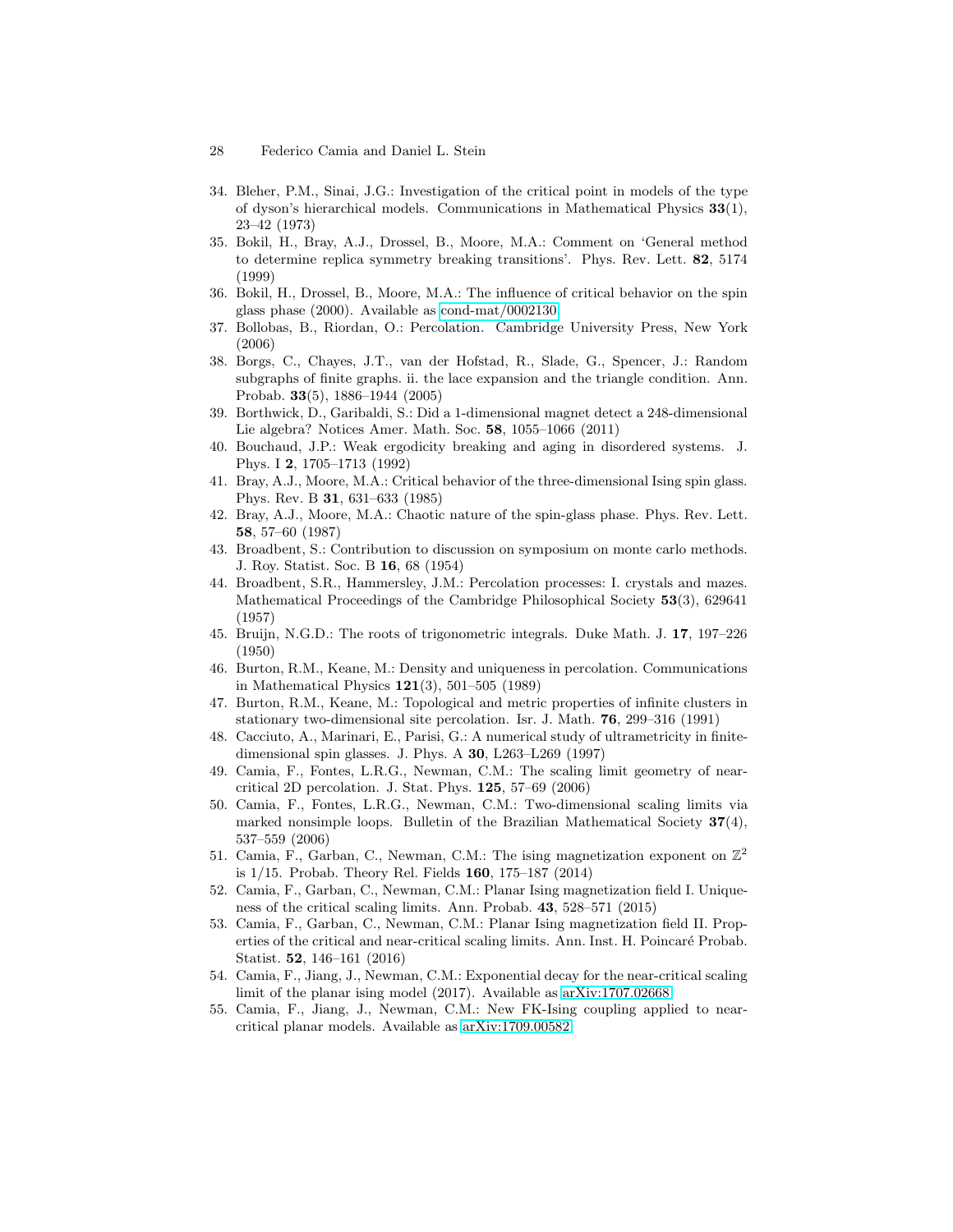- <span id="page-28-17"></span><span id="page-28-14"></span>56. Camia, F., Joosten, M., Meester, R.: Trivial, Critical and Near-critical Scaling Limits of Two-dimensional Percolation. J. Stat. Phys. 137, 57–69 (2009)
- 57. Camia, F., Newman, C.M.: Continuum nonsimple loops and 2d critical percolation. Journal of Statistical Physics 116(1), 157–173 (2004)
- <span id="page-28-13"></span>58. Camia, F., Newman, C.M.: The full scaling limit of two-dimensional critical percolation (2005). Available as [arXiv:math.PR/0504036](http://arxiv.org/abs/math/0504036)
- <span id="page-28-15"></span>59. Camia, F., Newman, C.M.: Two-Dimensional Critical Percolation: The Full Scaling Limit. Communications in Mathematical Physics 268(1), 1–38 (2006)
- <span id="page-28-12"></span>60. Camia, F., Newman, C.M.: Critical percolation exploration path and  $SLE_6$ : a proof of convergence. Probability Theory and Related Fields 139(3), 473–519 (2007)
- <span id="page-28-16"></span>61. Newman, C., Camia, F.: SLE6 and CLE6 from critical percolation. In: M. Pinsky, B. Birnir (eds.) Probability, Geometry and Integrable Systems, Mathematical Sciences Research Institute Publications 55, pp. 103–130. Cambridge University Press (2008)
- <span id="page-28-21"></span>62. Camia, F., Newman, C.M.: Ising (conformal) fields and cluster area measures. Proc. Natl. Acad. Sci. (USA) 14, 5457–5463 (2009)
- <span id="page-28-0"></span>63. Caracciolo, S., Parisi, G., Patarnello, S., Sourlas, N.: Low temperature behaviour of 3-D spin glasses in a magnetic field. J. Phys. France 51, 1877–1895 (1990)
- <span id="page-28-9"></span>64. Cator, E., Pimentel, L.P.R.: A shape theorem and semi-infinite geodesics for the hammersley model with random weights. LEA : Latin American Journal of Probability and Mathematical Statistics 8, 163–175 (2011)
- <span id="page-28-7"></span><span id="page-28-3"></span>65. Chatterjee, S.: Disorder chaos and multiple valleys in spin glasses (2009). Availavle as [arXiv:0907.3381](http://arxiv.org/abs/0907.3381)
- 66. Chatterjee, S.: The universal relation between scaling exponents in first-passage percolation. Annals of Mathematics  $177(2)$ , 663–697 (2013)
- <span id="page-28-5"></span>67. Chayes, J., Chayes, L.: An inequality for the infinite cluster density in bernoulli percolation. Phys. Rev. Lett. 56, 1619–1622 (1986)
- <span id="page-28-20"></span>68. Chelkak, D., Hongler, C., Izyurov, K.: Conformal invariance of spin correlations in the planar Ising model. Ann. Math. 181, 1087–1138 (2015)
- <span id="page-28-6"></span>69. Borgs, C., Chayes, J.T., van der Hofstad, R., Slade, G., Spencer, J.: Random subgraphs of finite graphs: I. the scaling window under the triangle condition. Random Structures & Algorithms 27(2), 137–184
- <span id="page-28-4"></span>70. Cohen, J.E., Newman, C.M., Briand, F.: A stochastic theory of community food webs: II. Individual webs. Proc. Royal Soc. London B224, 449–461 (1985)
- <span id="page-28-1"></span>71. Contucci, P., Giardin´a, C., Giberti, C., Parisi, G., Vernia, C.: Ultrametricity in the edwards-anderson model. Phys. Rev. Lett. 99, 057206 (2007)
- <span id="page-28-8"></span>72. Cox, J.T., Durrett, R.: Some limit theorems for percolation processes with necessary and sufficient conditions. The Annals of Probability  $9(4)$ , 583–603 (1981)
- <span id="page-28-11"></span>73. Damron, M., Hanson, J.: Bigeodesics in first-passage percolation. Communications in Mathematical Physics 349(2), 753–776 (2017)
- <span id="page-28-10"></span>74. Damron, M., Hochman, M.: Examples of nonpolygonal limit shapes in i.i.d. firstpassage percolation and infinite coexistence in spatial growth models. Ann. Appl. Probab. 23(3), 1074–1085 (2013)
- <span id="page-28-22"></span>75. Delfino, G.: Integrable field theory and critical phenomena: the Ising model in a magnetic field. J. Phys. A: Math. Gen. 37, R45–R78 (2004)
- <span id="page-28-2"></span>76. Derrida, B., Toulouse, G.: Sample to sample fluctuations in the random energy model. J. Phys. (Paris) Lett. 46, L223–L228 (1985)
- <span id="page-28-18"></span>77. Doyon, B.: Calculus on manifolds of conformal maps and CFT. J. Phys. A: Math. Theor. 45, 315202 (2012)
- <span id="page-28-19"></span>78. Doyon, B.: Conformal Loop Ensembles and the Stress-Energy Tensor. Lett. Math. Phys. 103, 233–284 (2013)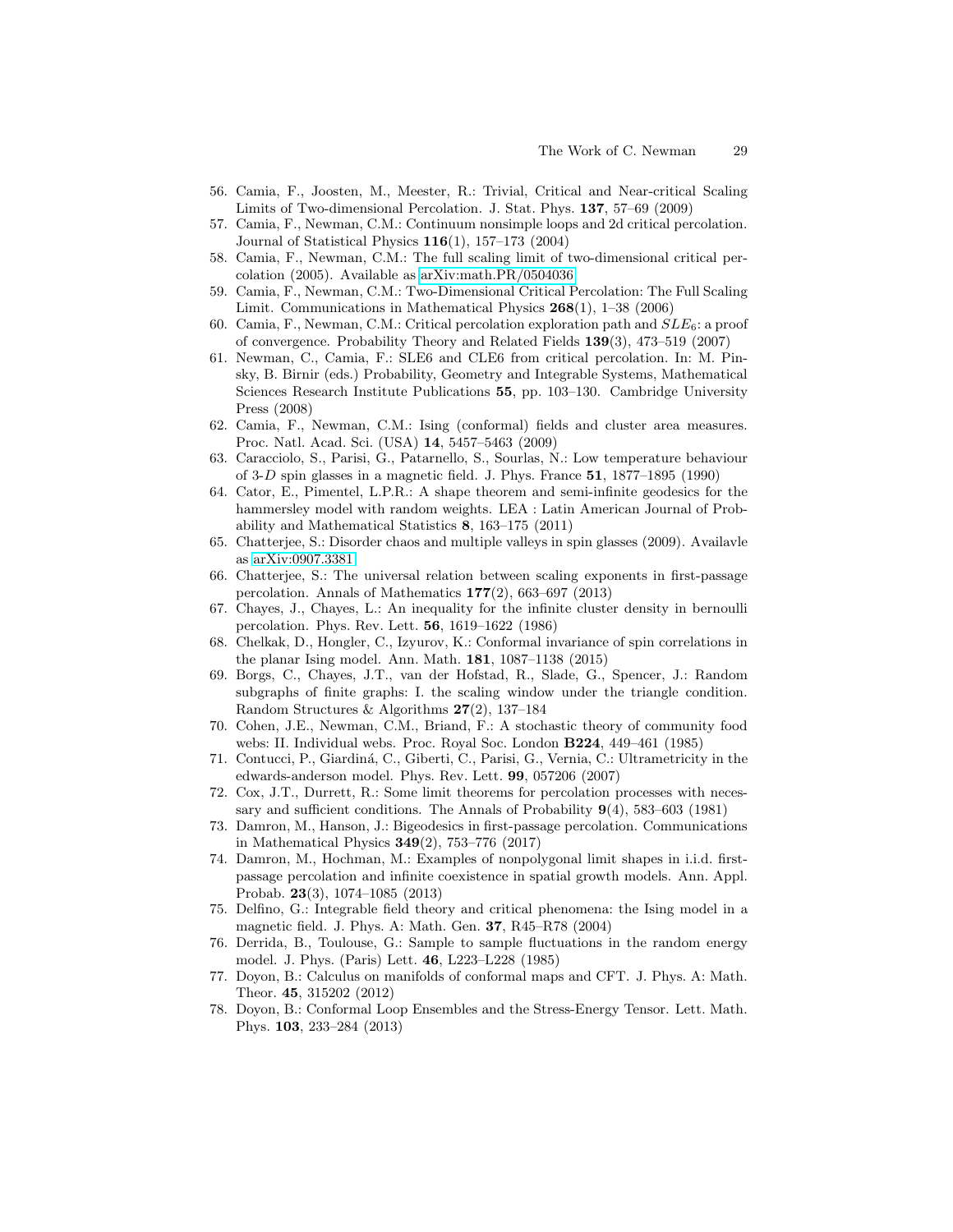- 30 Federico Camia and Daniel L. Stein
- <span id="page-29-20"></span><span id="page-29-2"></span>79. Doyon, B.: Random loops and conformal field theory. J. Stat. Mech: Thy. Expt. 46, 46039207 (2014)
- 80. Drossel, B., Bokil, H., Moore, M.A., Bray, A.J.: The link overlap and finite size effects for the  $3D$  Ising spin glass. Eur. Phys. J. B  $13$ ,  $369-375$  (2000)
- <span id="page-29-21"></span><span id="page-29-19"></span>81. Dubédat, J.: Excursion decompositions for SLE and Watts' crossing formula. Probability Theory and Related Fields  $134(3)$ , 453-488 (2006)
- <span id="page-29-9"></span>82. Dubédat, J.: Exact bosonization of the Ising model (2011). Available as [arXiv:1112.4399](http://arxiv.org/abs/1112.4399)
- 83. Dunlop, F.: Zeros of the partition function and gaussian inequalities for the plane rotator model. J. Stat. Phys. 21, 561–572 (1979)
- <span id="page-29-10"></span>84. Dunlop, F., Newman, C.M.: Multicomponent field theories and classical rotators. Commun. Math. Phys. 44, 223–235 (1975)
- <span id="page-29-11"></span>85. Dyson, F.: General theory of spin-wave interactions. Phys. Rev. 102, 1217–1229 (1956)
- <span id="page-29-14"></span>86. Dyson, F.J.: Existence of a phase-transition in a one-dimensional ising ferromagnet. Communications in Mathematical Physics 12(2), 91–107 (1969)
- <span id="page-29-22"></span>87. Edwards, R.G., Sokal, A.D.: Generalization of the Fortuin-Kasteleyn-Swendsen-Wang representation and Monte Carlo algorithm. Phys. Rev. D 38, 2009–2012 (1988)
- <span id="page-29-16"></span><span id="page-29-3"></span>88. Edwards, S., Anderson, P.W.: Theory of spin glasses. J. Phys. F 5, 965–974 (1975)
- 89. Ellis, R.S., Newman, C.M.: Limit theorems for sums of dependent random variables occurring in statistical mechanics. Zeitschrift für Wahrscheinlichkeitstheorie und Verwandte Gebiete 44(2), 117–139 (1978)
- <span id="page-29-17"></span>90. Ellis, R.S., Newman, C.M.: The statistics of curie-weiss models. Journal of Statistical Physics 19(2), 149–161 (1978)
- <span id="page-29-18"></span>91. Ellis, R.S., Newman, C.M., Rosen, J.S.: Limit theorems for sums of dependent random variables occurring in statistical mechanics. Zeitschrift für Wahrscheinlichkeitstheorie und Verwandte Gebiete 51(2), 153–169 (1980)
- <span id="page-29-23"></span>92. Fernandez, R., Fröhlich, J., Sokal, A.D.: Random Walks, Critical Phenomena, and Triviality in Quantum Field Theory. Springer-Verlag, Berlin (1992)
- <span id="page-29-15"></span>93. Ferrari, P.A., Pimentel, L.P.R.: Competition interfaces and second class particles. Ann. Probab. 33(4), 1235–1254 (2005)
- <span id="page-29-0"></span>94. Fisher, D.S., Huse, D.A.: Ordered phase of short-range Ising spin-glasses. Phys. Rev. Lett. 56, 1601–1604 (1986)
- <span id="page-29-5"></span>95. Fisher, D.S., Huse, D.A.: Absence of Many States in Realistic Spin Glasses. J. Phys. A 20, L1005–L1010 (1987)
- <span id="page-29-4"></span>96. Fisher, D.S., Huse, D.A.: Pure States in Spin Glasses. J. Phys. A 20, L997–L1004 (1987)
- <span id="page-29-1"></span>97. Fisher, D.S., Huse, D.A.: Equilibrium behavior of the spin-glass ordered phase. Phys. Rev. B 38, 386–411 (1988)
- <span id="page-29-8"></span>98. Fisher, D.S., Huse, D.A.: Nonequilibrium dynamics of spin glasses. Phys. Rev. B 38, 373–385 (1988)
- <span id="page-29-13"></span>99. Fitzner, R., van den Hofstad, R.: Nearest-neighbor percolation function is continuous for  $d > 10$ : Extended version (2015). Available as [arXiv:1506.07977](http://arxiv.org/abs/1506.07977)
- <span id="page-29-6"></span>100. Fontes, L.R.G., Isopi, M., Newman, C.M.: Chaotic time dependence in a disordered spin system. Prob. Theory Rel. Fields 115, 417–433 (1999)
- <span id="page-29-7"></span>101. Fontes, L.R.G., Isopi, M., Newman, C.M.: Random walks with strongly inhomogeneous rates and singular diffusions: convergence, localization and aging in one dimension. Ann. Probab. 30, 579–604 (2002)
- <span id="page-29-12"></span>102. Fontes, L.R.G., Isopi, M., Newman, C.M., Ravishankar, K.: The brownian web: Characterization and convergence. Ann. Probab. 32(4), 2857–2883 (2004)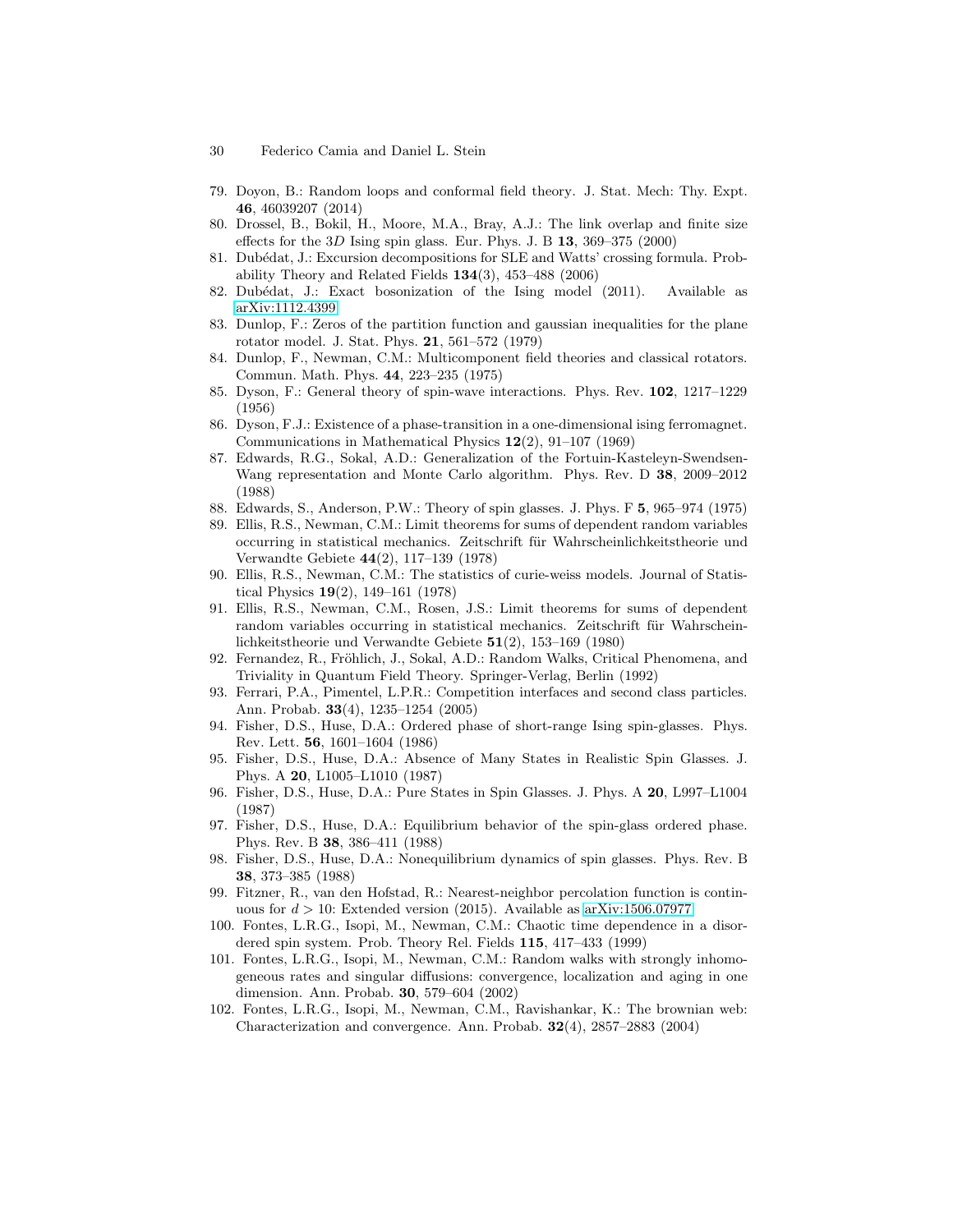- <span id="page-30-10"></span><span id="page-30-6"></span>103. Fontes, L.R.G., Isopi, M., Newman, C.M., Stein, D.L.: Aging in 1D discrete spin models and equivalent systems. Phys. Rev. Lett. 87, 1102011 (2001)
- <span id="page-30-18"></span>104. Fontes L. R. G.; Isopi, M.N.C.M.R.K.: The brownian web. Proceedings of the National Academy of Sciences 99 (2002)
- 105. Forgacs, G., Lipowsky, R., Nieuwenhuizen, T.M.: The behavior of interfaces in ordered and disordered systems. In Domb, C., Lebowitz, J. (eds.) Phase Transitions and Critical Phenomena, Vol. 14, pp. 135–363, Academic Press (1991)
- <span id="page-30-3"></span>106. Fortuin, C.M., Kasteleyn, P.W.: On the random-cluster model. I. Introduction and relation to other models. Physica 57, 536–564 (1972)
- <span id="page-30-20"></span>107. Francesco, P., Mathieu, P., Senechal, D.: Conformal field theory, corrected edn. Graduate texts in contemporary physics. Springer (1997)
- <span id="page-30-8"></span>108. Fröhlich, J., Rodriguez, P.F.: Some applications of the Lee-Yang theorem. J. Math. Phys. 53, 095218 (2012)
- <span id="page-30-9"></span>109. Fröhlich, J., Spencer, T.: On the statistical mechanics of classical Coulomb and dipole gases. J. Stat. Phys. 24, 617–701 (1981)
- <span id="page-30-5"></span>110. Gandolfi, A., Keane, M., Newman, C.M.: Uniqueness of the infinite component in a random graph with applications to percolation and spin glasses. Probab. Th. Rel. Fields 92, 511–527 (1992)
- <span id="page-30-21"></span>111. Garban, C., Pete, G., Schramm, O.: Pivotal, cluster, and interface measures for critical planar percolation. J. Amer. Math. Soc. 26, 939–1024 (2013)
- <span id="page-30-19"></span>112. Garet, O., Marchand, R.: Moderate deviations for the chemical distance in Bernoulli percolation. ALEA : Latin American Journal of Probability and Mathematical Statistics 7, 171–191 (2010)
- <span id="page-30-22"></span>113. Glimm, J., Jaffe, A.: Quantum Physics: A Functional Integral Point of View, 2nd ed. Springer-Verlag, Berlin (1987)
- <span id="page-30-4"></span>114. Grimmett, G.: The random-cluster model. Grundlehren der mathematischen Wissenschaften 333 (2016).
- <span id="page-30-13"></span><span id="page-30-7"></span>115. Grimmett, G.R.: Percolation. Springer, Berlin (1999)
- 116. Guerra, F., Rosen, L., Simon, B.: Correlation inequalities and the mass gap in  $p(\phi)_2$ . Commun. Math. Phys. 41, 19–32 (1975)
- <span id="page-30-15"></span>117. Guggenheim, E.A.: The principle of corresponding states. The Journal of Chemical Physics 13(7), 253–261 (1945)
- <span id="page-30-1"></span>118. Gunnarson, K., Svedlindh, P., Nordblad, P., Lundgren, L., Aruga, H., A.Ito: Static scaling in a short-range ising spin glass. Phys. Rev. B 43, 8199 (1991)
- <span id="page-30-11"></span>119. Hammersley, J.M.: Percolation processes: Lower bounds for the critical probability. The Annals of Mathematical Statistics 28(3), 790–795 (1957)
- <span id="page-30-12"></span>120. Hammersley, J.M.: Bornes supérieures de la probabilité critique dans un processus de filtration. In: Le Calcul des Probabilités et ses Applications. Paris, 15-20 Juillet 1958, p. 790–795. Centre National de la Recherche Scientifique (1959)
- <span id="page-30-17"></span>121. Hammersley, J.M., Welsh, D.J.A.: First-Passage Percolation, Subadditive Processes, Stochastic Networks, and Generalized Renewal Theory, pp. 61–110. Springer Berlin Heidelberg, Berlin, Heidelberg (1965)
- <span id="page-30-16"></span>122. Hara, T., Slade, G.: The triangle condition for percolation. Bull. Amer. Math. Soc. (N.S.) 21, 269–273 (1989)
- <span id="page-30-14"></span>123. Hara, T., Slade, G.: Mean-field critical behaviour for percolation in high dimensions. Communications in Mathematical Physics 128(2), 333–391 (1990)
- <span id="page-30-2"></span>124. Hasenbusch, M., Pelissetto, A., Vicari, E.: Critical behavior of three-dimensional Ising spin glass models. Phys. Rev. B 78, 214205 (2008)
- <span id="page-30-0"></span>125. Hed, G., Young, A.P., Domany, E.: Lack of ultrametricity in the low-temperature phase of three-dimensional ising spin glasses. Phys. Rev. Lett. 92, 157201 (2004)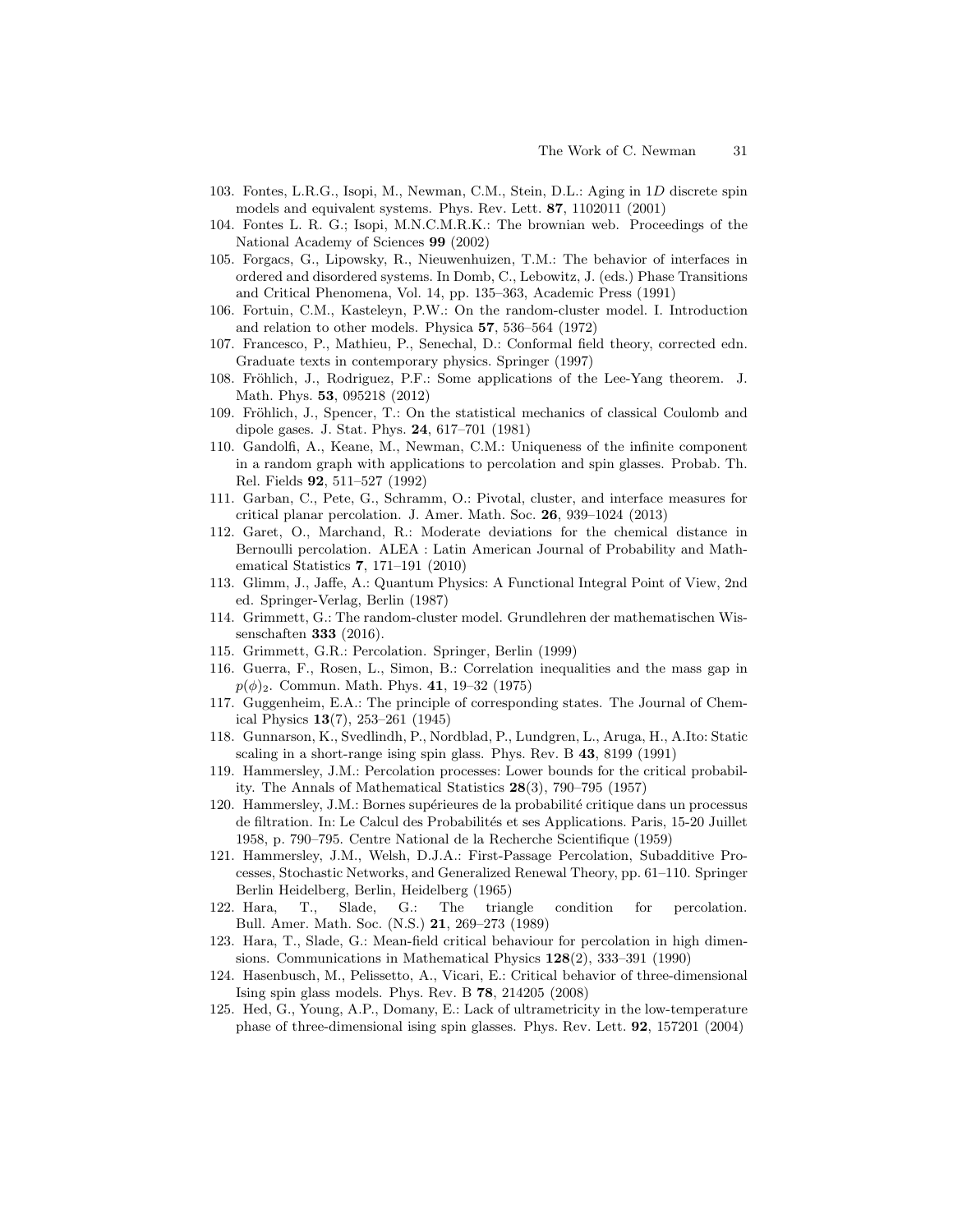- <span id="page-31-24"></span><span id="page-31-18"></span>126. Hoffman, C.: Geodesics in first passage percolation. Ann. Appl. Probab. 18(5), 1944–1969 (2008)
- <span id="page-31-25"></span>127. Hongler, C.: Conformal invariance of Ising model correlations (2010). Ph.D. dissertation, Univ. Geneva
- 128. Hongler, C., Smirnov, S.: The energy density in the planar Ising model. Acta Math. 211, 191–225 (2013)
- <span id="page-31-15"></span>129. Howard, C.D., Newman, C.M.: Euclidean models of first-passage percolation. Probability Theory and Related Fields 108(2), 153–170 (1997)
- <span id="page-31-17"></span><span id="page-31-16"></span>130. Howard, C.D., Newman, C.M.: From Greedy Lattice Animals to Euclidean First-Passage Percolation, pp. 107–119. Birkhäuser Boston, Boston, MA (1999)
- 131. Howard, C.D., Newman, C.M.: Geodesics and spanning trees for euclidean firstpassage percolation. The Annals of Probability 29(2), 577–623 (2001)
- <span id="page-31-23"></span><span id="page-31-5"></span>132. Ising, E.: Beitrag zur theorie des ferromagnetismus. Z. Phys. 31, 253–258 (1925)
- 133. Jackson, T.S., Read, N.: Theory of minimum spanning trees. I. Mean-field theory and strongly disordered spin-glass model. Phys. Rev. E 81, 021130 (2010)
- <span id="page-31-4"></span>134. Baity-Jesi, M. et al. (Janus Collaboration): Critical parameters of the threedimensional Ising spin glass. Phys. Rev. B 88, 224416 (2013)
- <span id="page-31-19"></span>135. Jona-Lasinio, G.: The renormalization group: A probabilistic view. Il Nuovo Cimento B (1971–1996) 26(1), 99–119 (1975)
- <span id="page-31-20"></span>136. Jona-Lasinio, G.: Probabilistic Approach to Critical Behavior, pp. 419–446. Springer US, Boston, MA (1977)
- <span id="page-31-21"></span>137. Jona-Lasinio, G.: Renormalization group and probability theory. Physics Reports 352(4), 439–458 (2001). Renormalization group theory in the new millennium. III
- <span id="page-31-6"></span>138. Kasteleyn, P.W., Fortuin, C.M.: Phase transitions in lattice systems with random local properties. J. Phys. Soc. Jpn. [Suppl.] 26, 11–14 (1969)
- <span id="page-31-3"></span>139. Katzgraber, H.G., Krzakala, F.: Temperature and disorder chaos in threedimensional Ising spin glasses. Phys. Rev. Lett. 98, 017201 (2007)
- <span id="page-31-2"></span><span id="page-31-1"></span>140. Katzgraber, H.G., Palassini, M., Young, A.P.: Phys. Rev. B 63, 184422 (2001)
- 141. Katzgraber, H.G., Young, A.P.: Probing the Almeida-Thouless line away from the mean-field model. Phys. Rev. B 72, 184416 (2005)
- <span id="page-31-22"></span>142. Kemppainen, A., Werner, W.: The nested simple conformal loop ensembles in the Riemann sphere. Probab. Theory Rel. Fields 165, 835–866 (2016)
- <span id="page-31-11"></span>143. Kesten, H.: The critical probability of bond percolation on the square lattice equals  $1/2$ . Communications in Mathematical Physics  $74(1)$ ,  $41-59$  (1980)
- <span id="page-31-13"></span><span id="page-31-10"></span>144. Kesten, H.: Percolation Theory for Mathematicians. Birkhauser, Boston (1982)
- 145. Kesten, H.: Aspects of first-passage percolation., pp. 125–264. Springer, Berlin (1986)
- <span id="page-31-14"></span>146. Kesten, H.: On the speed of convergence in first-passage percolation. Ann. Appl. Probab. 3, 296–338 (1993)
- <span id="page-31-9"></span>147. Ki, H., Kim, Y.O., Lee, J.: On the de Bruijn-Newman constant. Adv. Math. 222, 281–306 (2009)
- <span id="page-31-7"></span>148. Kipnis, C., Newman, C.M.: The metastable behavior of infrequently observed, weakly random, one-dimensional diffusion processes. SIAM J. Appl. Math. 45, 972–982 (1985)
- <span id="page-31-8"></span>149. Knauf, A.: Number theory, dynamical systems and statistical mechanics. Rev. Math. Phys. 11, 1027–1060 (1999)
- <span id="page-31-12"></span>150. Krug, J., Spohn, H.: Kinetic roughening of growing interfaces, pp. 479–582. Cambridge University Press, Cambridge (1991)
- <span id="page-31-0"></span>151. Krzakala, F., Martin, O.C.: Spin and link overlaps in three-dimensional spin glasses. Phys. Rev. Lett. 85, 3013–3016 (2000)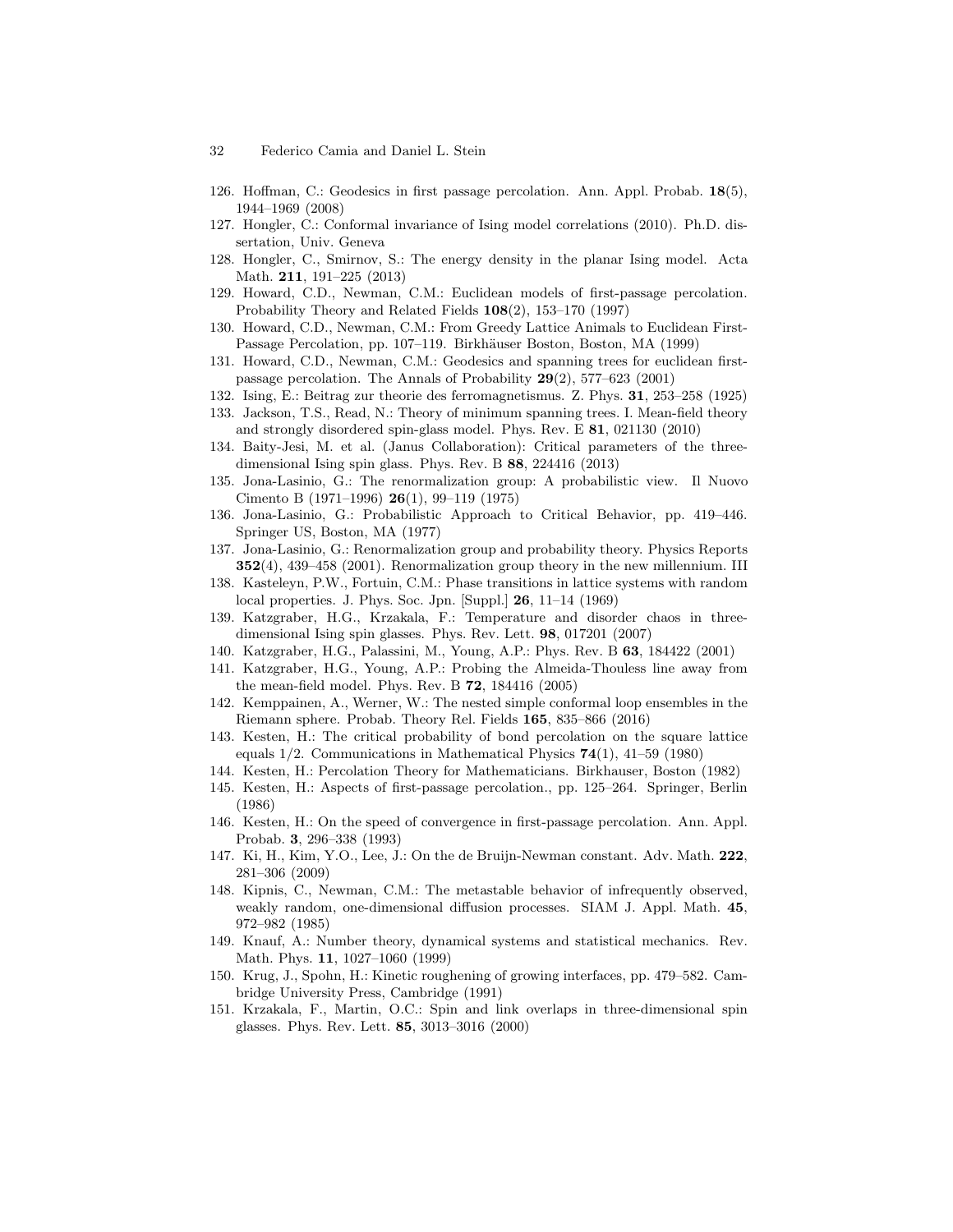- <span id="page-32-5"></span>152. Külske, C.: Limiting behavior in random Gibbs measures: Metastates in some disordered mean field models. In: A. Bovier, P. Picco (eds.) Mathematics of Spin Glasses and Neural Networks, pp. 151–160. Birkhauser, Boston (1998)
- <span id="page-32-6"></span>153. Külske, C.: Metastates in disordered mean-field models II: The superstates. J. Stat. Phys. 91, 155–176 (1998)
- <span id="page-32-16"></span><span id="page-32-13"></span>154. Landau, L.D.: On the theory of phase transitions. Zh. Eksp. Teor. Fiz. 7, 19–32 (1937). [Ukr. J. Phys.53,25(2008)]
- 155. Lawler, G.F., Schramm, O., Werner, W.: The dimension of the planar Brownian frontier is 4/3. Math. Res. Lett. 8, 401–411 (2001)
- <span id="page-32-17"></span>156. Lawler, G.F., Schramm, O., Werner, W.: Values of brownian intersection exponents, i: Half-plane exponents. Acta Mathematica 187(2), 237–273 (2001)
- <span id="page-32-18"></span>157. Lawler, G.F., Schramm, O., Werner, W.: One-arm exponent for critical 2d percolation. Electron. J. Probab. 7, 13 pp. (2002)
- <span id="page-32-19"></span>158. Lawler, G.F., Schramm, O., Werner, W.: Conformal invariance of planar looperased random walks and uniform spanning trees. Ann. Probab. 32(1B), 939–995 (2004)
- <span id="page-32-10"></span>159. Lee, T.D., Yang, C.N.: Statistical theory of equations of state and phase transitions. II. Lattice gas and Ising model. Physical Review 87, 410–419 (1952)
- <span id="page-32-20"></span>160. Lenz, W.: Beitrag zum Verständnis der magnetischen Erscheinungen in festen Körpern. Physik Zeitschr. 21, 613–615 (1920)
- <span id="page-32-14"></span>161. Licea, C., Newman, C., Piza, M.: Superdiffusivity in first-passage percolation. Probability Theory and Related Fields 106(4), 559–591 (1996)
- <span id="page-32-15"></span>162. Licea, C., Newman, C.M.: Geodesics in two-dimensional first-passage percolation. Ann. Probab. 24(1), 399–410 (1996)
- <span id="page-32-11"></span>163. Lieb, E.H., Sokal, A.D.: A general Lee-Yang theorem for one-component and multicomponent ferromagnets. Commun. Math. Phys. 80, 153–179 (1981)
- <span id="page-32-12"></span>164. Lyons, R.: Phase transitions on nonamenable graphs. Journal of Mathematical Physics 41(3), 1099–1126 (2000)
- <span id="page-32-7"></span>165. Machta, J., Newman, C.M., Stein, D.L.: The percolation signature of the spin glass transition. J. Stat. Phys. 130, 113–128 (2008)
- <span id="page-32-8"></span>166. Machta, J., Newman, C.M., Stein, D.L.: Percolation in the Sherrington-Kirkpatrick spin glass. In: V. Sidoravicious, M.E. Vares (eds.) Progress in Probability, v. 60: In and Out of Equilibrium II, pp. 527–542. Birkhauser, Boston (2009)
- <span id="page-32-9"></span>167. Machta, J., Newman, C.M., Stein, D.L.: A percolation-theoretic approach to spin glass phase transitions. In: A.B. de Monvel, A. Bovier (eds.) Proceedings of the 2007 Paris Spin Glass Summer School, Progress in Probability Series 62, pp. 205– 223. Birkhauser, Boston (2009)
- <span id="page-32-2"></span>168. Marinari, E., Parisi, G.: Effects of changing the boundary conditions on the ground state of Ising spin glasses. Phys. Rev. B  $62$ ,  $11,677-11,685$  (2000)
- <span id="page-32-4"></span>169. Marinari, E., Parisi, G.: Effects of a bulk perturbation on the ground state of 3D Ising spin glasses. Phys. Rev. Lett. 86, 3887–3890 (2001)
- <span id="page-32-3"></span>170. Marinari, E., Parisi, G., Ricci-Tersenghi, F., Ruiz-Lorenzo, J.J., Zuliani, F.: Replica symmetry breaking in spin glasses: Theoretical foundations and numerical evidences. J. Stat. Phys. 98, 973–1047 (2000)
- <span id="page-32-0"></span>171. Marinari, E., Parisi, G., Ritort, F.: On the 3D Ising spin glass. J. Phys. A 27, 2687–2708 (1994)
- <span id="page-32-1"></span>172. Marinari, E., Parisi, G., Ruiz-Lorenzo, J.: Numerical simulations of spin glass systems. In: A.P. Young (ed.) Spin Glasses and Random Fields, pp. 59–98. World Scientific, Singapore (1997)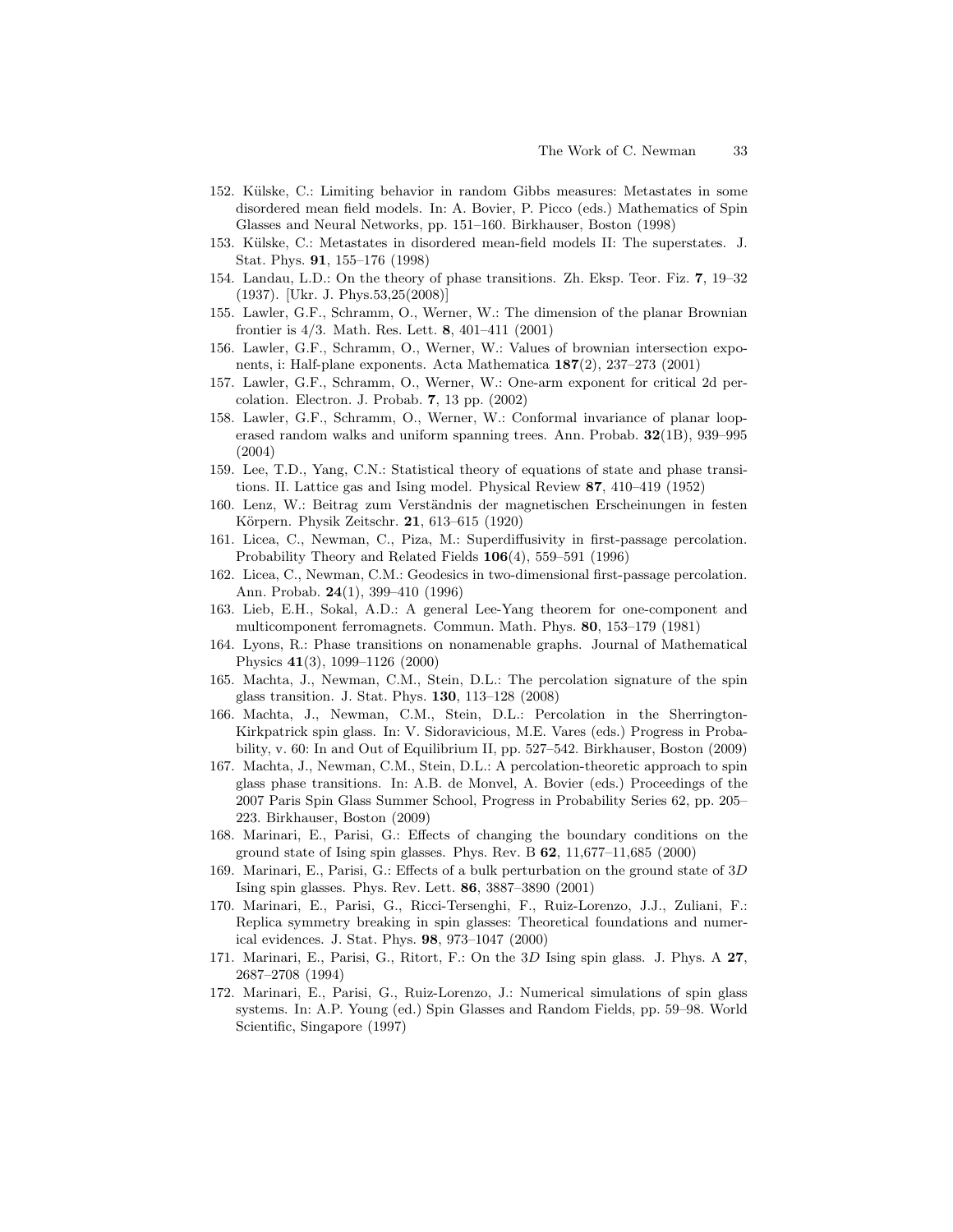- <span id="page-33-4"></span>173. Marinari, E., Parisi, G., Ruiz-Lorenzo, J.J., Ritort, F.: Numerical evidence for spontaneously broken replica symmetry in  $3D$  spin glasses. Phys. Rev. Lett. **76**, 843–846 (1996)
- <span id="page-33-22"></span>174. McCoy, B., Mallard, J.M.: the importance of the Ising model. Prog. Theor. Phys. 127, 791–817 (2012)
- <span id="page-33-13"></span><span id="page-33-3"></span>175. McMillan, W.L.: Scaling theory of Ising spin glasses. J. Phys. C 17, 3179–3187 (1984)
- 176. Mermin, N.D., Wagner, H.: Absence of ferromagnetism or antiferromagnetism in one-or two-dimensional isotropic Heisenberg models. Phys. Rev. Lett. 17, 1133– 1136 (1966)
- <span id="page-33-0"></span>177. Mézard, M., Parisi, G., Sourlas, N., Toulouse, G., Virasoro, M.: Nature of spinglass phase. Phys. Rev. Lett. 52, 1156–1159 (1984)
- <span id="page-33-1"></span>178. Mézard, M., Parisi, G., Sourlas, N., Toulouse, G., Virasoro, M.: Replica symmetry breaking and the nature of the spin-glass phase. J. Phys. (Paris) 45, 843–854 (1984)
- <span id="page-33-9"></span>179. Mézard, M., Parisi, G., Virasoro, M.A.: Random free energies in spin glasses. J. Phys. (Paris) Lett. 46, L217–L222 (1985)
- <span id="page-33-2"></span>180. Mézard, M., Parisi, G., Virasoro, M.A. (eds.): Spin Glass Theory and Beyond. World Scientific, Singapore (1987)
- <span id="page-33-6"></span>181. Middleton, A.A.: Numerical investigation of the thermodynamic limit for ground states in models with quenched disorder. Phys. Rev. Lett. 83, 1672–1675 (1999)
- <span id="page-33-7"></span>182. Middleton, A.A.: Energetics and geometry of excitations in random systems. Phys. Rev. B 63, 060202 (2000)
- <span id="page-33-8"></span>183. Middleton, A.A.: Extracting thermodynamic behavior of spin glasses from the overlap function. Phys. Rev. B 87, 220201 (2013)
- <span id="page-33-20"></span>184. Miller, J., Sheffield, S., Werner, W.: CLE precolations. Forum Math. 5, 102 pages (2017)
- <span id="page-33-17"></span>185. Miller, J., Sun, N., Wilson, D.B.: The Hausdorff dimension of the CLE gasket. Ann. Probab. 42, 1644–1665 (2014)
- <span id="page-33-18"></span>186. Miller, J., Watson, S.S., Wilson, D.B.: The conformal loop ensemble nesting field. Probab. Thy. Rel. Fields 163, 769–801 (2015)
- <span id="page-33-19"></span>187. Miller, J., Watson, S.S., Wilson, D.B.: Extreme nesting in the conformal loop ensemble. Ann. Probab. 44, 1013–1052 (2016)
- <span id="page-33-21"></span>188. Miller, J., Werner, W.: Connection probabilities for conformal loop ensembles. Communications in Mathematical Physics 362, 415–453 (2018)
- <span id="page-33-5"></span>189. Moore, M.A., Bokil, H., Drossel, B.: Evidence for the droplet picture of spin glasses. Phys. Rev. Lett. 81, 4252–4255 (1998)
- <span id="page-33-10"></span>190. Nanda, S., Newman, C.M., Stein, D.L.: Dynamics of Ising spin systems at zero temperature. In: R. Minlos, S. Shlosman, Y. Suhov (eds.) On Dobrushin's Way (from Probability Theory to Statistical Physics), pp. 183–194. Amer. Math. Soc. Transl. (2) 198 (2000)
- <span id="page-33-15"></span>191. Newman, C.M.: Ultralocal quantum field theory in terms of currents. Communications in Mathematical Physics 26(3), 169–204 (1972)
- <span id="page-33-16"></span>192. Newman, C.M.: The construction of stationary two-dimensional markoff fields with an application to quantum field theory. Journal of Functional Analysis  $14(1)$ , 44–61 (1973)
- <span id="page-33-12"></span>193. Newman, C.M.: Zeros of the partition function for generalized Ising systems. Commun. Pure Appl. Math. 27, 143–159 (1974)
- <span id="page-33-11"></span>194. Newman, C.M.: Inequalities for Ising models and field theories which obey the Lee-Yang theorem. Commun. Math. Phys. 41, 1–9 (1975)
- <span id="page-33-14"></span>195. Newman, C.M.: Fourier transforms with only real zeros. Proc. Am. Math. Soc. 61, 245–251 (1976)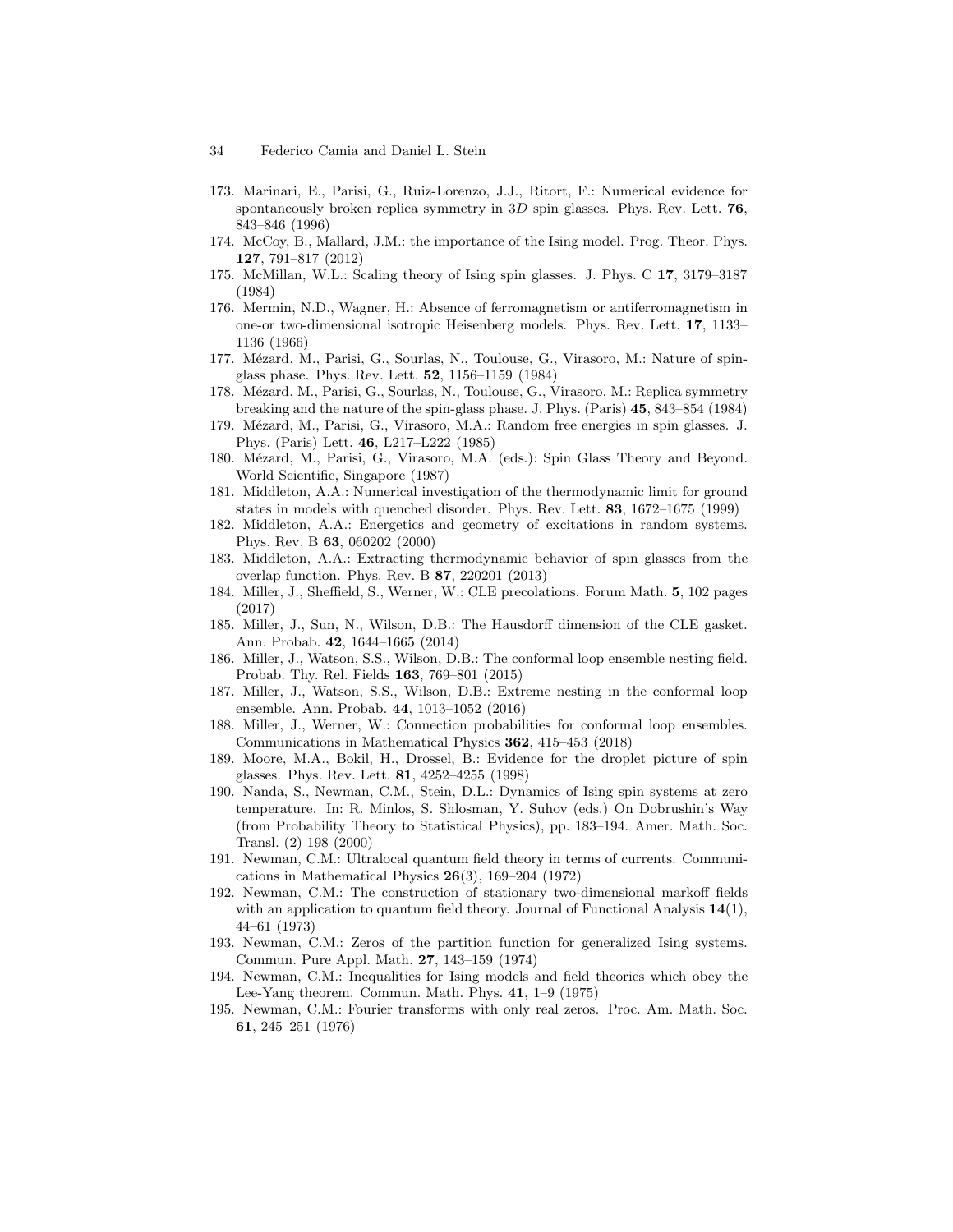- <span id="page-34-24"></span><span id="page-34-23"></span>196. Newman, C.M.: Normal fluctuations and the fkg inequalities. Communications in Mathematical Physics 74(2), 119–128 (1980)
- 197. Newman, C.M.: A general central limit theorem for FKG systems. Communications in Mathematical Physics  $91(1)$ , 75–80 (1983)
- <span id="page-34-18"></span>198. Newman, C.M.: Some critical exponent inequalities for percolation. Journal of Statistical Physics 45(3), 359–368 (1986)
- <span id="page-34-20"></span>199. Newman, C.M.: Another critical exponent inequality for percolation:  $\beta \geq 2/\delta$ . Journal of Statistical Physics 47(5), 695–699 (1987)
- <span id="page-34-19"></span>200. Newman, C.M.: Inequalities for  $\gamma$  and Related Critical Exponents in Short and Long Range Percolation, pp. 229–244. Springer New York, New York, NY (1987)
- <span id="page-34-10"></span>201. Newman, C.M.: Disordered Ising systems and random cluster representations. In: G. Grimmett (ed.) Probability and Phase Transition, pp. 247–260. Kluwer (1994)
- <span id="page-34-22"></span><span id="page-34-13"></span>202. Newman, C.M.: Topics in Disordered Systems. Birkhauser, Basel (1997)
- 203. Newman, C.M., Cohen, J.E.: A stochastic theory of community food webs: I. Models and aggregated data. Proc. Royal. Soc. London B224, 421–448 (1985)
- <span id="page-34-12"></span>204. Newman, C.M., Cohen, J.E., Kipnis, C.: Neo-Darwinian evolution implies punctuated equilibria. Nature 315, 400–401 (1985)
- <span id="page-34-21"></span><span id="page-34-16"></span>205. Newman, C.M., Grimmett, G.R.: Percolation in  $\infty + 1$  dimensions, pp. 167–190. Claredon Press, Oxford (1990)
- 206. Newman, C.M., Piza, M.S.T.: Divergence of shape fluctuations in two dimensions. The Annals of Probability  $23(3)$ ,  $977-1005$  (1995)
- <span id="page-34-15"></span>207. Newman, C.M., Schulman, L.S.: Infinite clusters in percolation models. Journal of Statistical Physics 26(3), 613–628 (1981)
- <span id="page-34-17"></span>208. Newman, C.M., Schulman, L.S.: One dimensional  $1/|j - i|^s$  percolation models: The existence of a transition for  $s \leq 2$ . Communications in Mathematical Physics 104(4), 547–571 (1986)
- <span id="page-34-7"></span><span id="page-34-3"></span>209. Newman, C.M., Stein, D.L.: Unpublished
- 210. Newman, C.M., Stein, D.L.: Multiple states and thermodynamic limits in shortranged Ising spin glass models. Phys. Rev. B 46, 973–982 (1992)
- <span id="page-34-8"></span>211. Newman, C.M., Stein, D.L.: Spin-glass model with dimension-dependent ground state multiplicity. Phys. Rev. Lett. 72, 2286–2289 (1994)
- <span id="page-34-9"></span>212. Newman, C.M., Stein, D.L.: Ground state structure in a highly disordered spin glass model. J. Stat. Phys. 82, 1113–1132 (1996)
- <span id="page-34-4"></span>213. Newman, C.M., Stein, D.L.: Spatial inhomogeneity and thermodynamic chaos. Phys. Rev. Lett. 76, 4821–4824 (1996)
- <span id="page-34-0"></span>214. Newman, C.M., Stein, D.L.: Metastate approach to thermodynamic chaos. Phys. Rev. E 55, 5194–5211 (1997)
- <span id="page-34-2"></span>215. Newman, C.M., Stein, D.L.: Simplicity of state and overlap structure in finitevolume realistic spin glasses. Phys. Rev. E 57, 1356–1366 (1998)
- <span id="page-34-1"></span>216. Newman, C.M., Stein, D.L.: Thermodynamic chaos and the structure of shortrange spin glasses. In: A. Bovier, P. Picco (eds.) Mathematics of Spin Glasses and Neural Networks, pp. 243–287. Birkhauser, Boston (1998)
- <span id="page-34-11"></span>217. Newman, C.M., Stein, D.L.: Blocking and persistence in the zero-temperature dynamics of homogeneous and disordered Ising models. Phys. Rev. Lett. 82, 3944– 3947 (1999)
- <span id="page-34-14"></span>218. Newman, C.M., Stein, D.L.: Equilibrium pure states and nonequilibrium chaos. J. Stat. Phys. 94, 709–722 (1999)
- <span id="page-34-5"></span>219. Newman, C.M., Stein, D.L.: Nature of ground state incongruence in twodimensional spin glasses. Phys. Rev. Lett. 84, 3966–3969 (2000)
- <span id="page-34-6"></span>220. Newman, C.M., Stein, D.L.: Are there incongruent ground states in 2D Edwards-Anderson spin glasses? Commun. Math. Phys. 224, 205–218 (2001)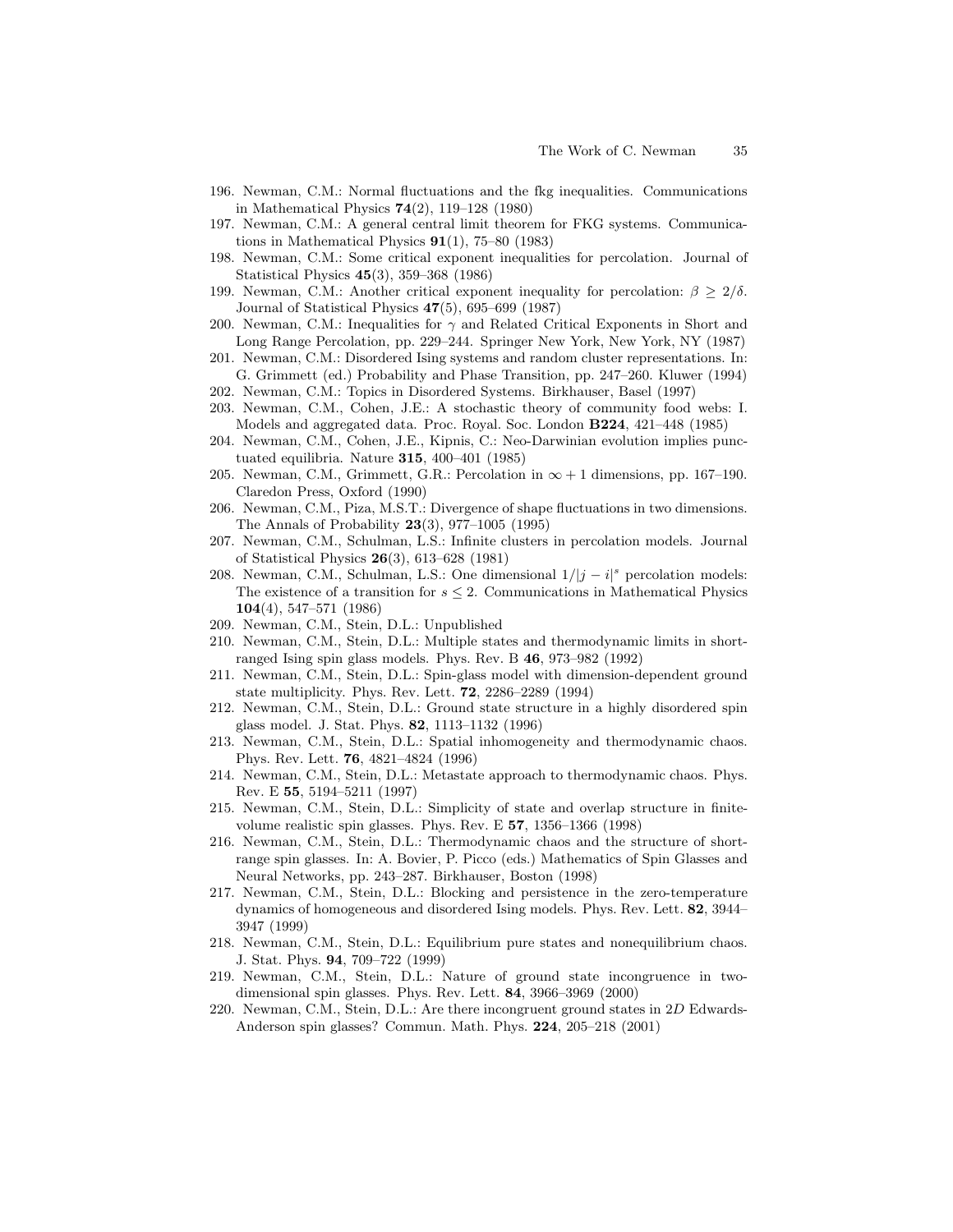- 36 Federico Camia and Daniel L. Stein
- <span id="page-35-10"></span><span id="page-35-9"></span>221. Newman, C.M., Stein, D.L.: Interfaces and the question of regional congruence in spin glasses. Phys. Rev. Lett. 87, 077201 (2001)
- 222. Newman, C.M., Stein, D.L.: Nonrealistic behavior of mean field spin glasses. Phys. Rev. Lett. 91, 197205 (2003)
- <span id="page-35-8"></span><span id="page-35-6"></span>223. Newman, C.M., Stein, D.L.: Topical Review: Ordering and broken symmetry in short-ranged spin glasses. J. Phys.: Cond. Mat. 15, R1319–R1364 (2003)
- 224. Newman, C.M., Stein, D.L.: Short-range spin glasses: Results and speculations. In: E. Bolthausen, A. Bovier (eds.) Spin Glass Theory, pp. 159–175. Springer, Berlin (2006).
- <span id="page-35-13"></span>225. Newman, C.M., Wu, W.: Gaussian fluctuations for the classical XY model. Ann. Inst. H. Poincare (B) 54, 1759-1777 (2018).
- <span id="page-35-14"></span>226. Newman, C.M., Wu, W.: Lee-Yang Property and Gaussian Multiplicative Chaos. Commun. Math. Phys. 369, 153-170 (2019).
- <span id="page-35-16"></span>227. Newman, C.M., Wu, W.: Constants of deBruijn-Newman type in analytic number theory and statistical physics. Bull. Am. Math. Soc., in press. Published online April 19, 2019. Available at https://doi.org/10.1090/bull/1668.
- <span id="page-35-19"></span>228. Nguyen, B.G.: Gap exponents for percolation processes with triangle condition. Journal of Statistical Physics 49(1), 235–243 (1987)
- <span id="page-35-20"></span>229. Nguyen, B.G., Yang, W.S.: Triangle condition for oriented percolation in high dimensions. The Annals of Probability  $21(4)$ , 1809–1844 (1993)
- <span id="page-35-18"></span>230. Onsager, L.: Crystal statisics. i. a two-dimensional model with an order-disorder transition. Phys. Rev. 65, 117–149 (1944)
- <span id="page-35-23"></span>231. Osterwalder, K., Schrader, R.: Axioms for Euclidean Green's functions. Commun. Math. Phys. 31, 83–112 (1973)
- <span id="page-35-11"></span>232. Palassini, M., Caracciolo, S.: Universal finite-size scaling functions in the 3d Ising spin glass. Phys. Rev. Lett. 82, 5128–5131 (1999)
- <span id="page-35-2"></span>233. Palassini, M., Young, A.P.: Evidence for a trivial ground-state structure in the two-dimensional Ising spin glass. Phys. Rev. B 60, R9919–R9922 (1999)
- <span id="page-35-3"></span>234. Palassini, M., Young, A.P.: Triviality of the ground state structure in Ising spin glasses. Phys. Rev. Lett. 83, 5126–5129 (1999)
- <span id="page-35-4"></span>235. Palassini, M., Young, A.P.: Nature of the spin glass state. Phys. Rev. Lett. 85, 3017–3020 (2000)
- <span id="page-35-0"></span>236. Parisi, G.: Infinite number of order parameters for spin-glasses. Phys. Rev. Lett. 43, 1754–1756 (1979)
- <span id="page-35-1"></span>237. Parisi, G.: Order parameter for spin-glasses. Phys. Rev. Lett. 50, 1946–1948 (1983)
- <span id="page-35-17"></span>238. Peierls, R.: On Ising's model of ferromagnetism. Proc. Cambridge Phil. Soc. 32, 477–481 (1936)
- <span id="page-35-12"></span>239. Penrose, O., Lebowitz, J.L.: On the exponential decay of correlation functions. Commun. Math. Phys. 39, 165–184 (1974)
- <span id="page-35-22"></span>240. Polyakov, A.M.: Conformal symmetry of critical fluctuations. JETP Lett. 12, 381–383 (1970). [Pisma Zh. Eksp. Teor. Fiz. 12538(1970)]
- <span id="page-35-15"></span>241. Polymath, D.H.J.: Effective approximation of heat flow evolution of the Riemann  $\zeta$  function, and a new upper bound for the deBruijn-Newman constant (2019). Available as arXiv:1904.12438.
- <span id="page-35-21"></span>242. R. Basu, S.S., Sly, A.: Coalescence of geodesics in exactly solvable models of last passage percolation (2017). Available as [arXiv:1704.05219](http://arxiv.org/abs/1704.05219)
- <span id="page-35-5"></span>243. Rammal, R., Toulouse, G., Virasoro, M.A.: Ultrametricity for physicists. Rev. Mod. Phys. 58, 765–788 (1986)
- <span id="page-35-7"></span>244. Read, N.: Short-range Ising spin glasses: The metastate interpretation of replica symmetry breaking. Phys. Rev. E 90, 032142 (2014)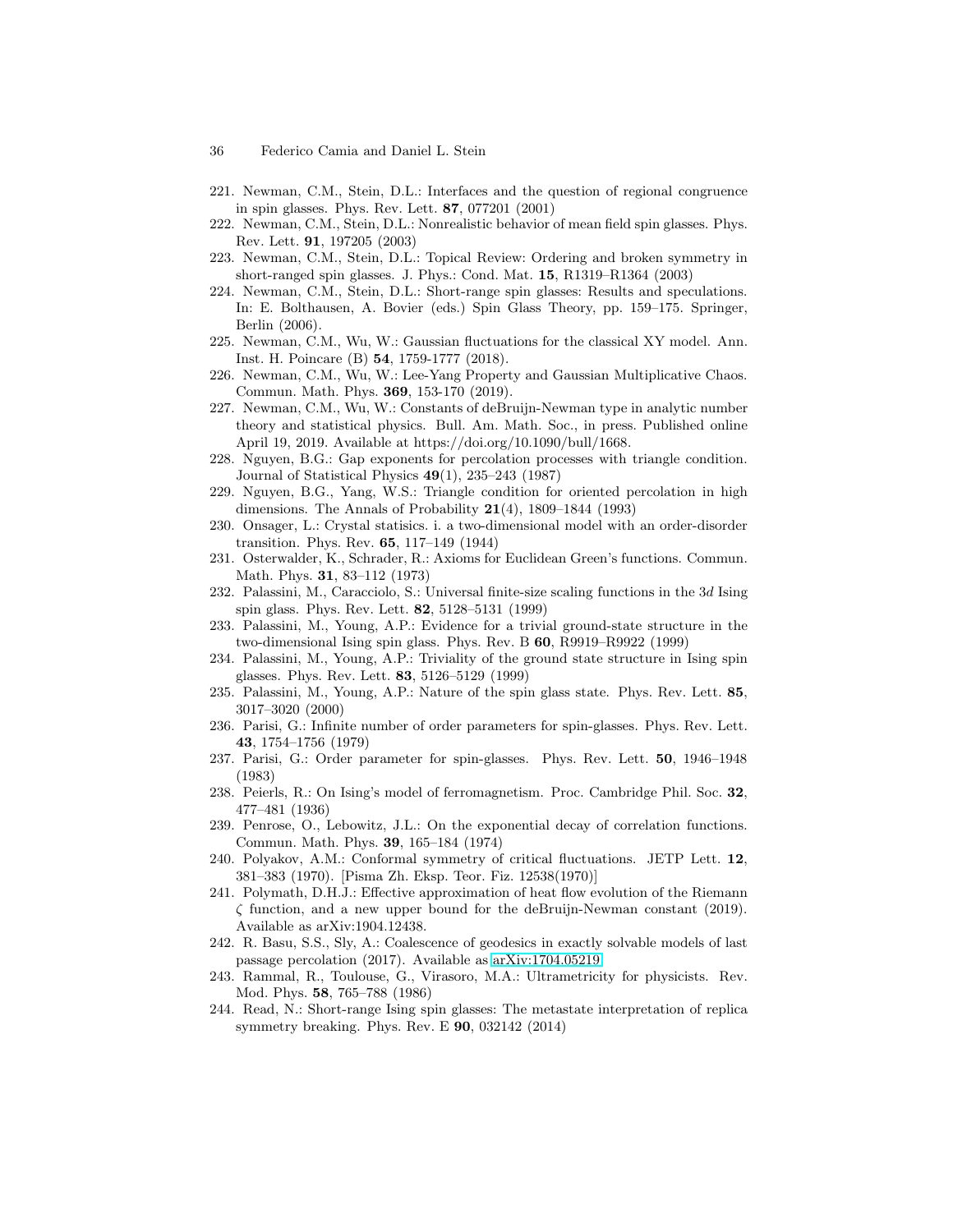- <span id="page-36-0"></span>245. Reger, J.D., Bhatt, R.N., Young, A.P.: Monte Carlo study of the order-parameter distribution in the four-dimensional Ising spin glass. Phys. Rev. Lett. 64, 1859– 1862 (1990)
- <span id="page-36-12"></span>246. Richardson, D.: Random growth in a tessellation. Mathematical Proceedings of the Cambridge Philosophical Society 74(3), 515528 (1973)
- <span id="page-36-15"></span><span id="page-36-7"></span>247. Rodgers, B., Tao, T.: The De Bruijn-Newman constant is non-negative. Available as [arXiv:1801.05914](http://arxiv.org/abs/1801.05914)
- 248. Rohde, S., Schramm, O.: Basic properties of sle. Annals of Mathematics 161(2), 883–924 (2005)
- <span id="page-36-2"></span>249. Ruelle, D.: A mathematical reformulation of derrida's REM and GREM. Comm. Math. Phys. 108, 225–239 (1987)
- <span id="page-36-10"></span>250. Rushbrooke, G.S.: On the thermodynamics of the critical region for the ising problem. The Journal of Chemical Physics 39(3), 842–843 (1963)
- <span id="page-36-6"></span>251. Saouter, Y., Gourdon, X., Demichel, P.: An improved lower bound for the de Bruijn-Newman constant. Math. Comp. 80, 2281–2287 (2011)
- <span id="page-36-8"></span>252. Schertzer, E., Sun, R., Swart, J.: The Brownian web, the Brownian net, and their universality, pp. 270–368. Cambridge University Press, Cambridge (2017)
- <span id="page-36-18"></span><span id="page-36-14"></span>253. Schramm, O.: Scaling limits of loop-erased random walks and uniform spanning trees. Israel Journal of Mathematics  $118(1)$ ,  $221-288$  (2000)
- 254. Schramm, O.: A percolation formula. Electron. Commun. Probab. 6, no. 12, 115–120 (2001)
- <span id="page-36-21"></span>255. Schramm, O., Sheffield, S., Wilson, D.: Conformal Radii for Conformal Loop Ensembles. Commun. Math. Phys. 288, 43–53 (2009)
- <span id="page-36-19"></span>256. Sheffield, S.: Exploration trees and conformal loop ensembles. Duke Math. J. 147(1), 79–129 (2009)
- <span id="page-36-20"></span>257. Sheffield, S., Werner, W.: Conformal loop ensembles: the markovian characterization and the loop-soup construction. Annals of Mathematics 176(3), 1827–1917 (2012)
- <span id="page-36-3"></span>258. Sherrington, D., Kirkpatrick, S.: Solvable model of a spin glass. Phys. Rev. Lett. 35, 1792–1796 (1975)
- <span id="page-36-13"></span>259. Simon, B., Griffiths, R.B.: The  $(\phi^4)_2$  field theory as a classical ising model. Communications in Mathematical Physics  $33(2)$ , 145–164 (1973)
- <span id="page-36-17"></span>260. Smirnov, S.: Critical percolation in the plane: conformal invariance, cardy's formula, scaling limits. Comptes Rendus de l'Académie des Sciences - Series I -Mathematics 333(3), 239–244 (2001)
- <span id="page-36-22"></span>261. Smirnov, S.: Conformal invariance in random cluster models. I. Holomorphic fermions in the Ising model. Ann. Math. 172, 1435–1467 (2010)
- <span id="page-36-16"></span>262. Smirnov, S., Werner, W.: Critical exponents for two-dimensional percolation. Mathematical Research Letters 8, 729–744 (2001)
- <span id="page-36-11"></span>263. Stauffer, D.: Scaling properties of percolation clusters. In: C. Castellani, C. Di Castro, L. Peliti (eds.) Disordered Systems and Localization, pp. 9–25. Springer Berlin Heidelberg, Berlin, Heidelberg (1981)
- <span id="page-36-9"></span>264. Stauffer, D., Aharony, A.: Introduction to Percolation Theory. Taylor & Francis, London, Philadelphia (1994). Revised Second Edition
- <span id="page-36-4"></span>265. Stein, D.L.: Frustration and fluctuations in systems with quenched disorder. In: P. Chandra, P. Coleman, G. Kotliar, P. Ong, D. Stein, C. Yu (eds.) PWA90: A Lifetime of Emergence, pp. 169–186. World Scientific, Singapore (2016)
- <span id="page-36-5"></span>266. Stein, D.L., Newman, C.M.: Broken ergodicity and the geometry of rugged landscapes. Phys. Rev. E 51, 5228–5238 (1995)
- <span id="page-36-1"></span>267. Stein, D.L., Newman, C.M.: Spin Glasses and Complexity. Princeton University Press, Princeton, NJ (2013)